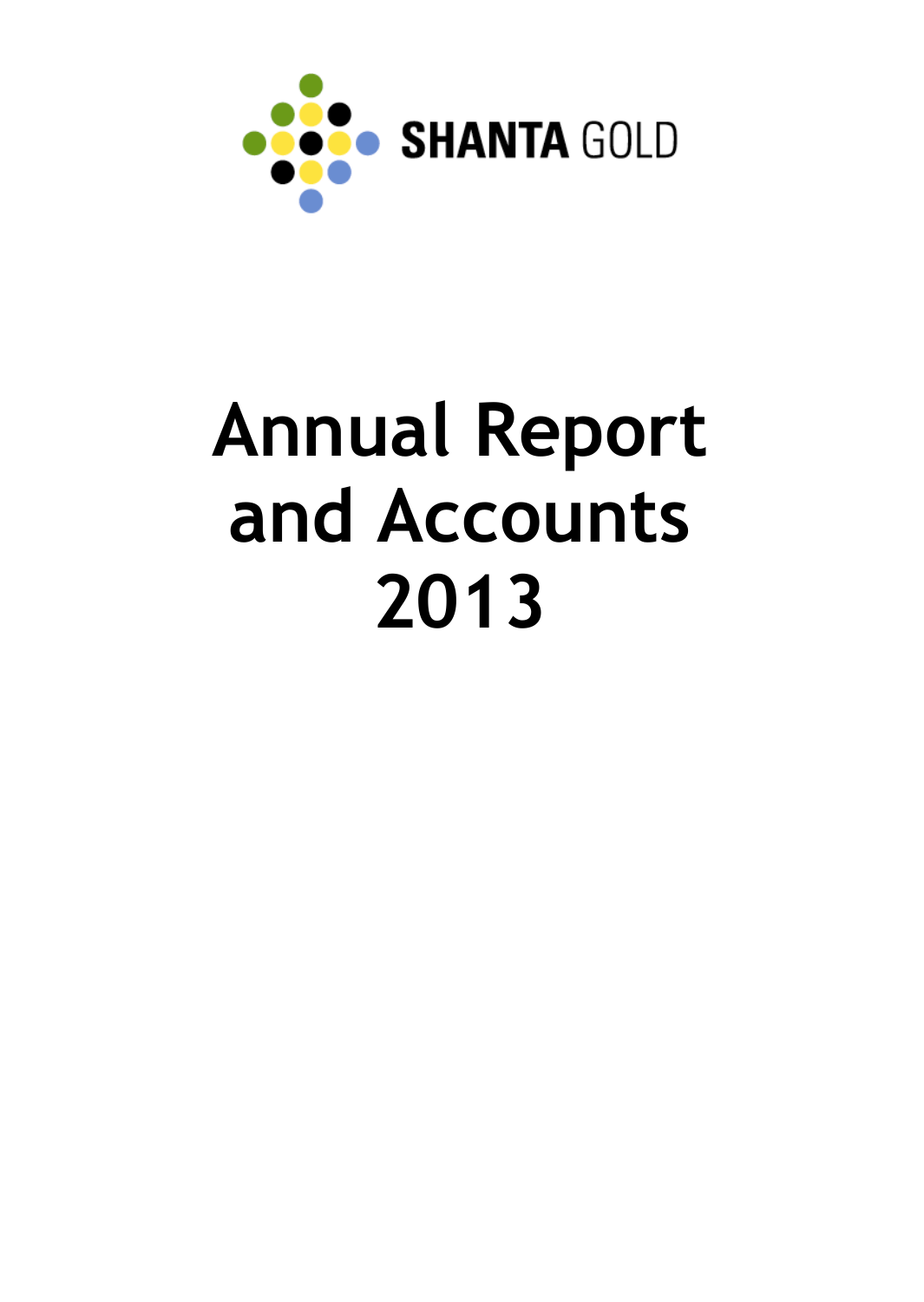## **CONTENTS**

|                                                | Page           |
|------------------------------------------------|----------------|
| Chairman's address to the shareholders         | $\overline{2}$ |
| Chief Executive Officer's Review               | 3              |
| Directors' report                              | 6              |
| Corporate governance                           | 9              |
| Independent auditor's report                   | 10             |
| <b>Financial Statements</b>                    |                |
| Consolidated income statement                  | 11             |
| Consolidated statement of comprehensive income | 11             |
| Consolidated statement of financial position   | 12             |
| Consolidated statement of changes in equity    | 13             |
| Consolidated statement of cash flows           | 14             |
| Notes to the consolidated financial statements | 15             |
| <b>Annual General Meeting</b>                  |                |
| Notice of meeting                              | 36             |

### *Corporate Information*

| Corporate Information       |                                   |                              |
|-----------------------------|-----------------------------------|------------------------------|
| Country of incorporation    | Secretary                         | Auditor                      |
| Guernsey                    | William Hunter                    | <b>BDO LLP</b>               |
|                             | Suite A                           | 55 Baker Street              |
| Company registration number | St Peter Port House               | London                       |
| 43133                       | Sausmarez Street<br>St Peter Port | W1U 7EU                      |
|                             | Guernsey GY1 2PU                  |                              |
| Registered office           | Nature of business                | Nominated advisor and broker |
| Suite A                     | Gold exploration and              | Peel Hunt LLP                |
| <b>St Peter Port House</b>  | mining in Tanzania                | Moor House                   |
| Sausmarez Street            |                                   | 120 London Wall              |
| St Peter Port               | Website                           | London                       |
| Guernsey GY1 3LL            | www.shantagold.com                | EC2Y 5ET                     |

\_\_\_\_\_\_\_\_\_\_\_\_\_\_\_\_\_\_\_\_\_\_\_\_\_\_\_\_\_\_\_\_\_\_\_\_\_\_\_\_\_\_\_\_\_\_\_\_\_\_\_\_\_\_\_\_\_\_\_\_\_\_\_\_\_\_\_\_\_\_\_\_\_\_\_\_\_\_\_\_\_\_\_\_\_\_\_\_\_\_\_\_\_\_\_\_\_\_\_\_

**Second broker** GMP Securities Europe LLP 5 Stratton Street London W1J 8LA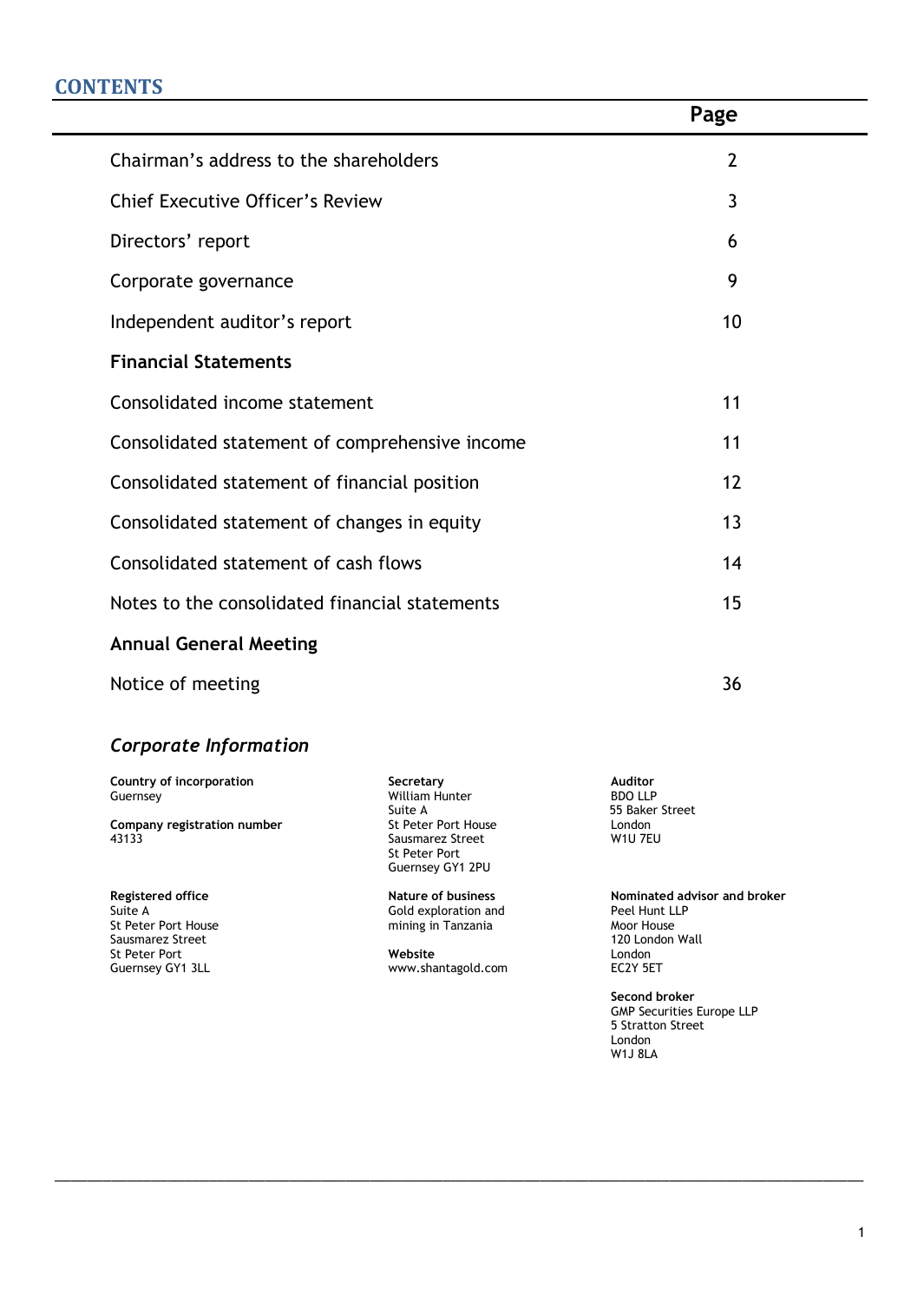### **Dear Shareholder,**

I am pleased to present my first report as Chairman of your Company. I am particularly encouraged with your Company's first year of production which was slightly ahead of guidance and the operation is well set to achieve its 2014 objectives.

During the past year, Shanta Gold continued its efforts to cement its positive and supportive relationship with the local communities. Already, many of the Company's workers are drawn from the local communities and despite having to strictly manage cash resources; we have financed a number of projects in the health and educational spheres both at New Luika and Singida. A CSR strategy has been developed and its implementation from 2014 will see a further strengthening of relations with the local communities.

Relations between Shanta Gold and the Government of Tanzania remain good and your Board has had several positive interactions with this important stakeholder. I am also pleased to report that even in its first year of production, your Company is making a positive contribution to the economy of Tanzania. At the end of December 2013, Shanta Gold and its contractors employed 740 Tanzanians on a permanent basis. In addition, we have paid to the Tanzanian Government, in direct and indirect taxes (excluding VAT), US\$9.4 million in the year just ended.

#### **Board of Directors**

The process of restructuring and strengthening of your Board to reflect the Company's transition from an exploration to a producing Company continued during the year with Robin Fryer and John Rickus joining as Non-Executive Directors. Rob recently retired after many years as a partner at Deloitte (USA) where he was Global Head of Mining whilst John was for many years a senior mining executive at Rio Tinto. We welcome Rob and John and look forward to their contributions to the Board's deliberations.

During the period, Edward Johnstone resigned from the Board and from his position as Chief Financial Officer. The Board extends its gratitude to Edward for his contribution to the Company and wishes him well for the future.

#### **Investor Relations**

In keeping with the objective of keeping the market fully informed on developments, a number of roadshows were held during the past year with presentations to both shareholders and potential investors. It is pleasing that the support of existing shareholders has remained strong.

#### **Appreciation**

Walton Imrie retired as Executive Chairman at the last AGM having led the Company since listing in 2005. The Board and shareholders are indebted to Walton for his leadership of the Company through the transitional period of exploration to development and production. We wish Walton well in his retirement.

On behalf of the Board, I would like to thank the management team and the rest of our employees for the hard work during the year. While there remain significant milestones still to be achieved in the coming 12 months and beyond, what has been accomplished thus far has set the platform for future growth.

Lastly, I would like to thank my fellow Directors for their support and wise counsel since my appointment.

**A P W Durrant** Chairman 17 April 2014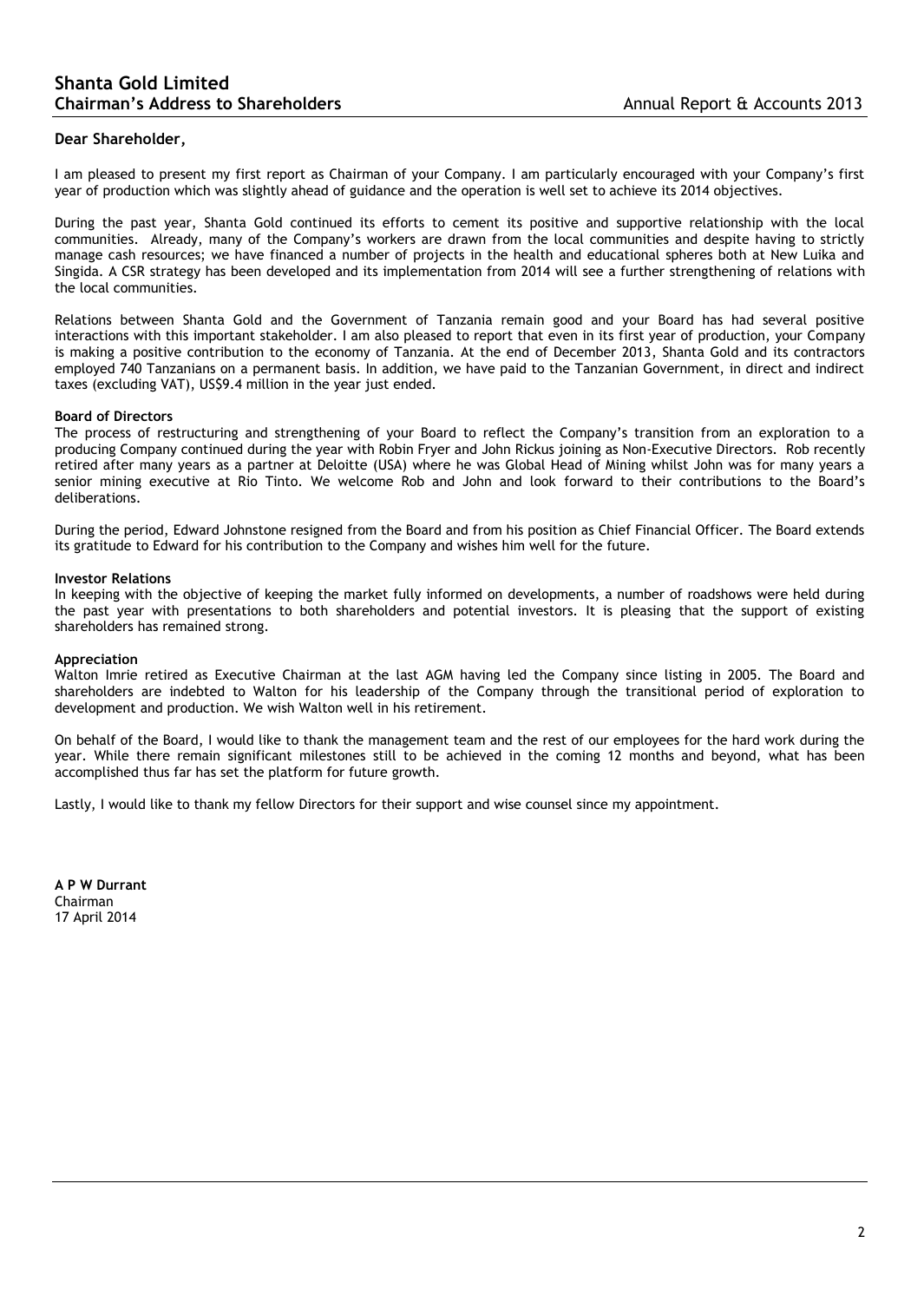It gives me great pleasure to report on Shanta Gold's first full year of production. It was a year in which some important milestones were achieved and the foundations for the continued growth of the Company were laid.

#### **2013 Production Summary**

|                          | H1      | Η2      | 2013 Total |
|--------------------------|---------|---------|------------|
| Tonnes ore milled        | 160,484 | 231,408 | 391,892    |
| Grade $(g/t)$            | 6.73    | 6.12    | 6.23       |
| Recovery (%)             | 86.5    | 88.7    | 87.9       |
| Gold produced (oz)       | 25.579  | 38,475  | 64.054     |
| Gold sold                | 23,842  | 38,035  | 61,877     |
| Price achieved (US\$/oz) | 1,523   | 1,343   | 1,409      |

The past year could be broken into two distinct periods, the first half whereby the Company was obliged to right skill the operation, upgrade the crushing circuit with new and rented equipment, modify gold smelting activities and build up the necessary spares inventory to be able to run the plant at an economic level. During that period, to support cash flow initiatives, mining volumes were reduced and the large ore stocks, built up during the mine development period, were gradually reduced to more manageable levels to supplement the necessary feed to the plant.

In the second half of the year, the focus was on optimising gold production through increased mining activities and improving plant availability and efficiencies. There were significant improvements as can be seen by the 50% increase in gold production in the second half of the year.

Ore milled for the year was 391,892 tonnes at an average head grade of 6.23 g/t to produce 64,054 ounces of gold. Overall plant recovery was satisfactory at 87.9%; however, the net metal recovery suggests a buildup in the in-circuit which management believes is largely associated with our inability to move gold and silver through the Carbon in Leach process efficiently enough due to a bottleneck in the incinerating circuit.

During 2013, it was decided that a new crushing circuit and an electro-winning elution plant were critical to provide a robust life of mine plant that could deliver material improvements in recovery of both gold and silver and on an annualised basis, a 35% volume increase from the 2013 figure. The capacity of the new circuits will also allow the introduction of a third mill if the Company chooses to increase production in future. Good progress has been made on delivering these plant upgrades which are on track to be commissioned by the end of Q2 2014.

The one common theme throughout the past year was the review of the cost structures which included bringing in-house a number of operations considered core and the renegotiation of all major contracts. This will remain an ongoing exercise in 2014.

The Company released maiden reserve statements for both New Luika in October 2013 and Singida in February 2014.

The New Luika statement confirmed that there is a high grade five year mine life from 2014 within conservative economic parameters. The Company also announced a resource update following a drilling exercise at depth at both Bauhinia Creek and the adjoining Luika pit. The outcome was encouraging with an increase in the indicated resource and the results suggesting that underground mining opportunities potentially exist on both deposits.

As a result of the above, a project was initiated to review the total resource on the New Luika mining claims, where we currently have over 900,000 ounces in an indicated category at a 1 g/t cut-off, to establish what the most economic mining methods would be to exploit this resource and potentially extend the life of mine. We anticipate this exercise to be completed by end of Q2 2014.

The Singida maiden reserve statement proved that we have an attractive ore body that can be exploited initially through open cast mining at an average grade of 5.1 g/t with a five and half-year life at 40,000 ounces per annum which would be produced at a very competitive cost, free of overheads. The pre-feasibility study on the Singida Project is currently in progress and is scheduled to be completed by end of Q2 2014. This ore body is open at depth and with additional evaluation work could provide an extension to the life of mine.

#### **Projects**

The New Luika mine development and plant construction project was fully commissioned by 31 March 2013 at a total cost of US\$125 million. As a result of net revenue generated during the commissioning phase and also the transfer of stocks to inventory, in the net project cost was reduced by US\$37 million. Total new capital expenditure, for the year amounted to US\$6.3 million, most of which was on the new crusher and screening and elution/electro-winning plants.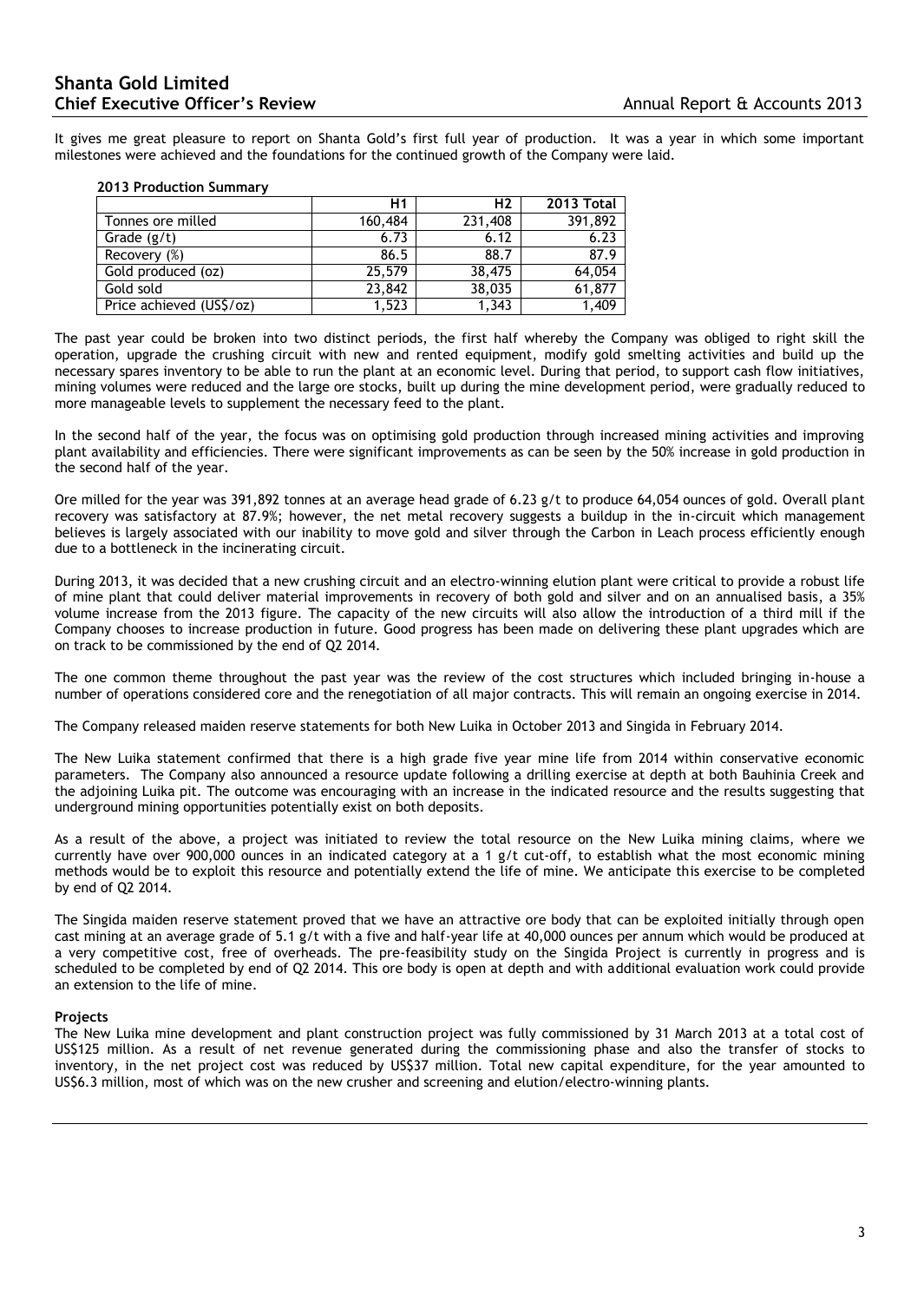### **Shanta Gold Limited Chief Executive Officer's Review (continued)** Annual Report & Accounts 2013

The crusher and screening and elution/electro-winning plants are part of the on-going plant de-bottlenecking and efficiency improvement efforts as stated earlier. Delivery and installation of the units is currently in progress and both are scheduled to be operational from the beginning of the second half of 2014. We anticipate minimal disruption to current operations as we will be able to run the current crushing circuit and smelting facilities in parallel with the new equipment. The two projects are expected to cost US\$8 million. Vendor funding has been secured for US\$2.9 million of the crusher and screening plant cost at an all-in interest rate of 6% per annum repayable over five years.

Due to cash constraints during the mine development and plant construction phase, there remains a number of areas mainly in supportive infrastructure that under normal circumstances would have been completed as part of the main project. These include a more secure water supply, employee accommodation and warehouse facilities. This capital expenditure forecast at approximately US\$7 million, will be spent over the next two years.

### **Exploration**

Exploration activities although partially curtailed as part of our cash preservation strategy in light of the volatile and declining gold price, had a successful year. On mine exploration included the successful drilling at depth at Bauhinia Creek and Luika and the off mine development of targets continued with 8,000 metres of reverse circulation drilling. The Company has established a number of potential targets within trucking distance of the current plant which we will continue to evaluate in 2014. In the Lupa goldfields there are large deposits of gravels which if correctly screened can be a low cost ore feed source.

To date the Company has not properly evaluated the full potential of this asset and brought economic volumes into the resource statement but this assessment is now underway.

#### **Finance**

As previously reported, for accounting purposes, commercial production at New Luika commenced on 1 April 2013. Therefore, whilst gold sales for the year totaled 61,877 ounces, 13,424 ounces were in respect of the pre-production period and thus of the total revenue for the year amounting to US\$88 million, US\$22 million relating to that period was capitalised. Revenue for the nine months to December 2013 amounting to US\$66 million was generated from 48,453 ounces at an average price of US\$1,361.

Gross profit for the year amounted to US\$12.2 million, giving a gross margin of 19% after low grade ore stocks valued at US\$3 million were written off. Whilst turnover and operating costs reported are in respect of the nine months from 1 April 2013, administration costs are for a full year and at US\$12.5 million were 58% up on prior year largely reflecting the impact on the overhead base of the Company now being in full production. In addition, one-off contract termination costs, share based employment costs and an exchange loss incurred in the year amounted to US\$2.8 million. Exploration expenditure at US\$2.9 million was 233% higher than 2012, as a result of exploration activities following on from the acquisition of Shield Resources.

A charge of US\$1.5 million was incurred on the termination of the Shield Joint Venture following the acquisition of Boulder Investments (Private) Limited in April 2013. In addition, a previously provided bad debt amounting to US\$1.7 million was reversed.

An operating loss of US\$3.2 million was incurred in the year, compared to a loss of US\$10.6 million for the previous year. Revaluation of warrants accounted for as derivative financial liabilities resulted in a fair value gain of US\$6.0 million whilst total cost of borrowings in the year amounted to US\$7.2 million, giving a net finance expense of US\$1.2 million.

As a result of the above, a loss before tax of US\$4.4 million was recorded for the year, compared to a loss for the previous year of US\$14.7 million. The Group has accumulated tax losses brought forward from the development phase which will be offset against future profits and accordingly a deferred tax asset of US\$5.1 million has been recognised, resulting in a profit after tax of US\$0.8 million.

Non-current assets at year end amounted to US\$119.1 million, a 3.4% reduction from last year mainly as a result of the capitalisation of pre-production revenue, offset against the addition to intangible assets resulting from the acquisition of Shield Resources Limited. In line with the Company's transition from development to production, there was a significant investment in working capital during the year. Inventories of ore, gold, spares and consumables at year end amounted to US\$17 million.

Total borrowings at 31 December 2013 amounted to US\$64.3 million compared to US\$40 million at the end of the prior year. The increase reflects the higher bank borrowings after a new US\$30 million loan was secured from FBN Bank (UK) Ltd in January 2013 as well as US\$5.5 million payable as part of purchase consideration on the acquisition of Boulder Investments (Private) Limited. As previously reported, we restructured and consolidated our bank loans in August 2013, on improved interest and repayment terms. The interest rate on the loan was reduced to LIBOR plus 6.5% whilst the repayment period was extended from 12 months to 36 months from January 2014, after a 6 month repayment holiday. Total loan repayments in the year amounted to US\$15.3 million.

The loan restructuring and positive cash flows from operations resulted in the Company ending the year in a strong cash position of US\$14.6 million, up from US\$4.3 million last year. US\$3 million in respect of gold sold in December was received immediately after year end.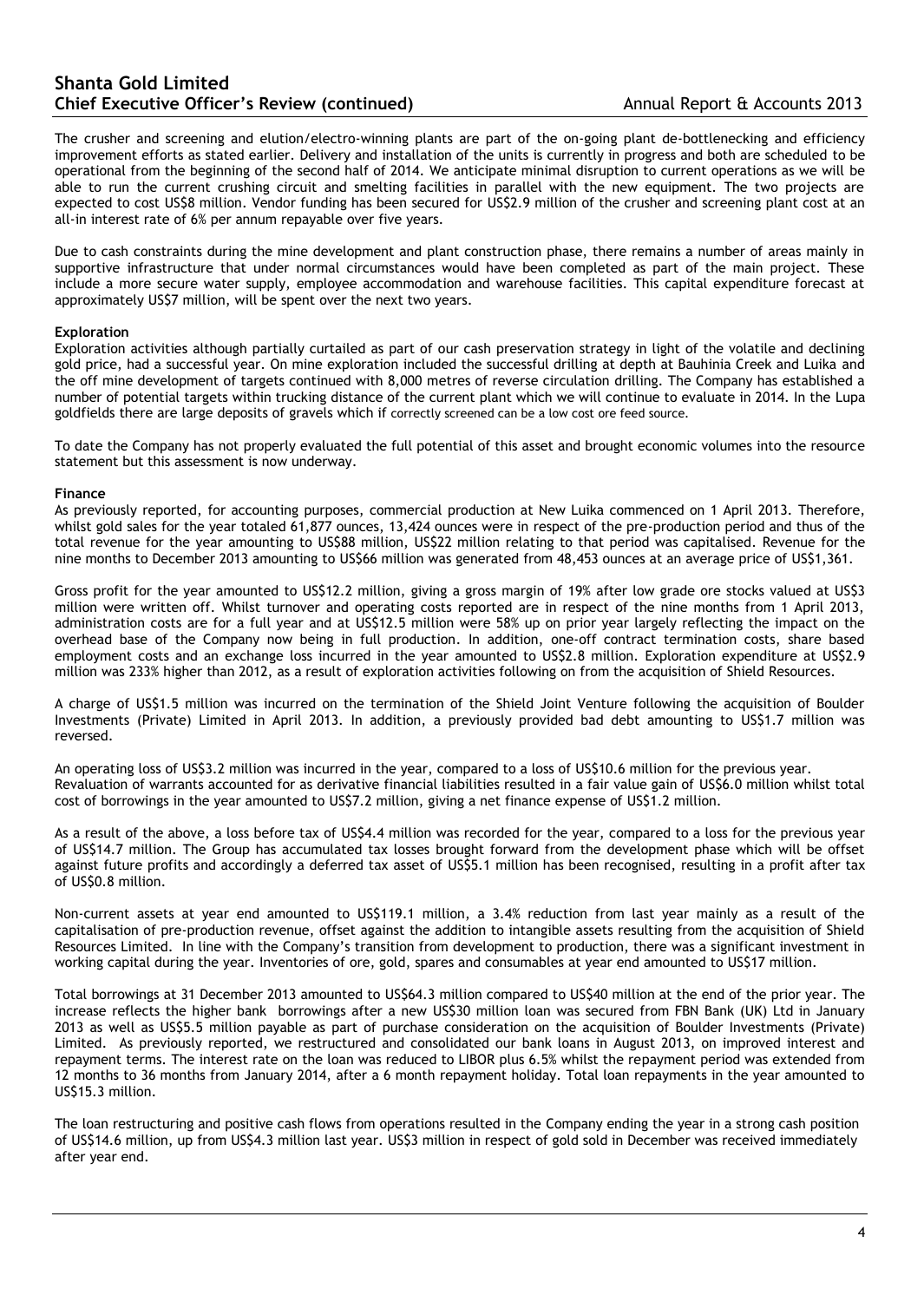#### **Hedging**

As reported last year, Shanta Gold has a forward sales contract in terms of which the Company can sell forward a maximum of 25,000 ounces of its production. During the year, a total of 27,000 ounces were sold forward at an average price of US\$1,402 and as at end of December 2013, 19,500 ounces had been sold forward at an average price US\$1,331. We will continue with a prudent hedging policy to protect cash flows especially in this time of price volatility whilst remaining cognisant of debt service commitments.

### **Community Social Responsibility**

In 2013, we undertook a baseline study of the requirements of the communities around Shanta operations from which a CSR strategy has been developed and will be implemented in 2014. We have meanwhile funded a number of health and education community projects.

#### **Outlook**

I am pleased with the progress that we made in the past year. The review of operations has unlocked operating and cost efficiencies that I am confident will enable Shanta Gold to meet the challenges of a difficult gold market as well as achieve the 2014 production and cost guidance.

In 2014, our focus will be on the following areas:

- Ongoing review of the cost structure both at New Luika and at a corporate level;
- Commissioning the crusher/screening and elution/electro-winning plants and realisation of the targeted volume and recovery uplifts;
- Complete evaluation work at New Luika with the aim of extending life of mine beyond five years;
- Complete the Singida Bankable Feasibility Study during Q2 2014;
- Review the long term water and power options;
- Roll out the CSR strategy.

#### **Acknowledgement**

I would like to thank the Shanta Gold employees, contractors, advisors and the management team for their considerable efforts in making 2013 a successful year.

I would also like to give a special thanks to our principal financiers, FBN Bank for their on-going support and assisting in the restructuring of our debt facility.

I would like to thank both Walton and Tony and board members for their support and guidance during the year.

Last but not least, a special thanks to our shareholders for their patience and continued support.

**M J Houston** Chief Executive Officer 17 April 2014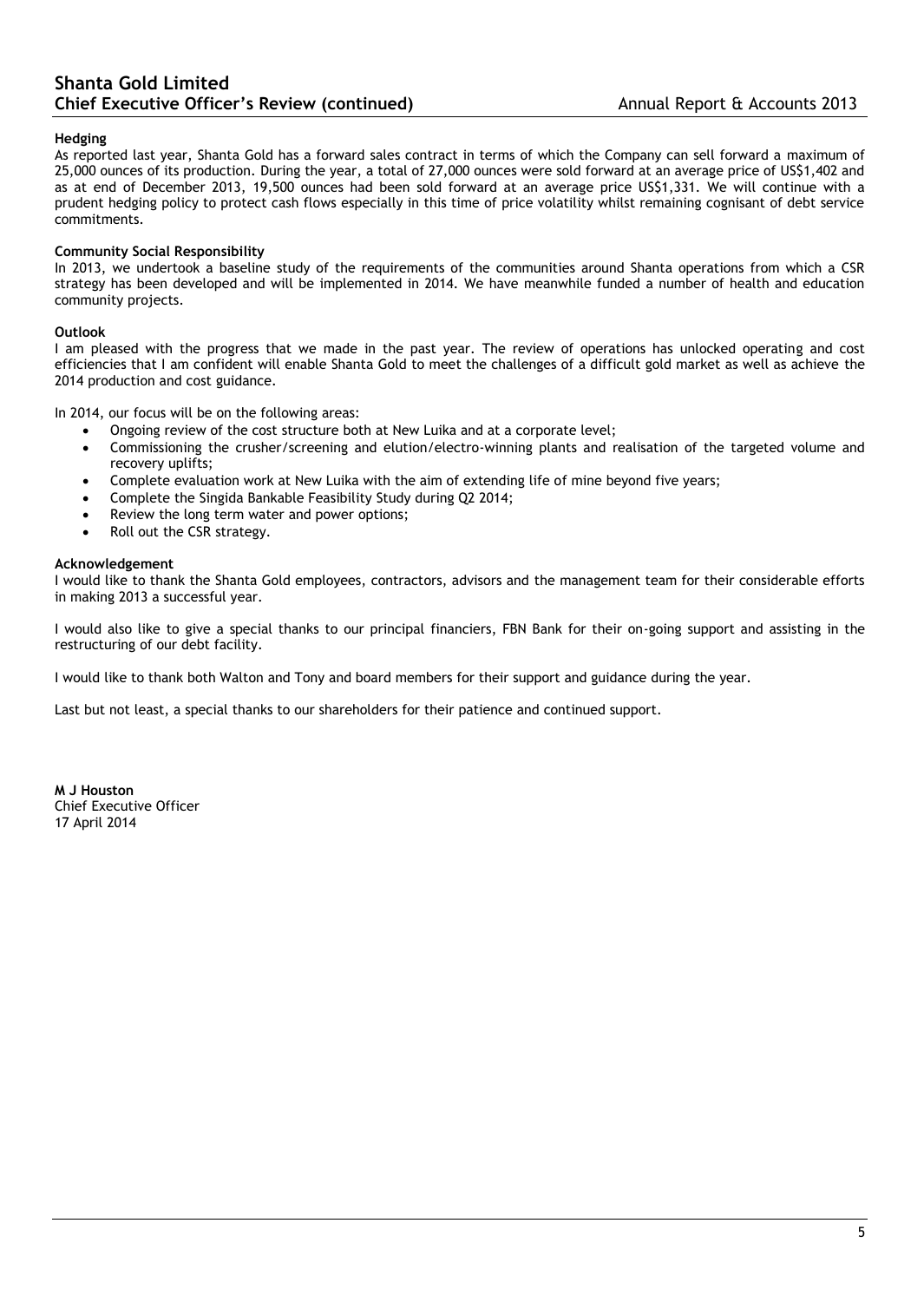# **Shanta Gold Limited**

The Directors present their report and financial statements of the Group for the year ended 31 December 2013.

#### **General**

The Company was established in 2005. On 11 July 2005, its shares were listed on the London Stock Exchange's AIM market. The Company is a noncellular Company limited by shares incorporated in Guernsey.

#### **Principal activity**

The Group's principal activity is that of investment in gold exploration and gold production in Tanzania.

#### **Business review**

A review of the business during the year is contained in the Chairman's statement on page 2 and in the Chief Executive Officer's review on pages 3 to 5. The Group's business and operations and the results thereof are reflected in the attached financial statements. It is the business of the Group and its subsidiaries to explore for value adding resources, financed by the Company and to turn commercially viable findings into a mineral production asset.

The activities for the year have resulted in the Group's net profit of US\$0.8 million (2012: net loss of US\$14.7 million)

Except as disclosed in Note 30 to the financial statements, no other material fact or circumstance has occurred between the accounting date and the date of this report.

#### **Nominated advisor**

The Company's nominated advisor is Peel Hunt LLP.

#### **Financial results**

The results for the year are set out in the attached financial statements. Although the Group made a profit for the year ended 31 December 2013 no dividends were proposed by the Board of Directors (2012: US\$Nil).

#### **Directors**

The Directors who served during the year and to the date of this report are as follows: Walton Imrie (resigned 20 May 2013) Anthony PW Durrant (appointed 20 May 2013) Robin A Fryer (appointed 29 July 2013) Michael John Houston Paul David Heber Edward Johnstone (resigned 31 July 2013) Ketankumar Vinubhai Patel Nicholas Davis Luke Leslie John Rickus (appointed 20 December 2013) Maheshkumar Raojibhai Patel (Alternate Director)

As an alternate Director to Mr. K V Patel, Mr M R Patel is allowed to attend and vote at any board meeting at which Mr. K V Patel is not present. No Director shall be requested to vacate his office at any time by reason of the fact that he has attained any specific age. The Board considers that there is a balance of skills within the Board and that each of the Directors contributes effectively.

#### **Directors' Remuneration**

|                         | 31-Dec-2013 |             |                          |              | 31-Dec-2012  |             |              |
|-------------------------|-------------|-------------|--------------------------|--------------|--------------|-------------|--------------|
|                         | Performance |             | <b>Termination</b>       |              | Performance  |             |              |
|                         | bonus       | Fees/salary | Payment                  | <b>Total</b> | <b>Bonus</b> | Fees/salary | <b>Total</b> |
|                         | US\$'000    | US\$'000    | US\$'000                 | US\$'000     | US\$'000     | US\$'000    | US\$'000     |
| Walton Imrie            |             | 163         | 410                      | 573          |              | 390         | 390          |
| Paul Heber              |             | 65          | $\overline{\phantom{a}}$ | 65           |              | 47          | 47           |
| Ketankumar Patel        |             | 65          | $\blacksquare$           | 65           |              | 47          | 47           |
| Gareth Taylor           |             |             |                          |              |              | 289         | 289          |
| Michael Houston         |             | 477         |                          | 477          | 40           | 140         | 180          |
| <b>Edward Johnstone</b> | ٠           | 211         | 226                      | 437          |              | 68          | 68           |
| Nicholas Davis*         |             | 78          | $\overline{\phantom{a}}$ | 78           |              | 17          | 17           |
| Luke Leslie             |             | 65          |                          | 65           |              | 9           | 9            |
| Anthony Durrant         |             | 56          |                          | 56           |              |             |              |
| Robin Fryer             |             | 27          | $\blacksquare$           | 27           |              |             |              |
| John Rickus             |             | 2           |                          | 2            |              |             |              |
| Sub-total               |             | 1,209       | 636                      | 1,845        | 40           | 1,007       | 1,047        |
| Share based payments    |             |             | $\blacksquare$           | 515          |              |             | 291          |
| <b>Grand Total</b>      |             | 1,209       | 636                      | 2,360        | 40           | 1,007       | 1,338        |

The Executive Directors are provided with life assurance cover of four times their Directors' fees.

\* N Davis was paid US\$13,000 relating to 2012.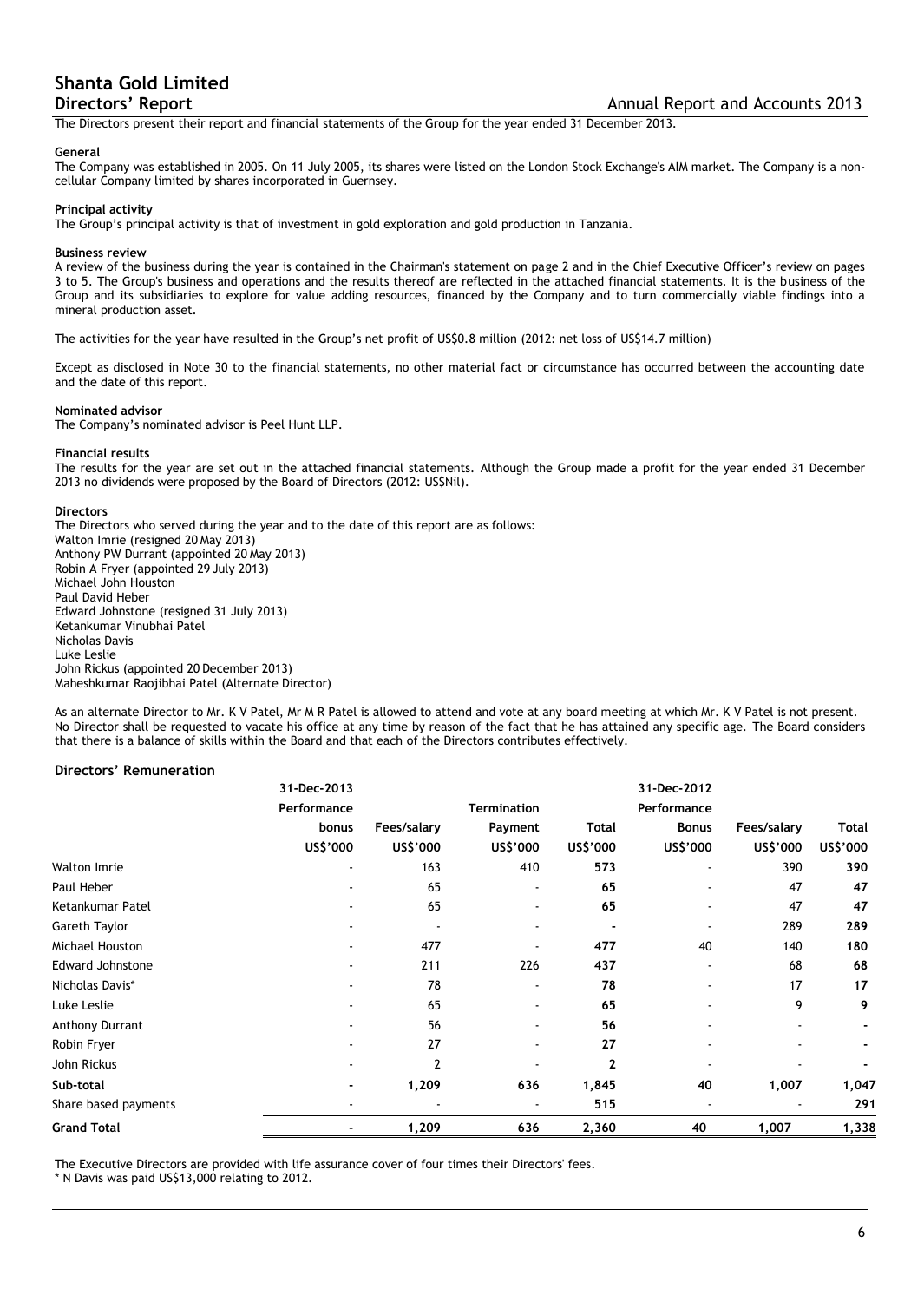On appointment as Chairman, Anthony Durrant was granted 225,606 shares in the Company.

A list of Mr. Durrant's current and past directorships held within the last five years is shown below:

**Current:** Court & Smith Ltd, Gazelle Partners Ltd, Mussel Inn Ltd, Trimalgam Investments Ltd, The Native Flora Company Ltd, Amref Flying Doctors Ltd, AKT Foundation, Jura Management Ltd. Past: Conrico International Ltd, The New Shakespeare Company Ltd, African Medical & Research Foundation.

A list of Mr. Rickus's current and past directorships held within the last five years is shown below: Mr. Rickus is currently a Director of Kincora Copper Ltd and Rickus Partners Ltd. **Past:** None

A list of Mr. Fryer's current and past directorships held within the last five years is shown below: Mr. Fryer is a past Partner of Deloitte LLP and has no other current directorships.

#### **Directors' responsibilities statement**

The Directors are responsible for preparing financial statements for each financial year which give a true and fair view of the state of affairs of the Group and of the profit or loss of the Group for that period and are in accordance with applicable laws. In preparing those financial statements the Directors are required to:

- select suitable accounting policies and then apply them consistently;
- make judgments and estimates that are reasonable and prudent;
- state whether applicable accounting standards have been followed, subject to any material departures disclosed and explained in the financial statements; and
- prepare the financial statements on the going concern basis unless it is inappropriate to presume that the Group will continue in business.

The Directors are responsible for keeping proper accounting records which disclose with reasonable accuracy at any time the financial position of the Group and to enable them to ensure that the financial statements have been properly prepared in accordance with the Companies (Guernsey) Law, 2008. They are also responsible for safeguarding the assets of the Group and hence for taking reasonable steps for the prevention and detection of fraud and other irregularities.

So far as the Directors are aware, there is no relevant audit information of which the Group's auditor is unaware; having taken all the steps the Directors ought to have taken to make themselves aware of any relevant audit information and to establish that the Group's auditor is aware of that information.

A statement of corporate governance is included on page 9.

#### **Website publication**

The Directors are responsible for ensuring the annual report and the financial statements are made available on a website. Financial statements are published on the Company's website in accordance with applicable legislation in Guernsey governing the preparation and dissemination of financial statements, which may vary from legislation in other jurisdictions. The maintenance and integrity of the Company's website is the responsibility of the Directors. The Directors' responsibility also extends to the ongoing integrity of the financial statements contained therein.

#### **Going concern**

After making enquiries, and bearing in mind the nature of the Group's business and assets, the Directors consider that the Group has adequate resources to continue its operational existence for the foreseeable future. For this reason, they continue to adopt the going concern basis in preparing the financial statements.

#### **Auditor**

BDO LLP has expressed their willingness to continue in office as auditors and a resolution to re-appoint BDO LLP will be proposed at the forthcoming annual general meeting.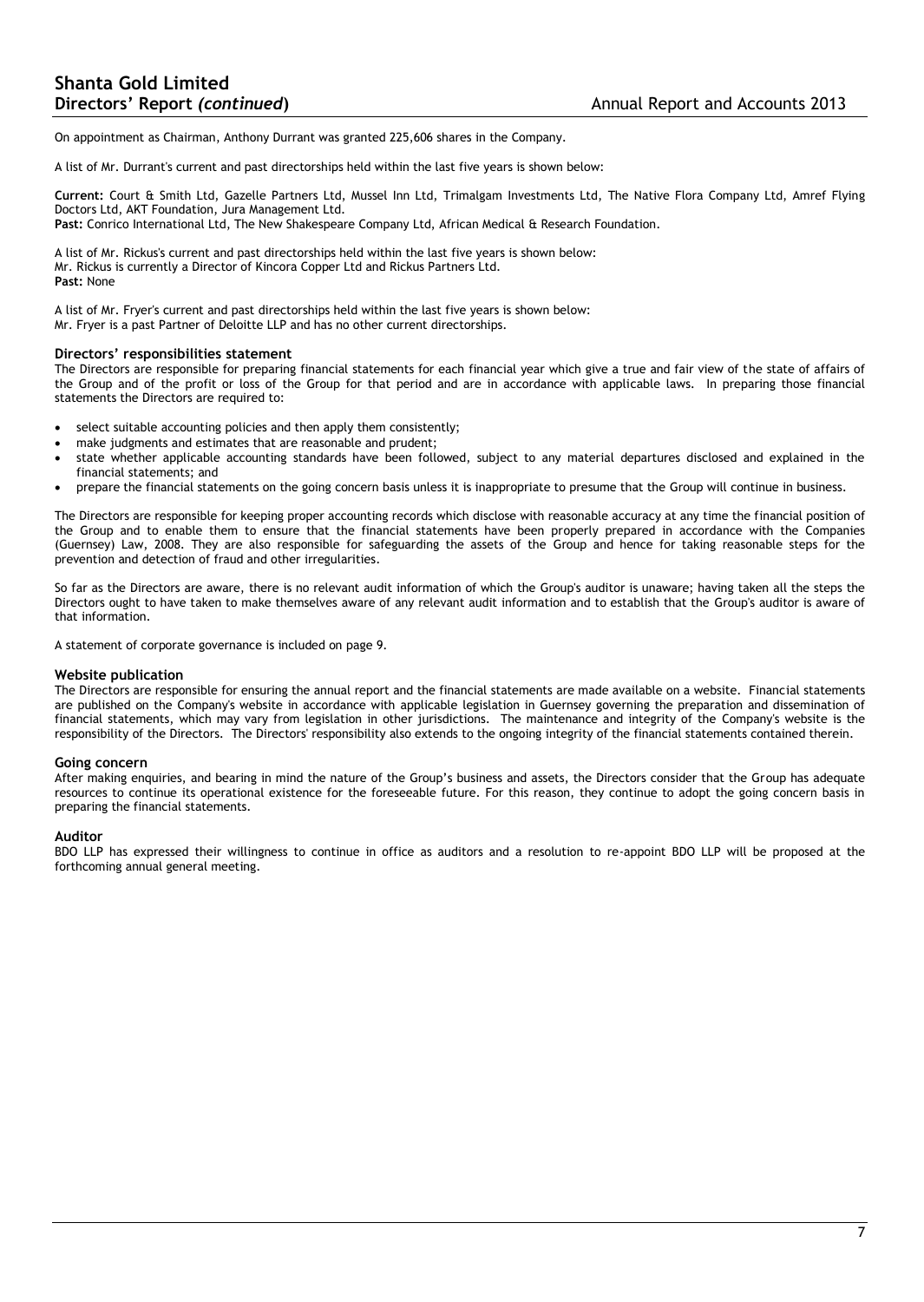#### **Share options**

Share options have been granted to the following current and past Directors under the Share Option Plan:

|                                                  |                   | Number of     | <b>Option</b>   |
|--------------------------------------------------|-------------------|---------------|-----------------|
|                                                  | <b>Grant date</b> | share options | price           |
| Walton Norman Brian Imrie (former Chairman)      | 29 July 2005      | 168,006       | 25p             |
| Walton Norman Brian Imrie (former Chairman)      | 7 Sept 2009       | 350,000       | 6p              |
| Walton Norman Brian Imrie (former Chairman)      | 16 Nov 2010       | 250,000       | 28.25p          |
| Walton Norman Brian Imrie (former Chairman)      | 26 Oct 2011       | 250,000       | 25p             |
| Walton Norman Brian Imrie (former Chairman)      | 26 Oct 2011       | 750,000       | 30 <sub>p</sub> |
| Walton Norman Brian Imrie (former Chairman)      | 26 Oct 2011       | 1,000,000     | 35p             |
| Gareth Taylor (former Director)                  | 16 Nov 2010       | 125,000       | 28.25p          |
| Gareth Taylor (former Director)                  | 26 Oct 2011       | 250,000       | 25p             |
| Gareth Taylor (former Director)                  | 26 Oct 2011       | 750,000       | 30 <sub>p</sub> |
| Gareth Taylor (former Director)                  | 26 Oct 2011       | 1,000,000     | 35p             |
| Ketankumar Vinubhai Patel                        | 29 July 2005      | 168,006       | 25p             |
| Ketankumar Vinubhai Patel                        | 7 Sept 2009       | 150,000       | 6p              |
| <b>Nicholas Davis</b>                            | 23 Aug 2012       | 250,000       | 25p             |
| <b>Nicholas Davis</b>                            | 23 Aug 2012       | 500,000       | 30 <sub>p</sub> |
| <b>Nicholas Davis</b>                            | 23 Aug 2012       | 500,000       | 35p             |
| Walter David Scott (former Director)             | 7 Sept 2009       | 250,000       | 6 <sub>D</sub>  |
| Walter David Scott (former Director)             | 16 Nov 2010       | 250,000       | 28.25p          |
| Walter Egmund Vorwerk (former Director)          | 29 July 2005      | 466,685       | 25p             |
| Walter Egmund Vorwerk (former Director)          | 14 July 2006      | 363,718       | 59 <sub>p</sub> |
| Walter Egmund Vorwerk (former Director)          | 7 Sept 2009       | 350,000       | 6p              |
| Walter Egmund Vorwerk (former Director)          | 16 Nov 2010       | 250,000       | 28.25p          |
| Walter Egmund Vorwerk (former Director)          | 26 Oct 2011       | 250,000       | 25p             |
| Maheshkumar Raojibhai Patel (alternate Director) | 29 July 2005      | 168,000       | 25p             |

The share option plan was adopted by the board of Directors on 1 July 2005, details of which are available at the Company's registered office.

No Directors' options lapsed as a result of vesting conditions not being met. No Directors' options were exercised during the year.

Under the share option plan where the option holder relinquishes his contract of employment with the Group, any vested options will expire upon 12 months from the date of termination of their contract, unless otherwise agreed by the Directors.

Upon the resignation of Edward Johnstone, 500,000 share options lapsed as per the share option plan.

Further details, including share options provided to employees of the Group, are contained in note 24 to the financial statements.

#### **Shares**

Rock Investments Trading Limited (a Company in which Michael Houston has an interest) has been awarded 2,250,000 shares. Half of these shares will vest when the average market capitalisation of Shanta Gold Limited equals or exceeds US\$250 million during five consecutive working days, and the other half will vest when the average market capitalisation of Shanta Gold Limited equals or exceeds US\$350 million during five consecutive working days, as shown on the London Stock Exchange website and converted from Pounds Sterling to US Dollars using such rate as the Board determines to be the prevailing rate or rates for that period, and that on the date when this performance condition is satisfied, that he still remains an employee of Rock Investments Trading Limited, or that Rock Investments Trading Limited continues to provide services to Shanta Gold Limited or a Group Company.

Signed on behalf of the Board of Directors on 17 April 2014.

Chief Executive Officer

**Michael J Houston Anthony P W Durrant**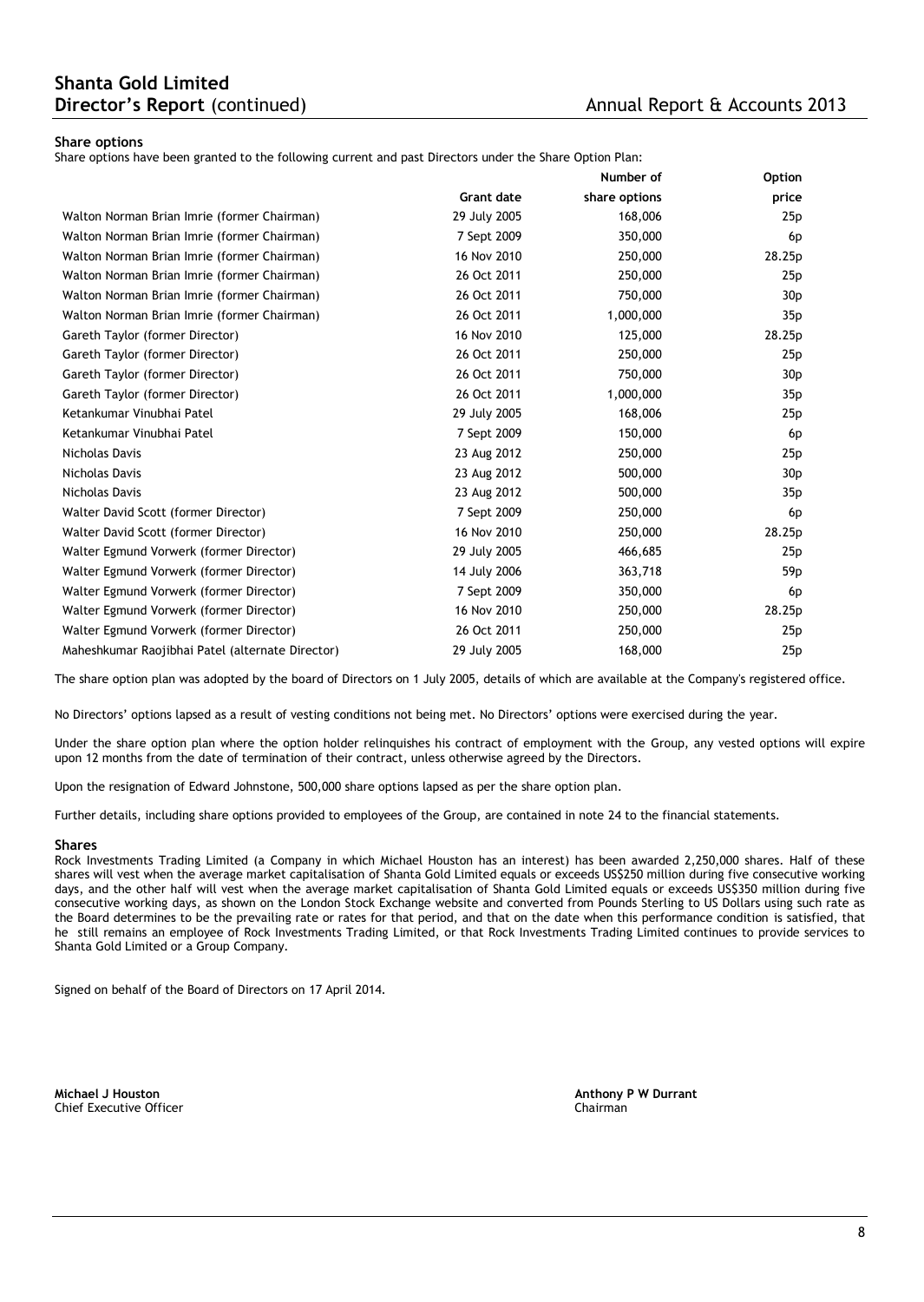Guernsey does not have its own corporate governance regime. As a Guernsey-registered Company traded on the AIM Market of the London Stock Exchange, the Company is not required to comply with the UK Corporate Governance Code (the 'Code') issued by the Financial Reporting Council. However, the Group aims to comply with best practice in the industry and has provided details of its internal best practices below.

#### **Board of Directors**

The Company had one Executive Director and seven Non-Executive Directors at the year end. All major decisions relating to the Group are made by the Board as a whole. Operations are conducted by the subsidiaries of the Company (principally Shanta Mining Company Limited) under the direction of the Chairman of each of the subsidiary companies. The Company is represented on the board of Shanta Mining Company Limited. The Board reviews key business risks regularly, including the financial risks facing the Group in the operation of its business.

The Group operates a share dealing code for Directors on the basis set out in the AIM Rules.

#### **Board meetings**

The Board aims to meet at least quarterly and as required from time to time to consider specific issues required for decision by the Board.

The table below shows the attendance at board meetings during the year to 31 December 2013:

#### **Directors**

|                                          |               | Board   | Audit<br>Committee       | Remuneration<br>Committee | Sustainability<br>Committee |  |
|------------------------------------------|---------------|---------|--------------------------|---------------------------|-----------------------------|--|
|                                          |               | Meeting |                          |                           |                             |  |
| Walton Norman Brian Imrie                | Non-Executive | 2       | $\overline{\phantom{a}}$ |                           |                             |  |
| Ketankumar Vinubhai Patel                | Non-Executive | 4       |                          |                           |                             |  |
| Paul David Heber                         | Non-Executive | 5       |                          |                           |                             |  |
| Maheshkumar Raojibhai                    | Alternate     |         |                          |                           |                             |  |
| Michael John Houston                     | Executive     | 8       |                          |                           |                             |  |
| <b>Edward Richard Melville Johnstone</b> | Executive     | 6       |                          |                           |                             |  |
| Nicholas Davis                           | Non-Executive | 5       |                          |                           |                             |  |
| Luke Leslie                              | Non-Executive | 6       |                          |                           |                             |  |
| Antony P W Durrant                       | Non-Executive | 5       |                          |                           |                             |  |
| Robin A Fryer                            | Non-Executive | 3       | $\mathcal{P}$            |                           |                             |  |
| John Rickus                              | Non-Executive |         |                          |                           |                             |  |
|                                          |               |         |                          |                           |                             |  |

#### **Audit Committee**

The Group has an Audit Committee, comprised of three Non-Executive Directors being Robin Fryer (Chairman), Ketankumar Patel and Luke Leslie. The Audit Committee aims to meet at least once each year and is responsible for ensuring that appropriate financial reporting procedures are properly maintained and reported on, and for meeting with the Group's auditor and reviewing their reports and accounts and the Group's internal controls.

#### **Remuneration Committee**

The Group has a Remuneration Committee, comprised of three Non-Executive Directors being Nicholas Davis (Chairman), Luke Leslie and Paul Heber. The Remuneration Committee aims to meet at least once a year and is responsible for reviewing the performance of the senior staff, setting their remuneration, determining the payment of bonuses, considering the grant of options under any share option plan and, in particular, the price per share and the application of the performance standards which may apply to any grant.

#### **Sustainability Committee**

The Group has established a Sustainability Committee, comprised of Non-Executive Directors being Ketankumar Patel (Chairman), John Rickus and Paul Heber. The Sustainability Committee aims to meet at least once a year and is responsible for reviewing the Group's safety, occupational health, environmental as well as community and social responsibility practices.

Signed on behalf of the Board of Directors on 17 April 2014

**Michael J Houston Anthony P W Durrant** Chief Executive Officer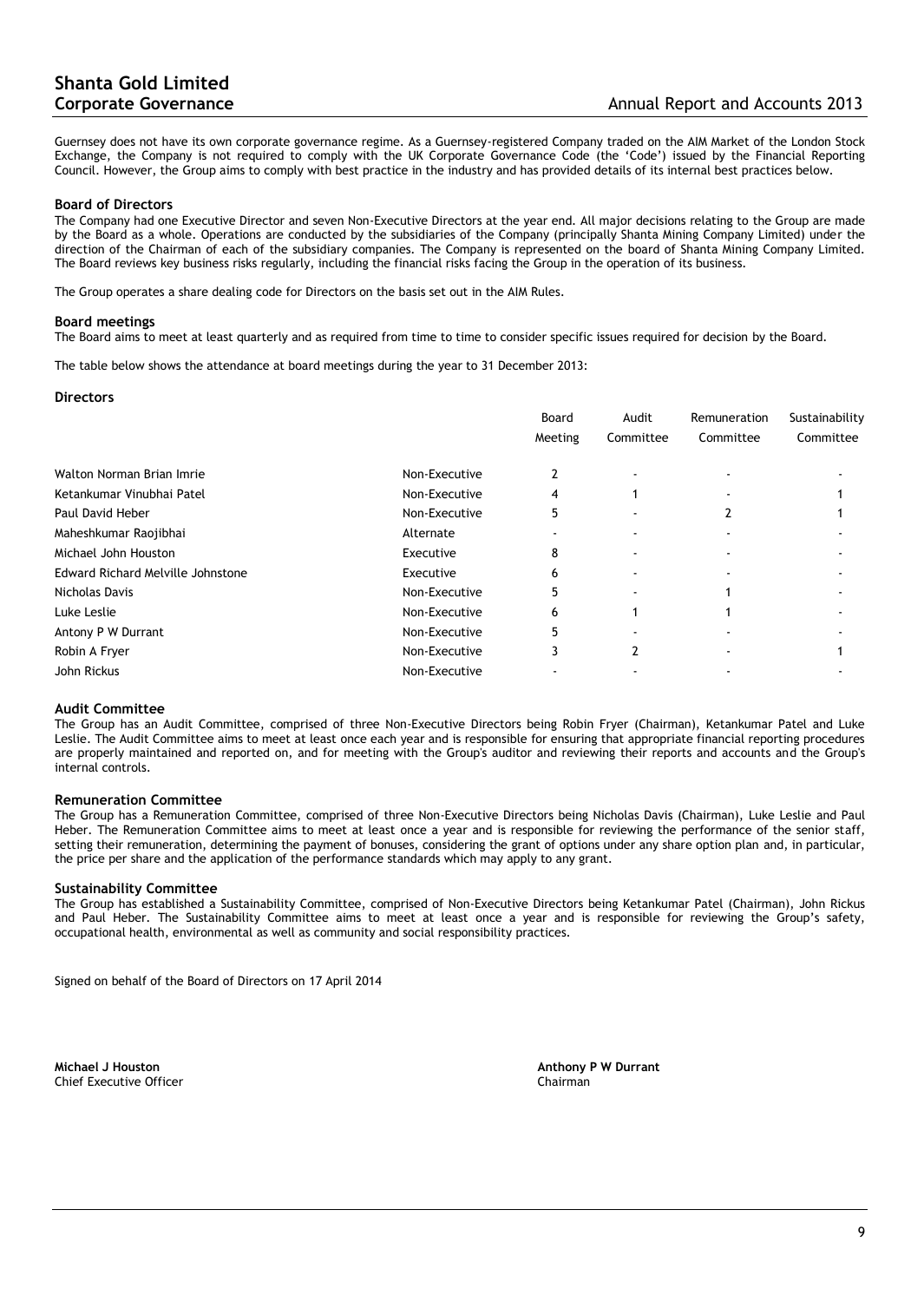### **INDEPENDENT AUDITOR'S REPORT TO THE MEMBERS OF SHANTA GOLD LIMITED**

We have audited the Consolidated Financial Statements of Shanta Gold Limited for the year ended 31 December 2013 which comprise the Consolidated Income Statement, the Consolidated Statement of Comprehensive Income, the Consolidated Statement of Financial Position, the Consolidated Statement of Changes in Equity, the Consolidated Statement of Cash Flows and the related notes. The financial reporting framework that has been applied in their preparation is applicable law and International Financial Reporting Standards (IFRSs) as adopted by the European Union.

This report is made solely to the Company's members, as a body, in accordance with Section 262 of the Companies (Guernsey) Law, 2008. Our audit work is undertaken so that we might state to the Company's members those matters we are required to state to them in an auditor's report and for no other purpose. To the fullest extent permitted by law, we do not accept or assume responsibility to anyone other than the Company and the Company's members as a body, for our audit work, for this report, or for the opinions we have formed.

#### **Respective responsibilities of the Directors and auditor**

As explained more fully in the Directors' Responsibilities Statement within the Directors' Report, the Directors are responsible for the preparation of the Consolidated Financial Statements and for being satisfied that they give a true and fair view.

Our responsibility is to audit and express an opinion on the Consolidated Financial Statements in accordance with applicable law and International Standards on Auditing (UK and Ireland). Those standards require us to comply with the Financial Reporting Council's (FRC's) Ethical Standards for Auditors.

#### **Scope of the audit of the financial statements**

An audit involves obtaining evidence about the amounts and disclosures in the financial statements sufficient to give reasonable assurance that the financial statements are free from material misstatement, whether caused by fraud or error. This includes an assessment of: whether the accounting policies are appropriate to the Group's circumstances and have been consistently applied and adequately disclosed; the reasonableness of significant accounting estimates made by the Directors; and the overall presentation of the financial statements. In addition, we read all the financial and non-financial information in the Annual Report to identify material inconsistencies with the audited financial statements, and to identify any information that is apparently materially incorrect based on, or materially inconsistent with, the knowledge acquired by us in the course of performing the audit. If we become aware of any apparent misstatements or inconsistencies we consider the implications for our report.

#### **Opinion on the financial statements**

In our opinion the Consolidated Financial Statements:

- give a true and fair view of the state of the Group's affairs as at 31 December 2013 and of the Group's profit for the year then ended
- have been properly prepared in accordance with IFRSs as adopted by the European Union; and
- have been properly prepared in accordance with the requirements of the Companies (Guernsey) Law, 2008.

#### **Matters on which we are required to report by exception**

We have nothing to report in respect of the following matters where the Companies (Guernsey) Law, 2008 requires us to report to you if, in our opinion:

\_\_\_\_\_\_\_\_\_\_\_\_\_\_\_\_\_\_\_\_\_\_\_\_\_\_\_\_\_\_\_\_\_\_\_\_\_\_\_\_\_\_\_\_\_\_\_\_\_\_\_\_\_\_\_\_\_\_\_\_\_\_\_\_\_\_\_\_\_\_\_\_\_\_\_\_\_\_\_\_\_\_\_\_\_\_\_\_\_\_\_\_\_\_\_\_\_\_\_\_\_\_\_\_\_\_\_\_\_\_\_\_\_\_\_\_\_\_\_\_\_\_\_\_\_

- proper accounting records have not been kept by the Company; or
- the Consolidated Financial Statements are not in agreement with the accounting records; or
- we have failed to obtain all the information and explanations, which, to the best of our knowledge and belief, are necessary for the purposes of our audit.

BDO LLP Chartered Accountants and registered auditors London United Kingdom

17 April 2014

BDO LLP is a limited liability partnership registered in England and Wales (with registered number OC305127).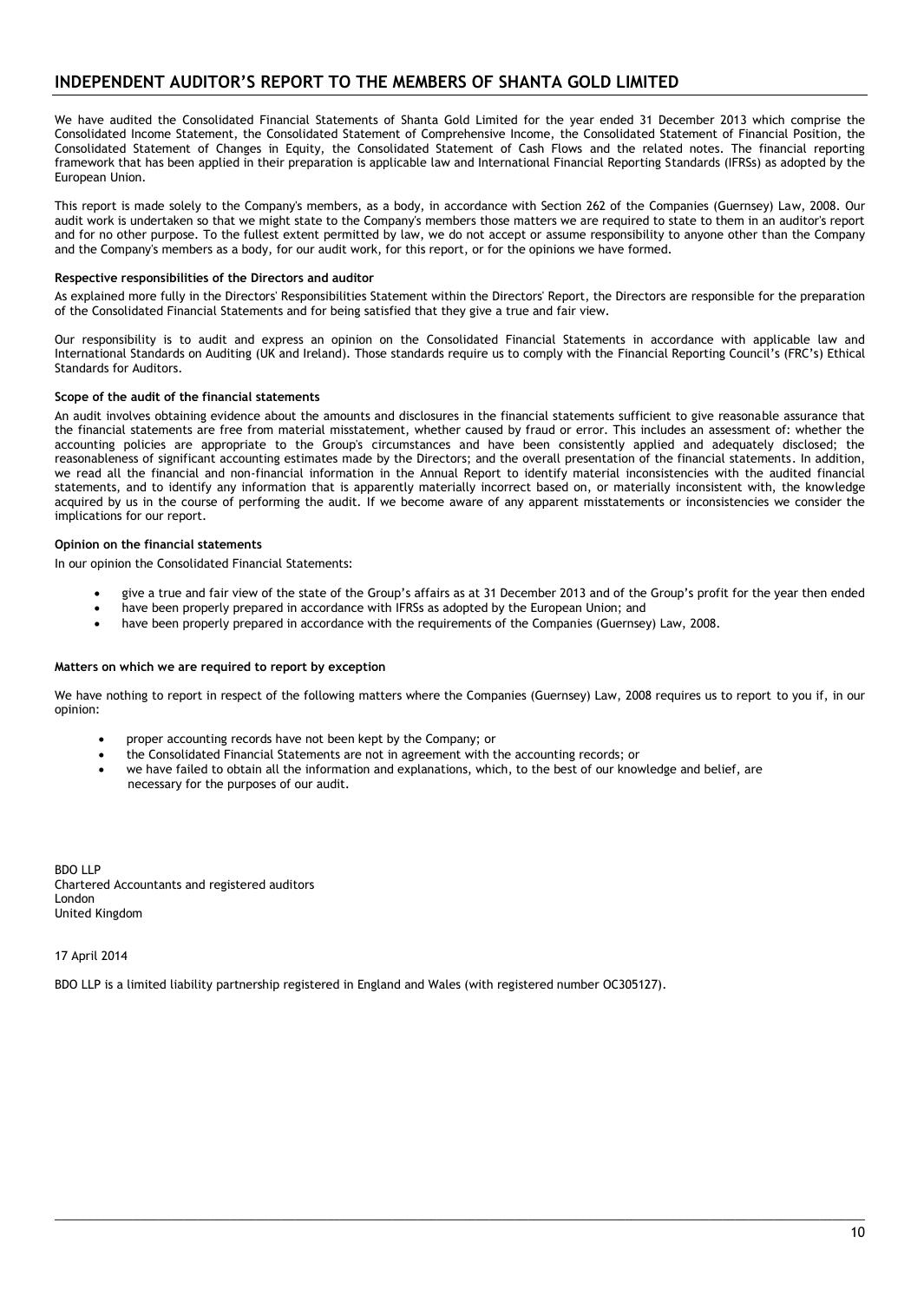# **Consolidated income statement**

|                                                                                        |              | 31 December<br>2013 | Restated<br>31 December<br>2012 |
|----------------------------------------------------------------------------------------|--------------|---------------------|---------------------------------|
|                                                                                        | <b>Notes</b> | US\$'000            | US\$'000                        |
| Revenue                                                                                |              | 65,989              |                                 |
| Cost of Sales                                                                          |              | (53, 816)           |                                 |
| <b>Gross Profit</b>                                                                    |              | 12,173              |                                 |
| Administration expenses                                                                |              | (12, 525)           | (7, 890)                        |
| Exploration and evaluation costs                                                       |              | (2,988)             | (897)                           |
| Loss on settlement of pre-existing relationship                                        | 9            | (1,500)             |                                 |
| Reversal of provision for bad debts                                                    | 14           | 1,668               | (1,668)                         |
| Impairment of intangible assets                                                        | 9            |                     | (189)                           |
| Operating loss                                                                         |              | (3, 172)            | (10, 644)                       |
| Finance income                                                                         | 4            | 6,019               | 263                             |
| Finance expense                                                                        | 5            | (7, 213)            | (4, 366)                        |
| Loss before taxation                                                                   | 6            | (4, 366)            | (14, 747)                       |
| Taxation                                                                               |              | 5,125               |                                 |
| Profit/(Loss_ for the year attributable to the equity<br>holders of the parent Company |              | 759                 | (14, 747)                       |
| Profit/(Loss) per share attributable to the equity<br>holders of the parent Company    |              |                     |                                 |
| Basic profit/(loss) per share (US\$ cents)                                             | 8            | 0.164               | (4.42)                          |
| Diluted profit/(loss) per share (US\$ cents)                                           | 8            | 0.163               | (4.42)                          |

### **Consolidated statement of comprehensive income**

|                                                                                                                               | 31December | 31 December |
|-------------------------------------------------------------------------------------------------------------------------------|------------|-------------|
|                                                                                                                               | 2013       | 2012        |
|                                                                                                                               | US\$'000   | US\$'000    |
| Profit / (loss) after taxation<br>Other comprehensive income:                                                                 | 759        | (14, 747)   |
| Exchange differences on translating foreign entities which<br>can subsequently be reclassified to profit or loss (see note 9) | 407        |             |
| Total comprehensive profit/(loss) attributable to the equity<br>shareholders of the parent                                    | 1,166      | (14, 747)   |

The profit/(loss) for the year and the total comprehensive loss for the year are attributable to the equity holders of the Parent Company. There are no non-controlling interests.

The items in the above statement are derived from continuing operations.

The accompanying notes on pages 15 to 35 form an integral part of these financial statements.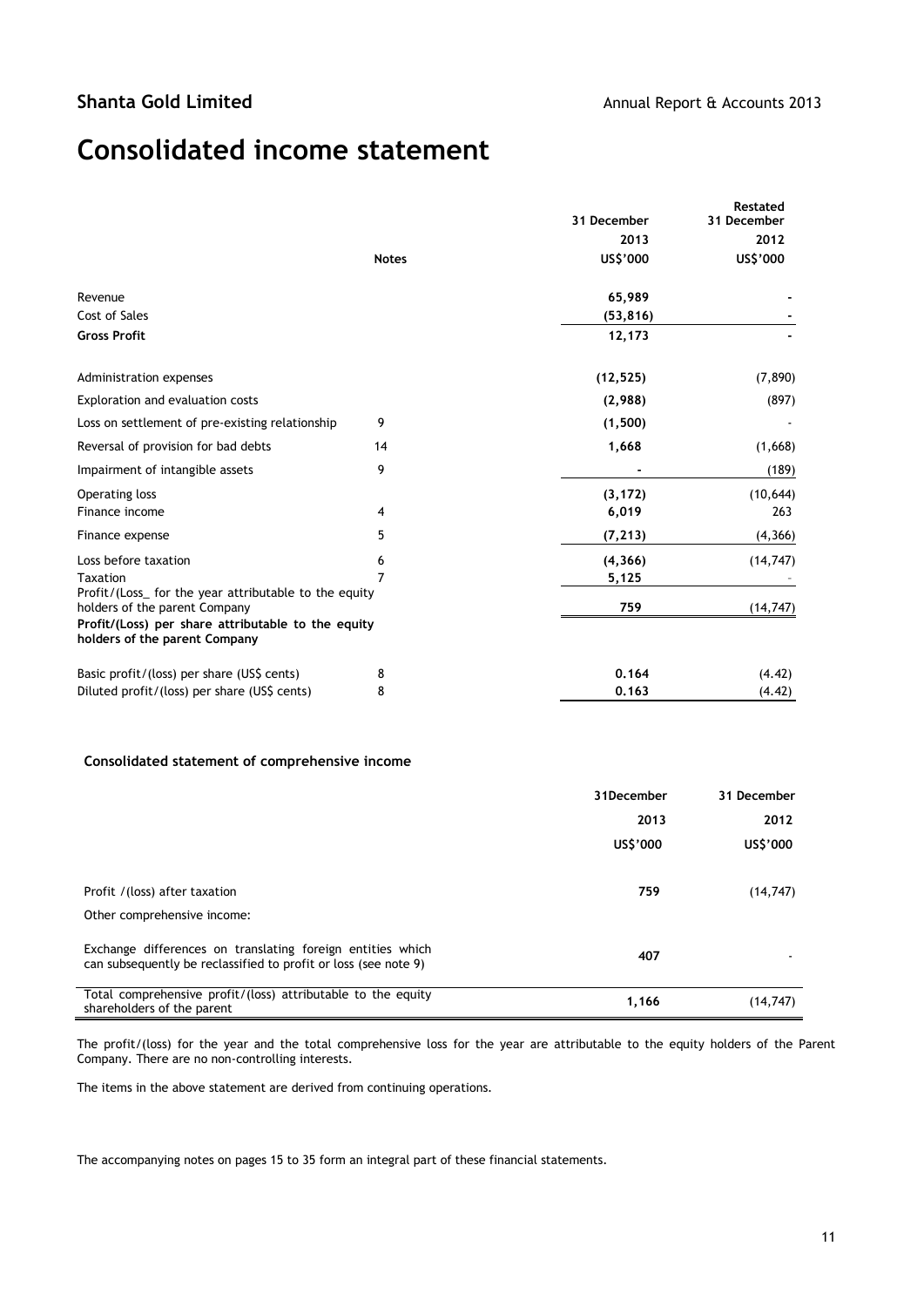# **Consolidated statements of financial position**

|                                      |                | 31 December | 31 December |
|--------------------------------------|----------------|-------------|-------------|
|                                      |                | 2013        | 2012        |
|                                      | <b>Notes</b>   | US\$'000    | US\$'000    |
| <b>ASSETS</b>                        |                |             |             |
| Non-current assets                   |                |             |             |
| Intangible assets                    | 9              | 23,495      | 10,380      |
| Property, plant and equipment        | 10             | 90,437      | 112,929     |
| Deferred tax asset                   | $\overline{7}$ | 5,125       |             |
| Total non-current assets             |                | 119,057     | 123,309     |
| <b>Current assets</b>                |                |             |             |
| Inventories                          | 15             | 16,949      |             |
| Trade and other receivables          | 13             | 8,334       | 8,643       |
| Restricted cash                      | 16             | 600         |             |
| Cash and cash equivalents            |                | 14,638      | 4,277       |
| <b>Total current assets</b>          |                | 40,521      | 12,920      |
|                                      |                |             |             |
| <b>TOTAL ASSETS</b>                  |                | 159,578     | 136,229     |
| <b>CAPITAL AND RESERVES</b>          |                |             |             |
| Equity                               |                |             |             |
| Share capital                        | 22             | 76          | 75          |
| Share premium                        |                | 132,797     | 132,139     |
| Share option reserve                 | 24             | 4,286       | 3,258       |
| Convertible loan note reserve        |                | 5,374       | 5,374       |
| Shares to be issued                  |                |             | 293         |
| <b>Translation reserve</b>           |                | 807         | 400         |
| Retained deficit                     |                | (60, 192)   | (61, 043)   |
| <b>TOTAL EQUITY</b>                  |                | 83,148      | 80,496      |
| <b>LIABILITIES</b>                   |                |             |             |
| Non-current liabilities              |                |             |             |
| Loans and other borrowings           | 19             | 27,342      |             |
| Convertible loan notes               | 20             | 20,240      | 18,637      |
| Provision for decommissioning        | 21             | 5,825       | 4,129       |
| Provision for deferred taxation      | 9              | 5,197       |             |
| <b>Total non-current liabilities</b> |                | 58,604      | 22,766      |
| <b>Current liabilities</b>           |                |             |             |
| Loans payable to related parties     | 17             | 337         | 337         |
| Trade and other payables             | 18             | 6,543       | 17,308      |
| Loans and other borrowings           | 19             | 10,946      | 15,322      |
| <b>Total current liabilities</b>     |                | 17,826      | 32,967      |
| Total equity and liabilities         |                | 159,578     | 136,229     |

The financial statements were approved and authorised for issue by the board of Directors on 17 April 2014 and signed on its behalf by:

**Michael J Houston Anthony P W Durrant** Chief Executive Officer

The accompanying notes on pages 15 to 35 form an integral part of these financial statements.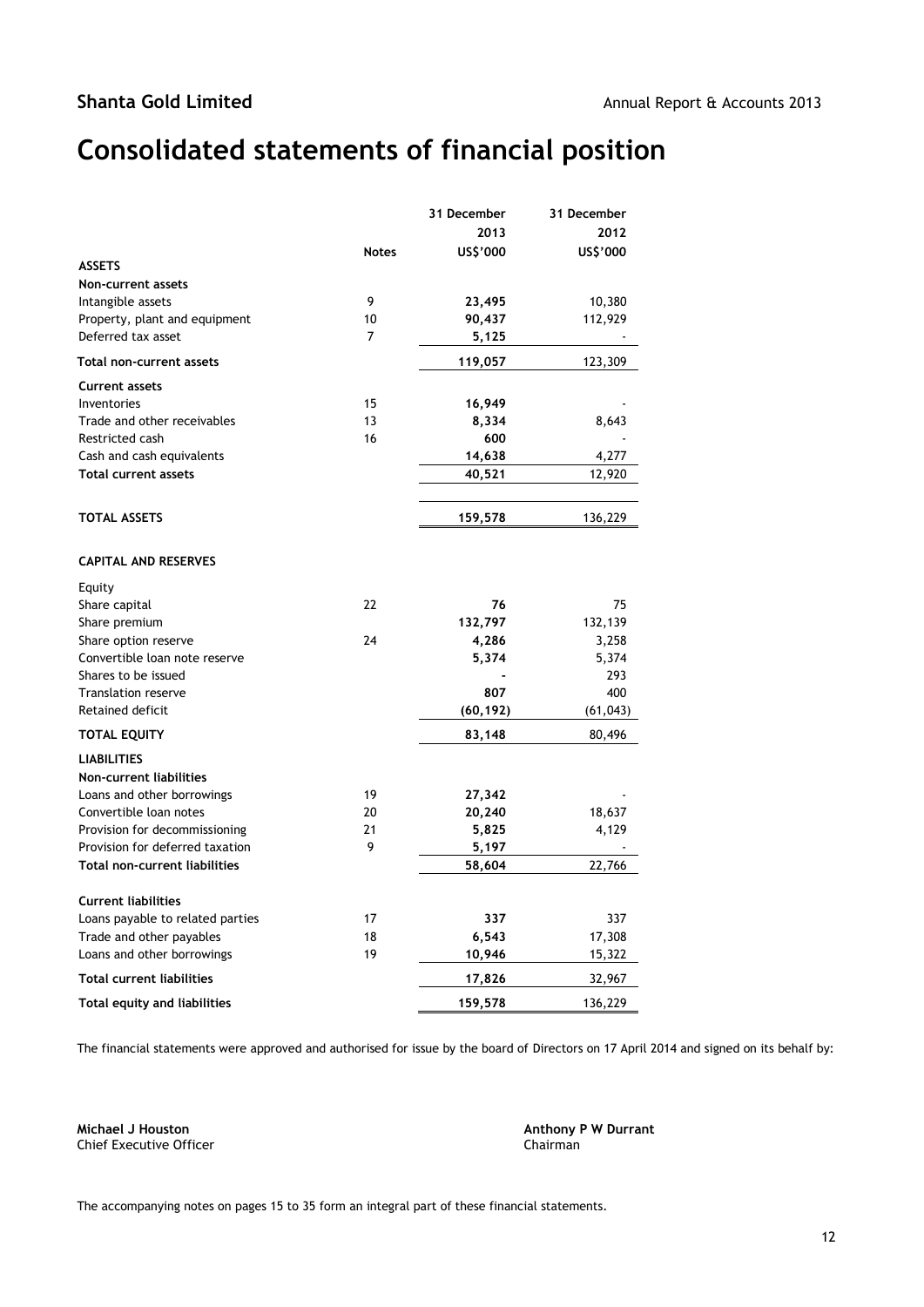# **Consolidated statement of changes in equity**

|                                         | Share<br>capital<br>US\$'000 | Share<br>premium<br>US\$'000 | Share<br>option<br>reserve<br>US\$'000 | Convertible<br>loan note<br>reserve<br>US\$'000 | <b>Translation</b><br>reserve<br>US\$'000 | <b>Shares</b><br>to be<br>issued<br>US\$'000 | Retained<br>deficit<br>US\$'000 | <b>Total</b><br><b>Equity</b><br>US\$'000 |
|-----------------------------------------|------------------------------|------------------------------|----------------------------------------|-------------------------------------------------|-------------------------------------------|----------------------------------------------|---------------------------------|-------------------------------------------|
| Total equity<br>31 December 2011        | 45                           | 81,029                       | 1,722                                  |                                                 | 400                                       |                                              | (46, 296)                       | 36,900                                    |
| Total comprehensive                     |                              |                              |                                        |                                                 |                                           |                                              |                                 |                                           |
| loss for the year                       |                              |                              |                                        |                                                 |                                           |                                              | (14, 747)                       | (14, 747)                                 |
| Share based payments                    |                              |                              | 1,536                                  |                                                 |                                           |                                              |                                 | 1,536                                     |
| Shares issued for cash                  | 30                           | 54,113                       |                                        |                                                 |                                           |                                              | $\blacksquare$                  | 54,143                                    |
| Share issue costs                       |                              | (3,736)                      |                                        |                                                 |                                           |                                              |                                 | (3,736)                                   |
| Shares to be issued                     |                              |                              |                                        |                                                 |                                           | 293                                          |                                 | 293                                       |
| Warrants exercised                      |                              | 733                          |                                        |                                                 |                                           |                                              |                                 | 733                                       |
| Convertible loan notes                  |                              |                              |                                        | 5,374                                           |                                           |                                              |                                 | 5,374                                     |
| Total equity<br>31 December 2012        | 75                           | 132,139                      | 3,258                                  | 5,374                                           | 400                                       | 293                                          | (61, 043)                       | 80,496                                    |
| Profit for the year                     |                              |                              |                                        |                                                 |                                           |                                              | 759                             | 759                                       |
| Comprehensive income for the year       |                              |                              |                                        |                                                 | 407                                       |                                              |                                 | 407                                       |
| Total comprehensive profit for year     |                              |                              |                                        |                                                 | 407                                       |                                              | 759                             | 1,166                                     |
| Share based payments                    |                              |                              | 1,426                                  |                                                 |                                           |                                              |                                 | 1,426                                     |
| Shares issued                           |                              | 658                          | (306)                                  |                                                 |                                           | (293)                                        |                                 | 60                                        |
| Lapsed options                          |                              |                              | (92)                                   |                                                 |                                           |                                              | 92                              |                                           |
| <b>Total equity</b><br>31 December 2013 | 76                           | 132,797                      | 4,286                                  | 5,374                                           | 807                                       |                                              | (60, 192)                       | 83,148                                    |

The nature and purpose of each reserve within Shareholders' equity is described as follows:

| Reserve                       | Description and purpose                                                                                                                                                        |
|-------------------------------|--------------------------------------------------------------------------------------------------------------------------------------------------------------------------------|
| Share capital                 | Amount subscribed for share capital at nominal value                                                                                                                           |
| Share premium                 | Amount subscribed for share capital in excess of nominal value                                                                                                                 |
| Share Option reserve          | Cumulative fair value of options charged to the statement of comprehensive income net of<br>transfers to the profit and loss reserve on exercised and cancelled/lapsed options |
| Convertible loan note reserve | Equity element of convertible loan note.                                                                                                                                       |
| Translation reserve           | Cumulative gains and losses on translating the net assets of overseas operations to the<br>presentation currency                                                               |
| Shares to be issued           | Nominal value of share capital and premium on shares to be issued                                                                                                              |
| Retained deficit              | Cumulative net gains and losses recognised in the consolidated statement of comprehensive<br>income                                                                            |

The accompanying notes on pages 15 to 35 form an integral part of these financial statements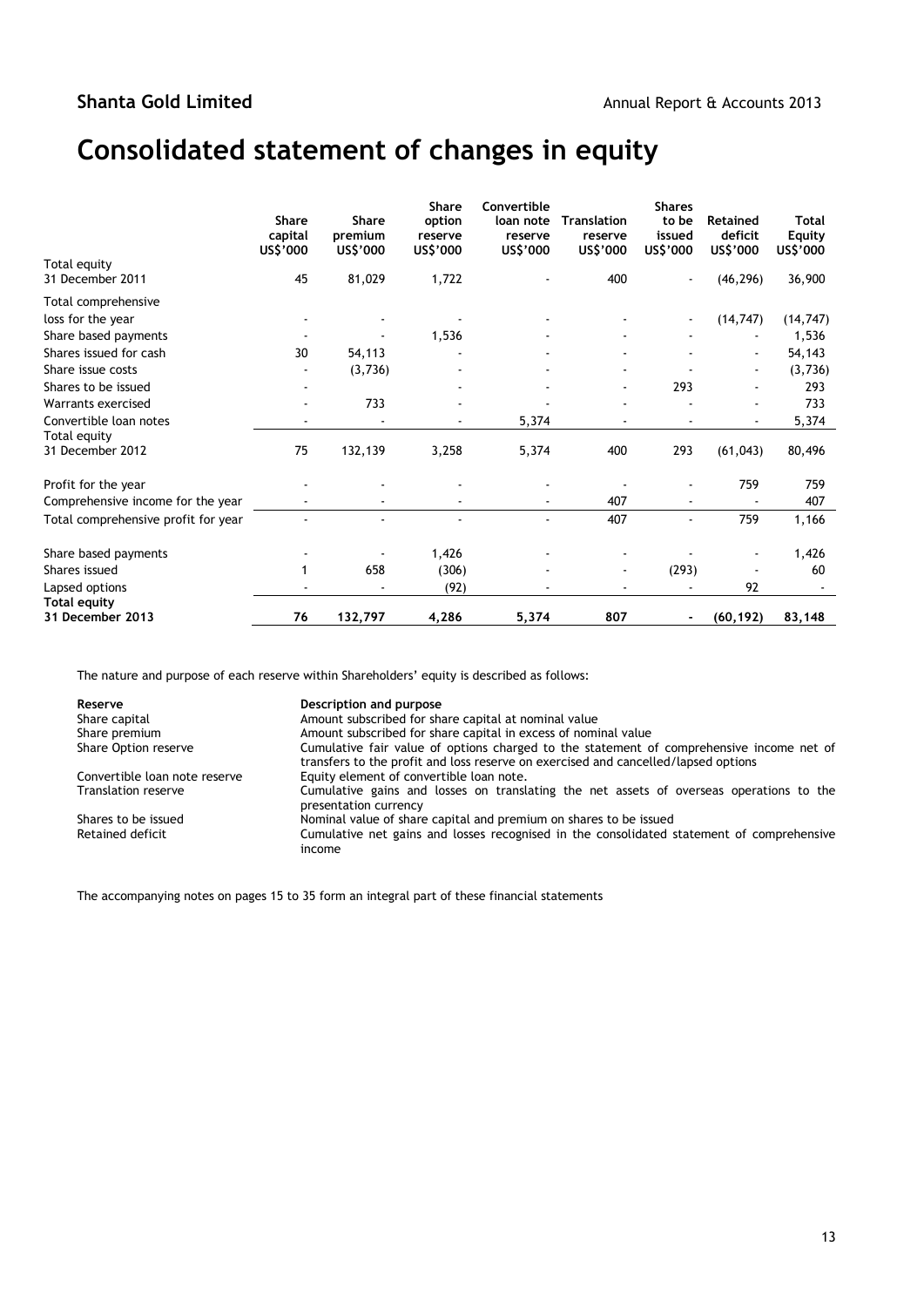# **Consolidated statement of cash flows**

|                                                                                                                                                                             | <b>Notes</b> | 31 December<br>2013<br>US\$'000 | Restated<br>31 December<br>2012<br>US\$'000 |
|-----------------------------------------------------------------------------------------------------------------------------------------------------------------------------|--------------|---------------------------------|---------------------------------------------|
| Net cash flows used in operating activities                                                                                                                                 | 25           | 19,529                          | (4, 330)                                    |
| <b>Investing activities</b>                                                                                                                                                 |              |                                 |                                             |
| Purchase of intangible assets                                                                                                                                               |              | (62)                            | (43)                                        |
| Purchase of plant and equipment                                                                                                                                             |              | (10, 185)                       | (1, 171)                                    |
| Asset under construction                                                                                                                                                    |              | (9, 452)                        | (73, 471)                                   |
| Proceeds from disposal of asset                                                                                                                                             |              | 31                              |                                             |
| Transfer to restricted cash                                                                                                                                                 |              | (600)                           |                                             |
| Purchase of subsidiary                                                                                                                                                      |              | (2,400)                         |                                             |
| Net cash flows used in investing activities                                                                                                                                 |              | (22, 668)                       | (74, 685)                                   |
| <b>Financing activities</b><br>Proceeds from issue of ordinary share capital (net of share<br>issue costs)<br>Proceeds from issue of convertible loan notes<br>Loans repaid |              | 60<br>(15, 323)                 | 45,078<br>23,375<br>(17,900)                |
| Loan interest paid                                                                                                                                                          |              | (4, 683)                        | (2,931)                                     |
| Loans received                                                                                                                                                              |              | 33,446                          | 35,098                                      |
| Net cash flows from financing activities                                                                                                                                    |              | 13,500                          | 82,720                                      |
| Net increase in cash and cash equivalents                                                                                                                                   |              | 10,361                          | 3,705                                       |
| Cash and cash equivalents at beginning of year                                                                                                                              |              | 4,277                           | 572                                         |
| Cash and cash equivalents at end of year                                                                                                                                    |              | 14,638                          | 4,277                                       |

The accompanying notes on pages 15 to 35 form an integral part of these financial statements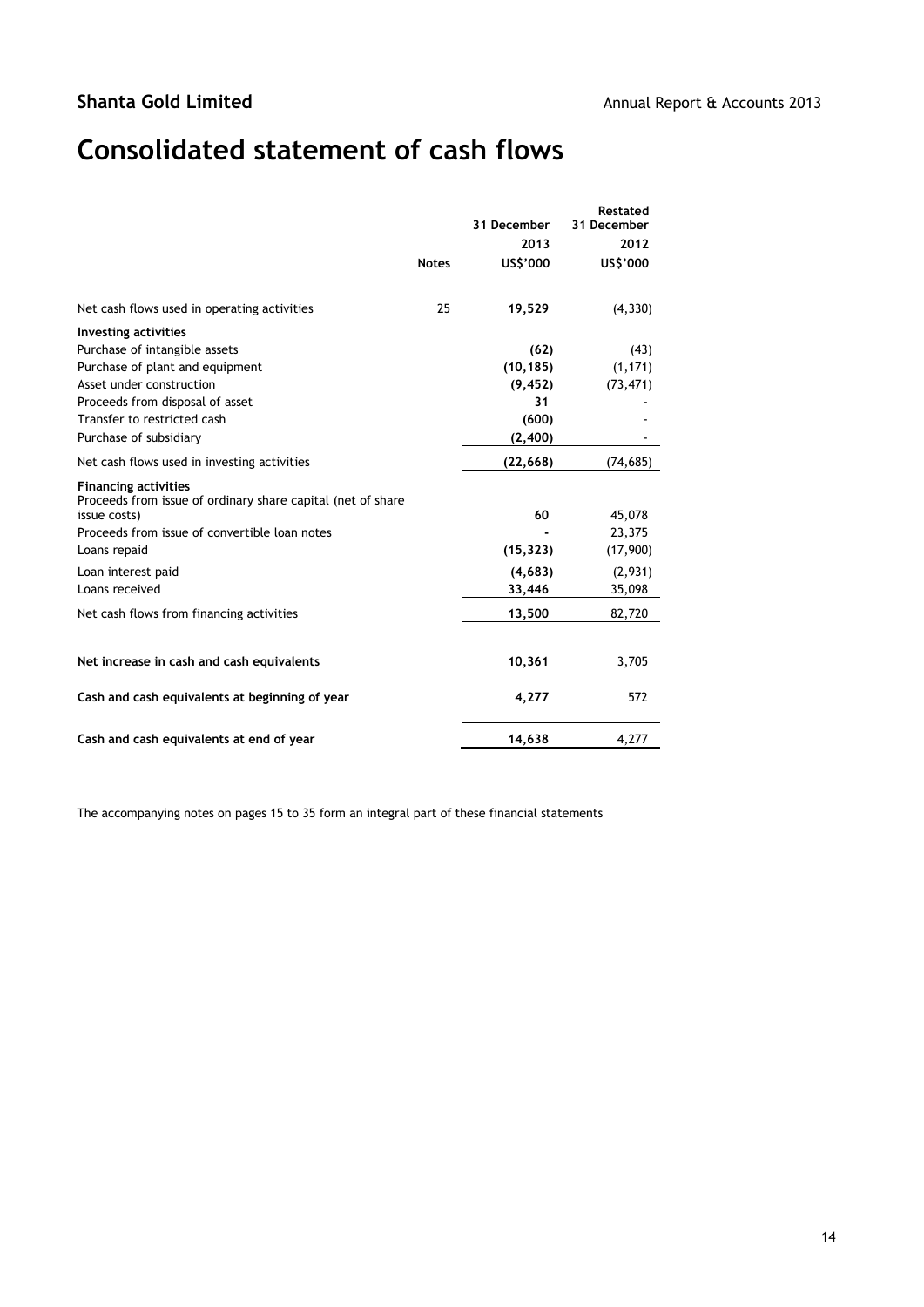# **Notes to the financial statements**

#### **1. General information**

Shanta Gold Limited (the Company) is a limited Company incorporated in Guernsey. The address of its registered office is Suite A, St Peter Point House, Sausmarez Street, St Peter Port, Guernsey. The nature of the Group's operations and its principal activities are set out in the Chairman's address to shareholders, the Chief Executive Officer's review and the Directors' report on pages 2 to 9.

These financial statements were approved and authorised for issue on 17 April 2014 by Michael J Houston and Antony W P Durrant on behalf of the Board.

#### **2. Accounting policies**

The principal accounting policies adopted in the preparation of the consolidated financial statements are set out below. The policies have been consistently applied to all the years presented, unless otherwise stated.

#### **2.1 Basis of preparation**

The consolidated financial statements have been prepared under the historical cost convention except for certain financial instruments which are carried at fair value, as explained in the accounting policies below. They are presented in US Dollars, which is also the Group's functional currency. Amounts are rounded to the nearest thousand, unless otherwise stated.

The financial statements have been prepared in accordance with International Financial Reporting Standards (IFRS and IFRIC Interpretations) issued by the International Accounting Standards Board ("IASB"), as adopted by the European Union ("IFRS").

The preparation of financial statements in compliance with adopted IFRS requires the use of certain critical accounting estimates. It also requires Group management to exercise judgment in applying the Group's accounting policies. The areas where significant judgments and estimates have been made in preparing the financial statements and their effect are disclosed in note 3.

The prior year comparative information has been reclassified to show separately provision for bad debt which was subsequently reversed in 2013. The provision for bad debt was previously included within exploration expenses. The cashflow has also been adjusted to reflect the above reanalysis.

#### a) Adoption of new and revised Standards

#### **(i) Standards, amendments and interpretations effective in 2013:**

The following new standards and amendments to standards are mandatory for the first time for the Group for the financial year beginning 1 January 2013. Except as noted, the implementation of these standards did not have a material effect on the Group:

|                         | Standard                                                  | <b>Effective date</b> |
|-------------------------|-----------------------------------------------------------|-----------------------|
| IAS 1 (Amendment)       | Presentation of items of other comprehensive income       | July 2012             |
| IFRS 13                 | Fair value measurement                                    | 1 January 2013        |
| IAS 19 (Amendment 2011) | Employee benefits                                         | 1 January 2013        |
| IAS 16 (Improvements)   | Classification of servicing equipment                     | 1 January 2013        |
| <b>IFRIC 20</b>         | Stripping costs in the production phase of a surface mine | 1 January 2013        |

#### **(ii) Standards, amendments and interpretations that are not yet effective and have not been adopted early:**

|                              | <b>Standard</b>                                                                                                                           | <b>Effective date</b> |
|------------------------------|-------------------------------------------------------------------------------------------------------------------------------------------|-----------------------|
| IFRS 10                      | Consolidated financial statements                                                                                                         | 1 January 2014        |
| IFRS 11                      | Joint arrangements                                                                                                                        | 1 January 2014        |
| IFRS 12                      | Disclosure of interest in other entities                                                                                                  | 1 January 2014        |
| IAS 27 (Amendment 2011)      | Separate financial statements                                                                                                             | 1 January 2014        |
| IAS 28 (Amendment 2011)      | Investments in associates and joint ventures                                                                                              | 1 January 2014        |
| IAS 32 (Amendment)           | Offsetting Financial Assets and Financial Liabilities                                                                                     | 1 January 2014        |
| IAS 36 (Amendment)           | Recoverable amounts disclosures for non-financial assets                                                                                  | 1 January 2014        |
| IAS 39 (Amendment)           | Novation of Derivatives and Continuation of Hedge Accounting                                                                              | 1 January 2014        |
| <b>IFRS 9</b>                | <b>Financial Instruments</b>                                                                                                              | To be confirmed       |
| IAS 19 (Amendment)           | Defined Benefit Plans: Employee Contributions                                                                                             | 1 January 2014*       |
| <b>IFRIC 21</b>              | Interpretation of IAS 37 Provisions, Contingent Liabilities and Contingent Assets on<br>the accounting for levies imposed by governments. | 1 January 2014*       |
| Annual Improvements to IFRSs | 2010-2012 Cycle                                                                                                                           | January 2014*         |
| Annual Improvements to IFRSs | 2011-2013 Cycle                                                                                                                           | January 2014*         |

\*Not yet endorsed by the European Union

The Group is evaluating the impact of the above pronouncements, but they are not expected to have a material impact on the Group's earnings or shareholder's funds.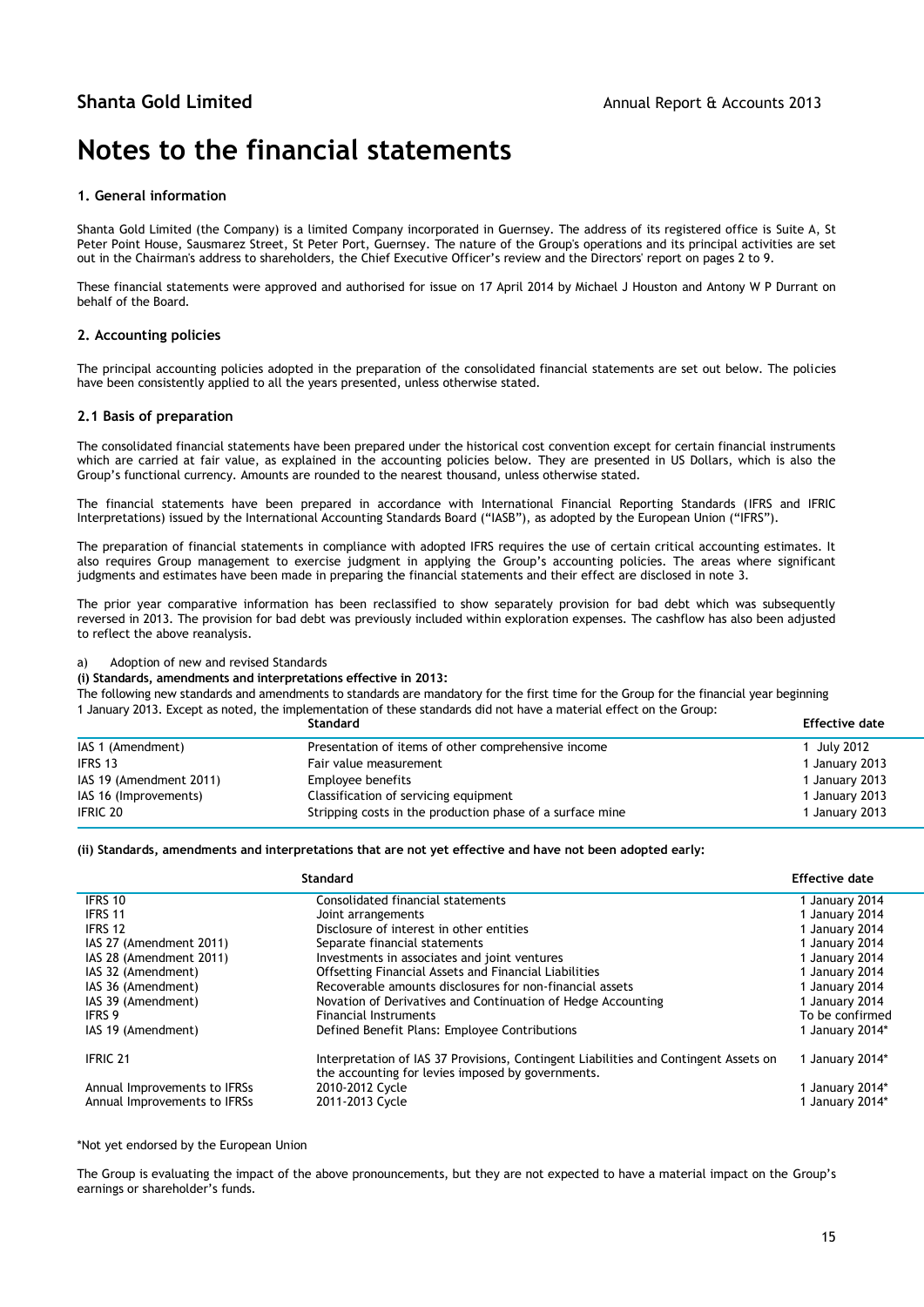The principal accounting policies adopted are set out below.

#### **2.2 Basis of consolidation**

#### **Subsidiaries**

The consolidated financial statements incorporate the financial statements of the Company and entities controlled by the Company (its subsidiaries) made up to 31 December each year. Control is achieved where the Company has the power to govern the financial and operating policies of an entity so as to obtain benefits from its activities.

The results of subsidiaries acquired or disposed of during the period are included in the consolidated statement of comprehensive income from the effective date of acquisition or up to the effective date of disposal, as appropriate. Where necessary, adjustments are made to the financial statements of subsidiaries to bring their accounting policies into line with those used by other members of the Group. All intra-Group transactions, balances, income and expenses are eliminated on consolidation.

Investments in subsidiaries are stated at cost less accumulated impairment losses.

#### **Business combinations**

The acquisition method of accounting is used to account for business combinations by the Group. The consideration transferred for the acquisition of a business is the fair value of the assets transferred, liabilities incurred and the equity interests issued by the Group. The consideration transferred includes the fair value of any asset or liability resulting from a contingent consideration arrangement. Acquisition related costs are expensed as incurred. Identifiable assets acquired and liabilities and contingent liabilities assumed in a business combination are measured initially at their fair values at the acquisition date.

#### **2.3 Foreign currencies**

#### Functional and Presentation Currency

The individual financial statements of each Group Company are prepared in the currency of the primary economic environment in which it operates (its functional currency). For the purpose of the consolidated financial statements, the results and financial position of each Group Company are expressed in US dollars, which is the functional currency of the Company and the presentation currency for the consolidated financial statements.

Assets and liabilities of foreign entities (i.e. those with a functional currency other than US\$) are translated at rates of exchange ruling at the financial year end and the results at rates approximating to those ruling when the transactions took place. Exchange differences arising on translating the opening net assets at opening rate and the results of overseas operations at actual rate are recognized in other comprehensive income and accumulated in the foreign exchange translation reserve.

#### Transactions and balances

In preparing the financial statements of the individual companies, transactions in currencies other than the entity's functional currency (foreign currencies) are recorded at the rates of exchange prevailing on the dates of the transactions. At each reporting date, monetary assets and liabilities that are denominated in foreign currencies are retranslated at the rates prevailing on the reporting date. Non-monetary items carried at fair value that are denominated in foreign currencies are translated at the rates prevailing at the date when the fair value was determined. Non-monetary items that are measured in terms of historical cost in a foreign currency are not retranslated.

Exchange differences arising on the settlement of monetary items, and on the retranslation of monetary items, are included in profit or loss for the period. Exchange differences arising on the retranslation of non-monetary items carried at fair value are included in profit or loss for the period except for differences arising on the retranslation of non-monetary items in respect of which gains and losses are recognised directly in equity. For such non-monetary items, any exchange component of that gain or loss is also recognised directly in equity.

### **2.4 Revenue recognition**

The Group enters into contracts for the sale of refined gold and silver. Revenue arising from sales under these contracts is recognised when the price is agreed, the product has been delivered in accordance with the terms of the contract, the significant risks and rewards have been transferred to the customer.

#### **2.5 Inventory**

Stores and consumables are stated at the lower of cost and net realisable value. The cost of stores and consumables includes expenditure incurred in acquiring the inventories and bringing them to their existing location and condition.

Gold ore stockpiles are valued at the lower of weighted average cost, including related overheads and net realisable value, using assay data to determine the amount of gold contained in the stockpiles, adjusted for expected gold recovery rates.

Gold bullion and gold in process are stated at the lower of weighted average cost and net realisable value. Cost includes direct materials, direct labour costs and production overheads, including depreciation of relevant mining properties.

Net realisable value is the estimated selling price less all expected costs to completion and costs to be incurred in selling.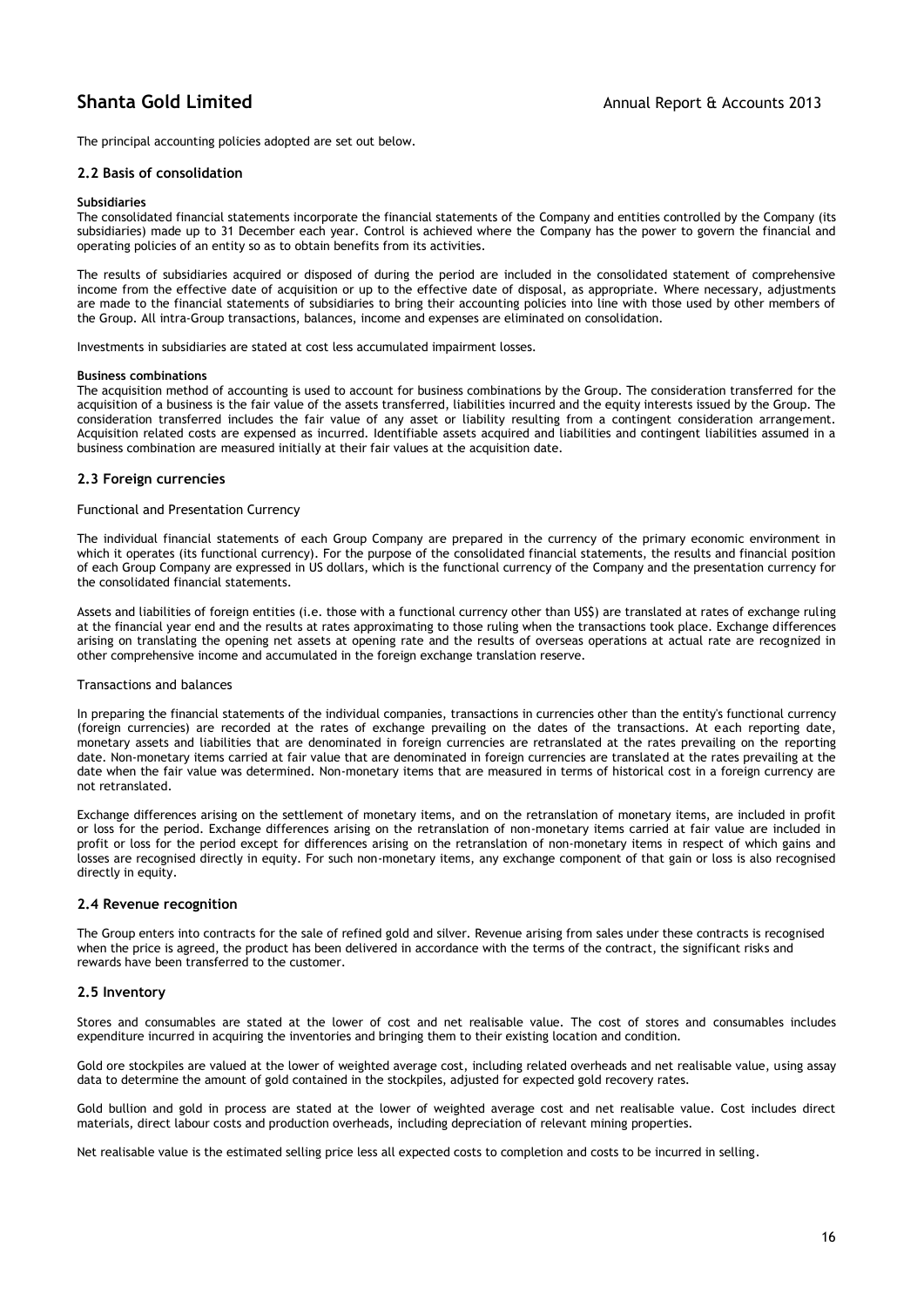#### **2.6 Exploration and evaluation assets and expenditure**

Exploration and evaluation expenditure, which is defined as expenses incurred until an ore body is considered commercially recoverable, is, with the exception of costs of acquiring tenement rights, expensed. The costs of acquiring mining and prospecting licenses, which are reflected in the financial statements as intangible assets, are capitalised and will be amortised when mining operations commence over the mine life or unit of production method. Costs of entering into option agreements to explore and evaluate other license holders' rights, with the option of converting these licenses are also capitalised and treated on the same basis.

Subsequent to initial recognition, tenement rights are assessed for impairment annually and when facts and circumstances indicate they may be no longer viable, or where licenses have expired with no intention of renewal, an impairment loss is recognised as exploration costs in the statement of comprehensive income. Where expiring licenses are in the renewal process they are not considered impaired unless the Directors are doubtful that the renewal will not be granted.

#### **2.7 Property, plant and equipment**

Items of property, plant and equipment are recorded at purchase cost less accumulated depreciation and impairment losses. Gains or losses on disposal of property, plant and equipment are determined by reference to their carrying amount and estimated useful life. Depreciation is charged on a straight-line basis at rates calculated to write down the cost of each asset to its residual value over its expected useful life. The applicable rates are as follows:

| Description                | Rates (%) |
|----------------------------|-----------|
| Mine and related equipment | 25.0      |
| Office equipment           | 12.5      |
| Motor vehicles             | 25.0      |
| Furniture and fittings     | 16.7      |

Mining properties (mine development and gold processing plant) depreciation is by the unit of production method

The useful lives and residual values are re-assessed annually.

#### **2.8 Assets under construction**

Pre-production expenditure, including evaluation costs, incurred to establish or expand productive capacity, to support and maintain that productive capacity incurred on mines is capitalised to property, plant and equipment. The recognition of costs in the carrying amount of an asset ceases when the item is in the location and condition necessary to operate as intended by management.

Any net income earned while the item is not yet capable of operating as intended, reduces the capitalised amount. Interest on borrowings, especially to finance the establishment of mining assets, is capitalised during the construction phase.

#### **2.9 Deferred Stripping**

Production stripping costs in the open pit mines are capitalised to non-current assets if all of the following criteria are met:

- It is probable that the future economic benefit associated with the stripping activity will flow to the entity;
- The entity can identify the component of the ore body for which access has been improved;
- The costs relating to the stripping activity associated with that component can be measured.

If the above criteria are not met, stripping costs are recognised directly in profit or loss.

The Group initially measures the stripping activity asset at cost, this being the accumulation of costs directly incurred to perform the stripping activity that improves access to the identified component ore.

After initial recognition, the stripping activity asset is carried at cost less accumulated amortisation and impairment losses.

#### **2.10 Impairment of Property, plant and equipment**

The carrying amount of the Group's non-current assets is compared to the recoverable amount of the assets whenever events or changes in circumstances indicate that the net book value may not be recoverable. The recoverable amount is the higher of value in use and the fair value less costs to sell.

Value in use is estimated by reference to the net present value of expected future cash flows of the relevant cash generating unit. Individual mining properties are considered to be separate income generating units for this purpose, except where they would be operated together as a single mining business.

If the recoverable amount is less than the carrying amount of an asset, an impairment loss is recognised. The revised carrying amount is amortised in line with the Group's accounting policy.

A previously recognised impairment loss is reversed if the recoverable amount increases as a result of a reversal of the conditions that originally resulted in the impairment. The reversal is recognised in the income statement and is limited to the carrying amount that would have been determined, net of depreciation, had no impairment loss been recognised in the previous reporting period.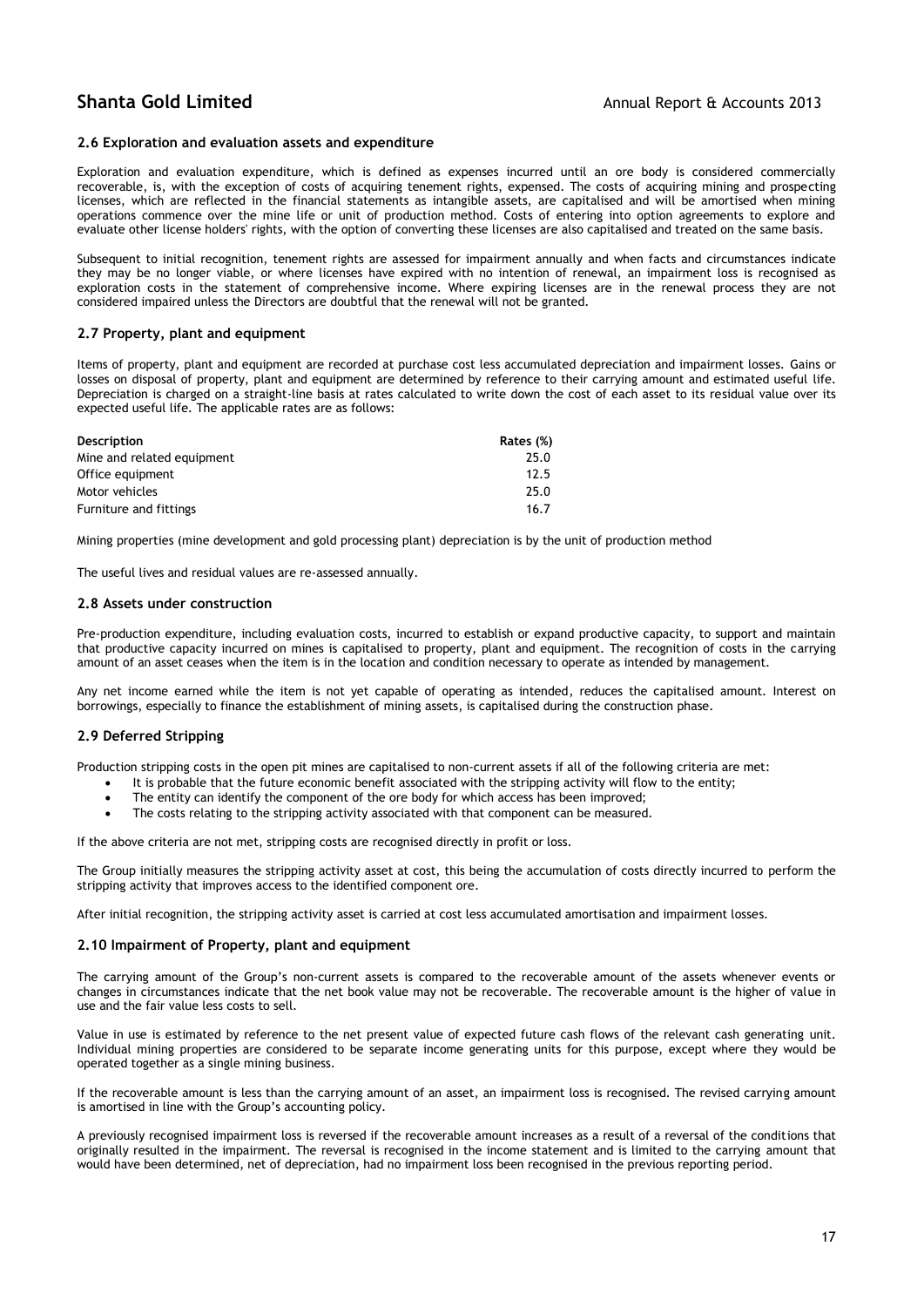### **2.11 Taxation**

From 1 January 2008, the Company is taxed at the standard rate of income tax for Guernsey companies, which is 0%. The Group is liable for Tanzanian tax arising on activities in the Tanzanian subsidiaries, which are liable for Tanzanian Corporation Tax at 30%. In addition the Group may be liable for withholding taxes on the repatriation of assets and income from the Tanzanian subsidiaries to the Company as there is no double tax treaty between Guernsey and Tanzania.

Taxation on the profit or loss for the year comprises both current and deferred taxes. Current taxation is provided for on the basis of the results for the year computed in accordance with tax legislation and any adjustment of the tax payable for the previous year. The Group's liability for current tax is calculated using tax rates that have been enacted or substantively enacted by the reporting date.

Deferred tax is the tax expected to be payable or recoverable on differences between the carrying amounts of the assets and liabilities in the financial statements and the corresponding tax bases used in the computation of taxable profit, and is accounted for using the balance sheet liability method. Deferred tax liabilities are generally recognised for all taxable temporary differences and deferred tax assets are recognised to the extent it is probable that taxable profits will be available against which deductible temporary differences can be utilised.

The carrying amount of deferred tax assets is reviewed at each reporting date and reduced to the extent that it is no longer probable that sufficient taxable profits will be available to allow all or part of the asset to be recovered.

Deferred tax is calculated at the tax rates that are expected to apply in the period when the liability is settled or the asset is realised. Deferred tax is charged or credited to the statement of comprehensive income, except when it relates to items charged or credited directly to equity, in which case the deferred tax is also dealt with in equity.

#### **2.12 Provisions**

Provisions are recognised when the Group has a present obligation, legal or constructive, resulting from past events and it is probable that an outflow of resources embodying economic benefits will be required to settle the obligation and a reliable estimate can be made of the obligation.

#### **2.13 Decommissioning, site rehabilitation and environmental costs**

Group companies are required to restore mine and processing sites at the end of their producing lives to a condition acceptable to the relevant authorities and consistent with the Group's environmental policies. The net present value of estimated future rehabilitation costs is provided for in the financial statements and capitalised within property, plant and equipment on initial recognition. The capitalised cost is amortised over the life of the operation. Unwinding of the discount is recognised as finance cost in the statement of comprehensive income as it occurs. Changes in estimates are dealt with on the prospective basis as they arise. The costs of on-going programmes to prevent and control pollution and to rehabilitate the environment are charged to profit or loss as incurred.

#### **2.14 Share-based payment/incentive programmes**

The Group has applied the requirements of IFRS 2: Share-Based Payments.

- a) The Group issues share options to certain employees and Directors. Share options are measured at fair value (excludes the effect of non-market based vesting conditions) at the date of grant. The fair value is measured using an option pricing model at the grant date and is expensed on a straight line basis over the vesting period. Share based payments made to employees are expensed in the statement of comprehensive income over the vesting period.
- b) Where the Group issues equity instruments to persons other than employees, the statement of comprehensive income is charged with the fair value of goods and services received.

#### **2.15 Warrants**

Warrants are separated from the host contract as their risks and characteristics are not closely related to those of the host contracts. Due to the exercise price of the warrants being in a different currency to the functional currency of the Company, at each reporting date the warrants are valued at fair value with changes in fair values recognised through profit or loss as they arise. The fair values of the warrants are calculated using the Black-Scholes model.

#### **2.16 Segmental information**

Operating segments are reported in a manner consistent with the internal reporting provided to the chief operating decision-maker. The chief operating decision-maker, who is responsible for allocating resources and assessing performance of the operating segments, has been identified as the Board of Directors of the Company.

For management purposes, the Group is organised into one main operating segment, this being mining, processing, exploration and related activities. The Group also operates in one geographical location, Tanzania. All of the Group's activities are interrelated and each activity is dependent on the others. Accordingly, all significant operating decisions are based upon analysis of the Group as one segment. The financial results from this segment are equivalent to the financial statements of the Group as a whole.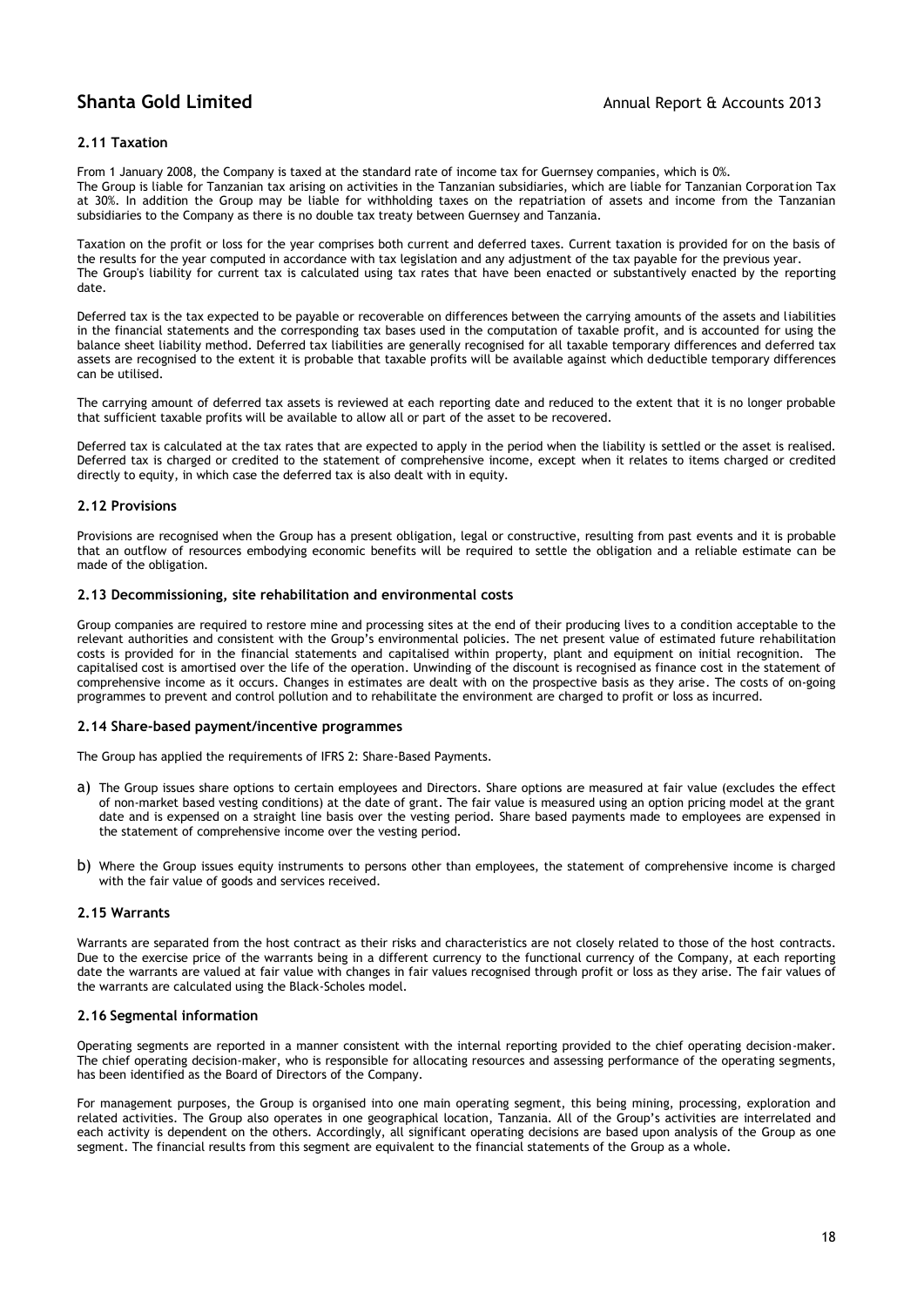### **Shanta Gold Limited Constanting Collection Annual Report & Accounts 2013**

All the Group's non-current assets are located in Tanzania.

|                                      |                  | <b>Exploration</b><br>and mining of minerals |  |
|--------------------------------------|------------------|----------------------------------------------|--|
|                                      | 2013<br>US\$'000 | 2012<br>US\$'000                             |  |
| <b>Total Revenues</b>                | 65,989           |                                              |  |
| Loss Before Tax                      | (4, 366)         | (14, 747)                                    |  |
| <b>Total Non-Current Assets</b>      | 119.057          | 123,309                                      |  |
| <b>Total Non-Current Liabilities</b> | 58,604           | 22,766                                       |  |

Non-Current Assets comprises investment in mining and exploration assets (see notes 9 to 10). All revenues arise from sales to one customer.

### **2.17 Financial instruments**

Financial assets and financial liabilities are recognised in the Group and Company statement of financial position when the Group and Company becomes a party to the contractual provisions of the instrument. Financial assets and financial liabilities are only offset and the net amount reported in the consolidated statement of financial position and statement of comprehensive income when there is a currently enforceable legal right to offset the recognised amounts and the Group intends to settle on a net basis or realise the asset and liability simultaneously.

#### *Financial assets*

The classification of financial assets at initial recognition depends on the purpose for which the financial asset was acquired and its characteristics. All financial assets are initially recognised at fair value. All purchases of financial assets are recorded at trade date, being the date on which the Company or Group became party to the contractual requirement of the financial asset.

The Group has not classified any of the financial assets as held to maturity or as available for sale. The Group and Company had also not designated any financial assets as fair value through profit or loss. The Company's financial assets comprise of loans and receivables. Unless otherwise indicated the carrying amounts of the Company's financial assets approximate to their fair values.

Restricted cash are those amounts held by third parties on behalf of the Group and are not available for the Group's use; these are accounted for separately from cash and cash equivalents.

#### **Loans and receivables**

These assets are non-derivative financial assets with fixed or determinable payments that are not quoted in an active market. They principally comprise loans, trade and other receivables and cash and cash equivalents. They are initially recognised at fair value plus transaction costs that are directly attributable to the acquisition, and subsequently carried at amortised cost using the effective interest rate method, less provision for impairment. The effect of discounting on these financial instruments is not considered to be material.

#### **a) Derecognition of financial assets**

A financial asset (in whole or in part) is derecognised either:

- when the Group has transferred substantially all the risk and rewards of ownership or,
- when it has neither transferred nor retained substantially all the risk and rewards and when it no longer has control over the financial asset or a portion of the asset; or
- when the contractual right to receive cash flow has expired.

#### **b) Impairment of financial assets**

A financial asset is assessed at each reporting date to determine whether there is any objective evidence that it is impaired. A financial asset is considered to be impaired if objective evidence indicates that one or more events have had a negative effect on the estimated future cash flows of that asset.

An impaired loss in respect of a financial asset measured at amortised cost is calculated as the difference between its carrying amount and the present value of the estimated future cash flows discounted at the original effective interest rate. Individually significant financial assets are tested for impairment on an individual basis. The remaining financial assets are assessed collectively in groups that share similar credit risk characteristics.

All impairment losses are recognised in the income statement.

An impairment loss is reversed if the reversal can be related objectively to an event occurring after the impairment loss was recognised.

#### **c) Cash and cash equivalents**

Cash and cash equivalents are carried at cost and include all highly liquid investments with a maturity of three months or less.

#### *Financial liabilities*

The classification of financial liabilities at initial recognition depends on the purpose for which the financial liability was issued and its characteristics.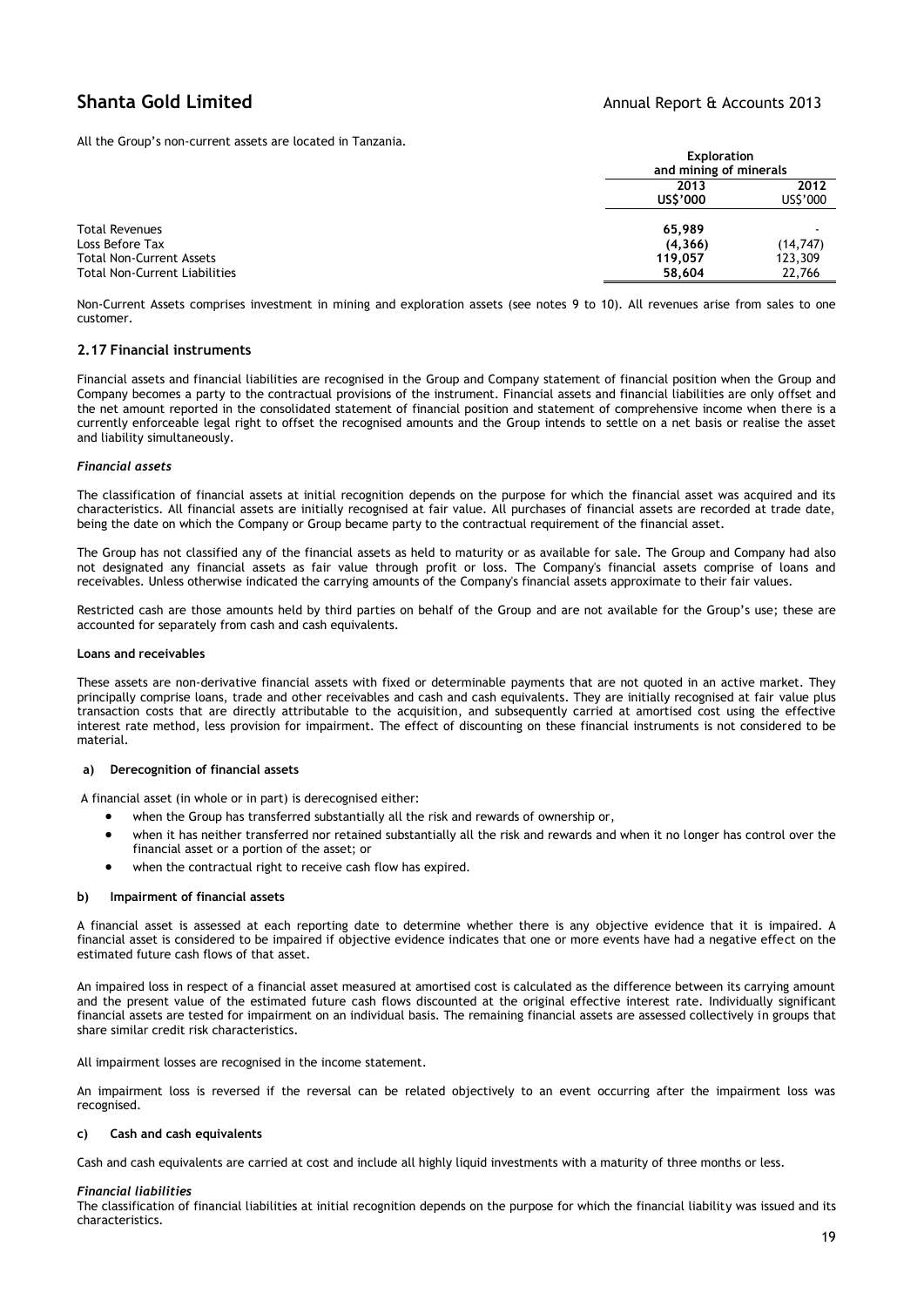All financial liabilities are initially recognised at fair value net of transaction costs incurred. All purchases of financial liabilities are recorded on trade date, being the date on which the Company or Group becomes party to the contractual requirements of the financial liability. Unless otherwise indicated the carrying amounts of the Company and Group's financial liabilities approximate to their fair values.

The Group's financial liabilities consist of financial liabilities measured at amortised cost and financial liabilities at fair value through profit or loss.

#### **d) Financial liabilities measured at amortised cost**

#### **Loans and trade payables**

These include trade payables and other short-term monetary liabilities, which are initially recognised at fair value and subsequently carried at amortised cost using the effective interest rate method.

#### **Convertible Loan Notes**

Convertible loan notes are assessed in accordance with IAS 32 Financial Instruments: Presentation to determine whether the conversion element meets the fixed-for-fixed criterion. Where this is met, the instrument is accounted for as a compound financial instrument with appropriate presentation of the liability and equity components. Where the fixed-for-fixed criterion is not met, the conversion element is accounted for separately as an embedded derivative which is measured at fair value through profit or loss.

On issue of a convertible borrowing, the fair value of the liability component is determined by discounting the contractual future cash flows using a market rate for a non-convertible instrument with similar terms. This value is carried as a liability on the amortised cost basis until extinguished on conversion or redemption. The remainder of the proceeds is allocated, net of issue costs, to a separate component of equity or a separate liability. Issue costs are apportioned between the components based on their respective carrying amounts when the instrument was issued.

On conversion, the liability is reclassified to equity and no gain or loss is recognised in the profit or loss. Where the convertible borrowing is redeemed early or repurchased in a way that does not alter the original conversion privileges, the consideration paid is allocated to the respective components and the amount of gain or loss relating to the liability element in profit or loss. The finance costs recognised in respect of the convertible borrowings includes the accretion of the liability.

#### **Derecognition of financial liabilities**

A financial liability (in whole or in part) is derecognised when the Company or Group has extinguished its contractual obligations, it expires or is cancelled. Any gain or loss on derecognition is taken to the statement of comprehensive income.

#### *Fair Value measurement hierarchy*

IFRS 13 requires certain disclosures which require the classification of financial assets and financial liabilities measured at fair value using a fair value hierarchy that reflects the significance of the input used in making the fair value measurement. The fair value hierarchy has the following levels:

- quoted prices (unadjusted) in active markets for identical assets or liabilities (level 1);
- b) input other than quoted prices included within level 1 that are observable for the asset or liability, either directly (i.e. as prices) or indirectly (i.e. derived prices (level 2); and
- c) inputs for the asset or liability that are not based on observable market data (unobservable input) (level 3).

The level in the fair value hierarchy within which the financial asset or financial liability is categorised is determined on the basis of the lowest level input that is significant to the fair value measurement.

Financial assets and financial liabilities are classified in their entirety into only one of the three levels.

#### *Capital*

Financial instruments issued by the Company and Group are treated as equity if the holder has only a residual interest in the assets of the Company and Group after the deduction of all liabilities. The Company's ordinary shares are classified as equity instruments.

For the purpose of disclosure given in note 26 the Company considers its capital to comprise its ordinary share capital, share premium and retained losses. There has been no change in what the Group considers to be capital since the previous period. The Group is not subject to any externally imposed capital requirements.

#### *Effective interest rate method*

The effective interest method is a method of calculating the amortised cost of a financial asset/liability and of allocating interest income/expense over the relevant period. The effective interest rate is the rate that discounts estimated future cash receipts/payments through the expected life of the financial asset/liability or, where appropriate, a shorter period.

#### **3. Accounting judgments and estimation**

The preparation of financial statements in conformity with IFRS requires management to make judgments, estimates and assumptions that affect the application of policies and reported amounts of assets and liabilities, income and expenses. The estimates and associated assumptions are based on historical experience and various other factors that are believed to be reasonable under the circumstances, the results of which form the basis of making the judgments about carrying values of assets and liabilities that are not readily apparent from other sources. Actual results may differ from these estimates.

The estimates and underlying assumptions are reviewed on an ongoing basis. Revisions to accounting estimates are recognised in the period in which the estimate is revised if the revision affects both current and future periods.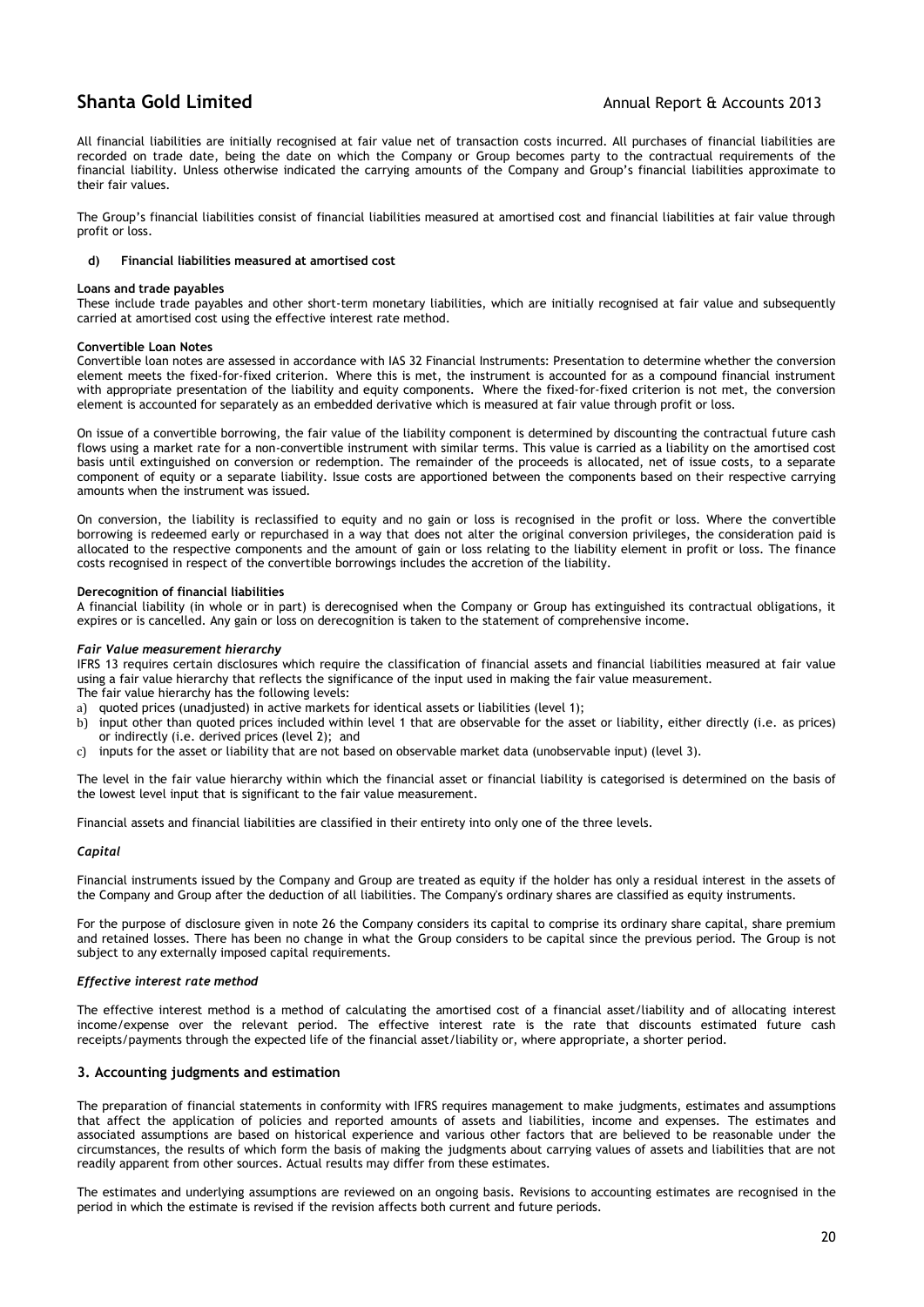Key sources of estimation uncertainty and judgment are:

**Mining Property Policy**

Depreciation of the mining properties is by the unit of production method. Units of production are significantly affected by resources, exploration potential and production estimates together with economic factors, commodity prices, foreign currency, exchange rates, estimates of costs to produce reserves and future capital expenditure.

**Inventories**

Stock is valued at the lower of cost or net realisable value. Costs that are incurred in or benefit the production process are accumulated as ore stockpiles, gold in process and gold bullion. Although the quantities of recoverable metal are reconciled by comparing the grades of ore to the quantities of gold and silver actually recovered (metallurgical balancing), the nature of the process inherently limits the ability to precisely monitor recoverability levels. Net realisable value tests are performed at least annually and represent the estimated future sales value less estimated costs to complete production and bring the product to sale.

#### **Impairment of acquired exploration and evaluation assets**

The Group tests the carrying value of acquired exploration and evaluation assets when circumstances suggest that the carrying amount may not be recoverable. As part of this review process the recoverable amount of the asset is determined using value in use calculations, which requires estimates of future cash flows and as such is subject to estimates and assumptions. The key assumptions are disclosed in note 9.

The Group tests whether mining options and license acquisition costs have suffered any impairment when facts and circumstances suggest that the carrying amount may not be recoverable. The recoverable amounts are determined based on an assessment of the economically recoverable mineral reserves, and future profitable production or proceeds from the disposition of recoverable reserves. Actual outcomes may vary. As at 31 December 2013 the intangibles amounted to US\$ 23,495,000 (2012: US\$10,380,000). As disclosed in the accounting policies, licenses which are viable and within the license renewal processes are not considered impaired. The Directors have no reason to believe renewal will not be granted on the licenses.

The Government of Tanzania has enacted a new Mining Act 2011, which has replaced the previous Mining Act 1998; the new Act became effective from 1 November 2011. The Act has introduced new procedures on renewal of Prospecting Licences (PL's) that now involves a tender process. The changes increase the risk of the Company not being able to retain PL's that have or are due to expire.

#### **Depreciation of plant and equipment**

Depreciation is provided in the consolidated financial statements so as to write down the respective assets to their residual values over their estimated useful lives and as such the selection of the estimated useful lives and the expected residual values of the assets require the use of estimates and judgments. The amount of plant and equipment net of depreciation as at 31 December 2013 was US\$90,437,000 (2012: US\$112,928,995).

#### **Impairment of plant and equipment**

Where potential triggers for impairment are identified which may indicate that the carrying value of items of plant and equipment may have been impaired, a review will be undertaken of the recoverable amount of that asset based on value in use calculations which will involve estimates and assumptions to be made by management. These estimates include an indicated and inferred resource base of 1.48m ounces for the New Luika Mine. Using a range of discount rates, gold prices and cash costs, no impairment indicators were identified. No impairments were recognised in 2013 and 2012.

#### **Warrants and Share based payments**

The Group has not issued any warrants during the period. The Group operates an equity settled share based remuneration scheme for key employees. Employees' services received and the corresponding increase in equity are measured by reference to the fair value of equity instruments at the date of the grant. In 2013, no share options were granted. But in 2013, a total of 6,680,000 shares were awarded as part of the Group's policy on attraction and retention of skills. Further details are given in note 24.

#### **Exploration and evaluation expenditure**

Exploration and evaluation expenditure such as costs of acquiring tenement rights, mining and prospecting licences are capitalised. The cost of entering into an option agreement to explore and evaluate other licence holders' rights, with the option of converting these licences is also capitalised. The Directors consider that all other expenses incurred in exploration and evaluation should be expensed until the ore body is considered to be commercially recoverable. As at 31 December 2013 exploration costs amounting to US\$2,988,000 (2012: US\$897,000 have been expensed. This included the costs of work performed on the licences covered by Great Basin Gold Joint Venture (JV) which were funded by the Group in line with its obligations under the JV agreement.

#### **Decommissioning, site rehabilitation and environmental costs**

The Group's mining and exploration activities are subject to various laws and regulations governing the protection of the environment. The Group recognises management's best estimate of the rehabilitation costs in the period in which they are incurred. Actual costs incurred in future periods could differ materially from the estimates. Additionally, future changes to environmental laws and regulations, life of mine estimates and discount rates could affect the carrying amount of this provision. Such changes could similarly impact the useful lives of assets depreciated on a straight-line-basis, where those lives are limited to the life of mine. A 1% change in the discount rate on the Group's rehabilitation estimates would result in an impact of US\$0.5m (2012: US\$0.4m) on the provision for environmental and site restoration.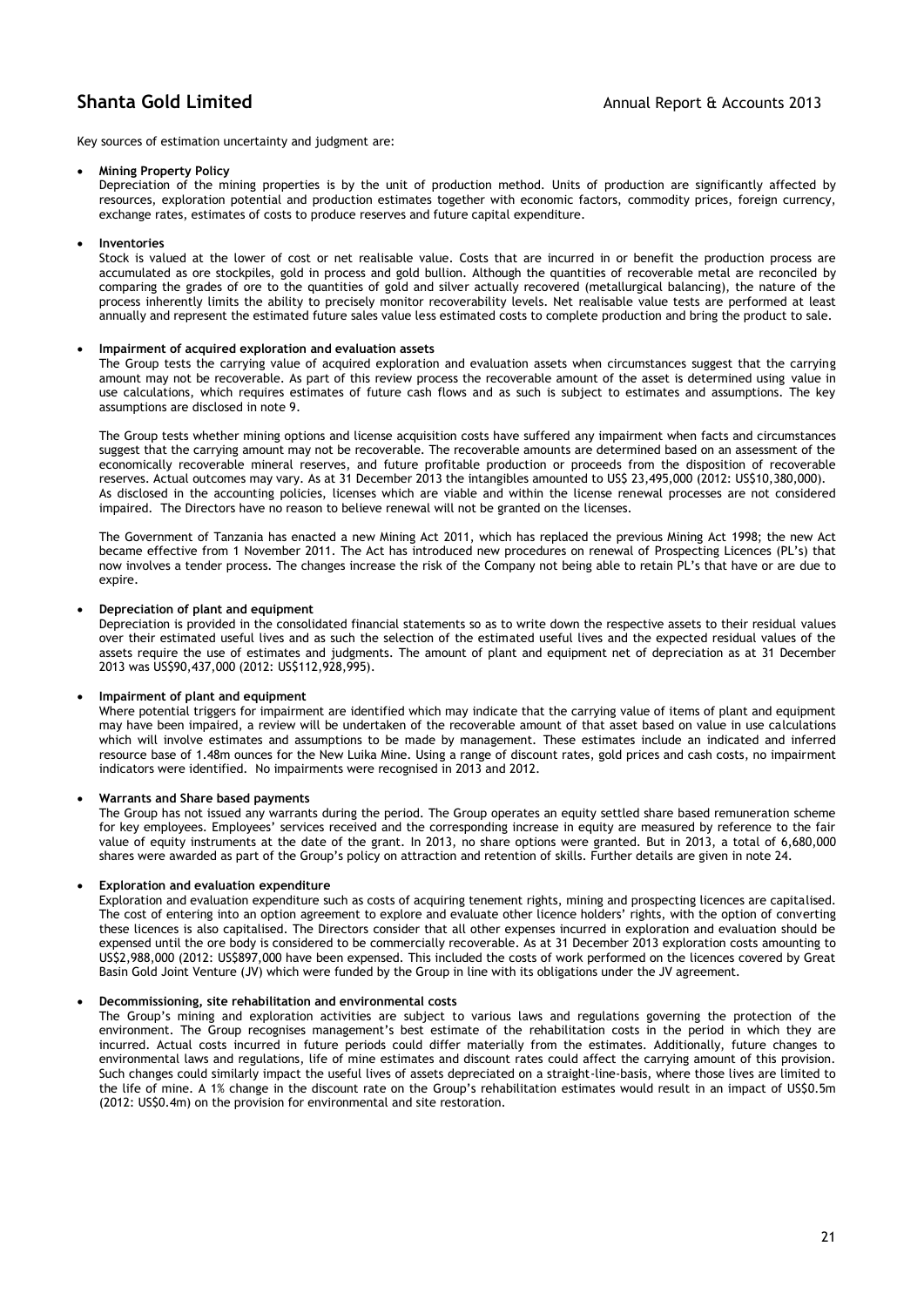### **Shanta Gold Limited Constanting Collection Annual Report & Accounts 2013**

#### **4. Finance income**

|                                              | 2013<br>US\$'000 | 2012<br>US\$'000         |
|----------------------------------------------|------------------|--------------------------|
| Decrease in fair value of warrants (Note 23) | 5,979            | $\overline{\phantom{a}}$ |
| Bank interest                                | 40               | 263                      |
|                                              | 6,019            | 263                      |

The fair value of warrants at 31 December 2013 is based on the prevailing Company share price of 11.38 pence on that date; and has been calculated using the Black-Scholes model which takes into account the historical share price volatility of 60%.

### **5. Finance expense**

|                                                    | 2013<br>US\$'000 | 2012<br>US\$'000         |
|----------------------------------------------------|------------------|--------------------------|
| Loan Interest                                      | 5,387            | 3,615                    |
| Unwinding of discount on decommissioning liability | 324              | $\overline{\phantom{a}}$ |
| Convertible Loan Note accretion                    | 1.502            | 751                      |
|                                                    | 7,213            | 4,366                    |

The above finance expense arises on financial liabilities measured at amortised cost using the effective interest rate method. No other losses have been recognised in respect of financial liabilities at cost.

### **6. Loss before taxation**

|                                                             | 2013           | 2012     |
|-------------------------------------------------------------|----------------|----------|
| Loss before tax is arrived at after charging/(crediting):   | <b>US\$'00</b> | US\$'000 |
| Foreign exchange loss/(gain)                                | 734            | (35)     |
| Impairment loss                                             |                | 189      |
| Depreciation/amortisation                                   | 4,783          | 401      |
| Share based payment costs                                   | 1,426          | 1,368    |
| Directors' remuneration                                     | 2,360          | 1,338    |
| Auditors' remuneration                                      |                |          |
| - Audit fees of the Company and Group                       | 84             | 95       |
| - Audit fees of the Company's subsidiaries                  |                | 9        |
| - Audit fees of subsidiaries by associates of Group auditor | 52             | 45       |

#### **7. Taxation**

Effective I January 2008, the Company is taxed at the standard rate of income tax for Guernsey companies which is 0%. Taxation for other jurisdictions is calculated at the rates prevailing in the respective jurisdictions.

There are no current tax charges for the year as the Group has a computed loss. Tax credit for the year relates to:

|                                           | 2013     | 2012     |
|-------------------------------------------|----------|----------|
|                                           | US\$'000 | US\$'000 |
| Current tax charge                        | ٠        | ۰        |
| Deferred tax asset recognised in the year | 5,125    |          |
| Closing balance                           | 5,125    |          |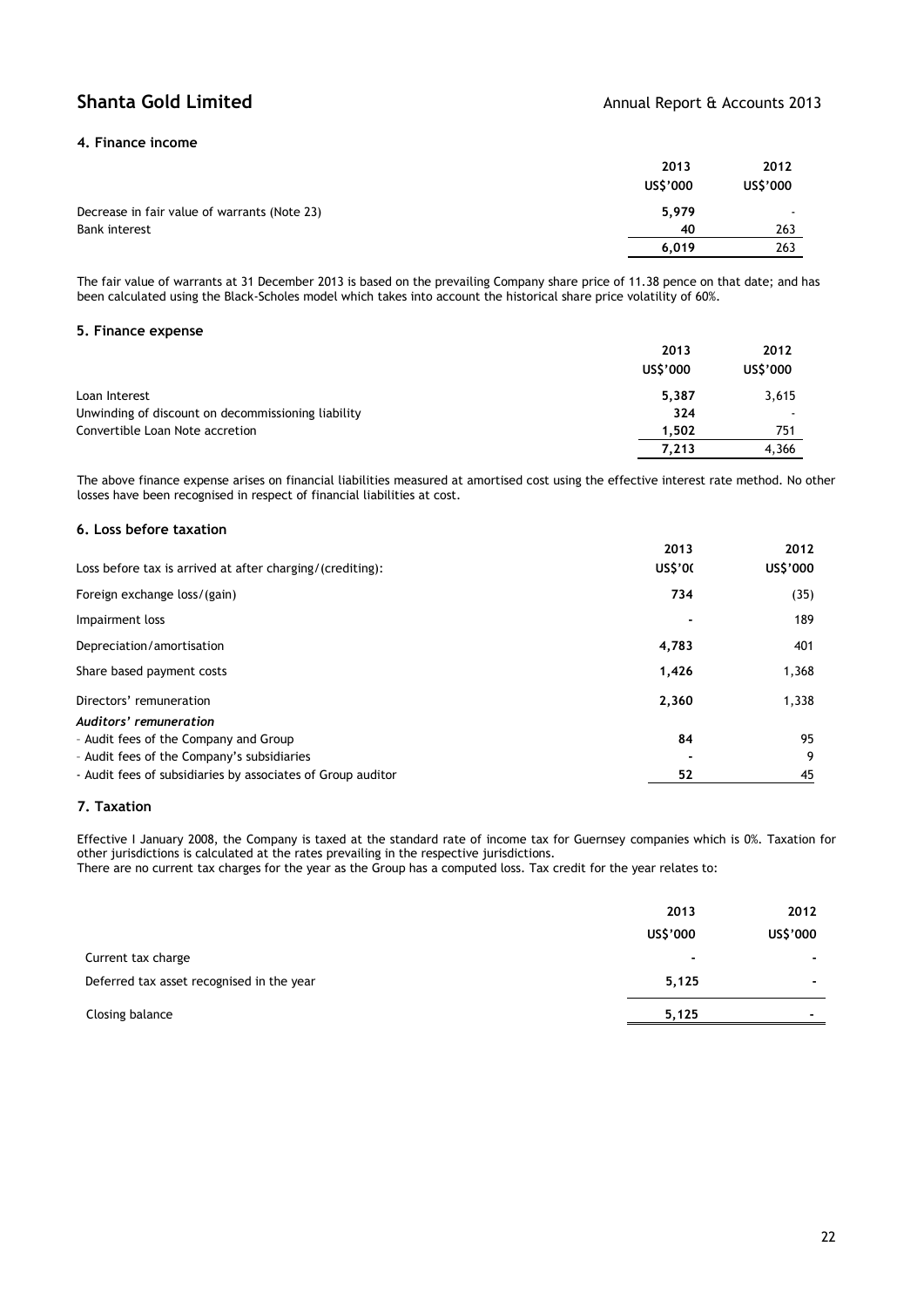### **Shanta Gold Limited Constanting Shanta Gold Limited Annual Report & Accounts 2013**

The tax charge for the year can be reconciled to the loss per the statement of comprehensive income as follows:

|                                                                                    | 2013      | 2012      |
|------------------------------------------------------------------------------------|-----------|-----------|
|                                                                                    | US\$'000  | US\$'000  |
| Loss before taxation                                                               | (4, 366)  | (14, 747) |
| Tax at the standard tax rate                                                       |           |           |
| Tanzanian Corporation tax at 30%                                                   | (1, 310)  | (4, 424)  |
| Different tax rates applied in overseas jurisdictions                              | 2,630     |           |
| Tax effect of expenses that are not deductible in determining taxable profit       | 10,801    | 1,188     |
| Tax effect of income not subject to tax                                            | (4,019)   | 2,875     |
| Unrecognised taxable losses                                                        | 1,055     | 361       |
| Tax losses utilised in the year                                                    | (9, 157)  |           |
| Recognised taxable losses                                                          | (31, 291) |           |
| Accelerated capital allowances                                                     | 26,166    |           |
| Tax credit                                                                         | (5, 125)  |           |
| Deferred Tax Asset movement                                                        | 2013      | 2012      |
|                                                                                    | US\$'000  | US\$'000  |
| At 1 January                                                                       |           |           |
| Movement in the year:                                                              |           |           |
| Recognition of deferred tax asset arising on taxable losses                        | 31,291    |           |
| Recognition of deferred tax liability arising on accelerated<br>capital allowances | (26, 166) |           |
| At 31 December (net deferred tax asset)                                            | 5,125     |           |

At year end, the Group has unused tax losses of US\$104,303,036 (2012: US\$134,827,393) available for offset against future profits and can be carried forward indefinitely. A deferred tax asset of US\$5,125,101 has been recognised (2012: US\$Nil).

Additionally, the Group has accumulated expenditure of US\$8,794,755 (2012: US\$6,018,107) arising on a number of its exploration projects for off-set against future profits generated from those projects and can be carried forward indefinitely. No deferred tax asset has been recognised on these losses as their utilisation is uncertain at this stage.

| Deferred Tax Liability movement | 2013     | 2012     |
|---------------------------------|----------|----------|
|                                 | US\$'000 | US\$'000 |
| Balance at 1 January            |          |          |
| Movement for the year (note 9)  | 5,197    |          |
| Balance at the end of the year  | 5,197    |          |

#### **8. Profit/(loss) per share**

Basic profit/(loss) per share is computed by dividing the profit/(loss) attributable to ordinary shareholders by the weighted average number of Ordinary Shares outstanding during the year.

|                                                                    | US\$'000    | US\$'000    |
|--------------------------------------------------------------------|-------------|-------------|
| The earnings and weighted average number of ordinary shares        |             |             |
| used in the calculation of basic profit/(loss) per share is:       |             |             |
| Profit/(loss) for the year attributable to equity holders of the   |             |             |
| Company                                                            | 759         | (14.747)    |
| Profit/(loss) used in calculation of basic profit/(loss) per share |             |             |
| (see below)                                                        | 759         | (14, 747)   |
| Basic profit/(loss) per share (US cents)                           | 0.164       | (4.42)      |
| Weighted average number of shares in issue                         | 462,728,634 | 333,900,244 |

There were share incentives outstanding at the end of the year that could potentially dilute basic earnings per share in the future as shown in the table below: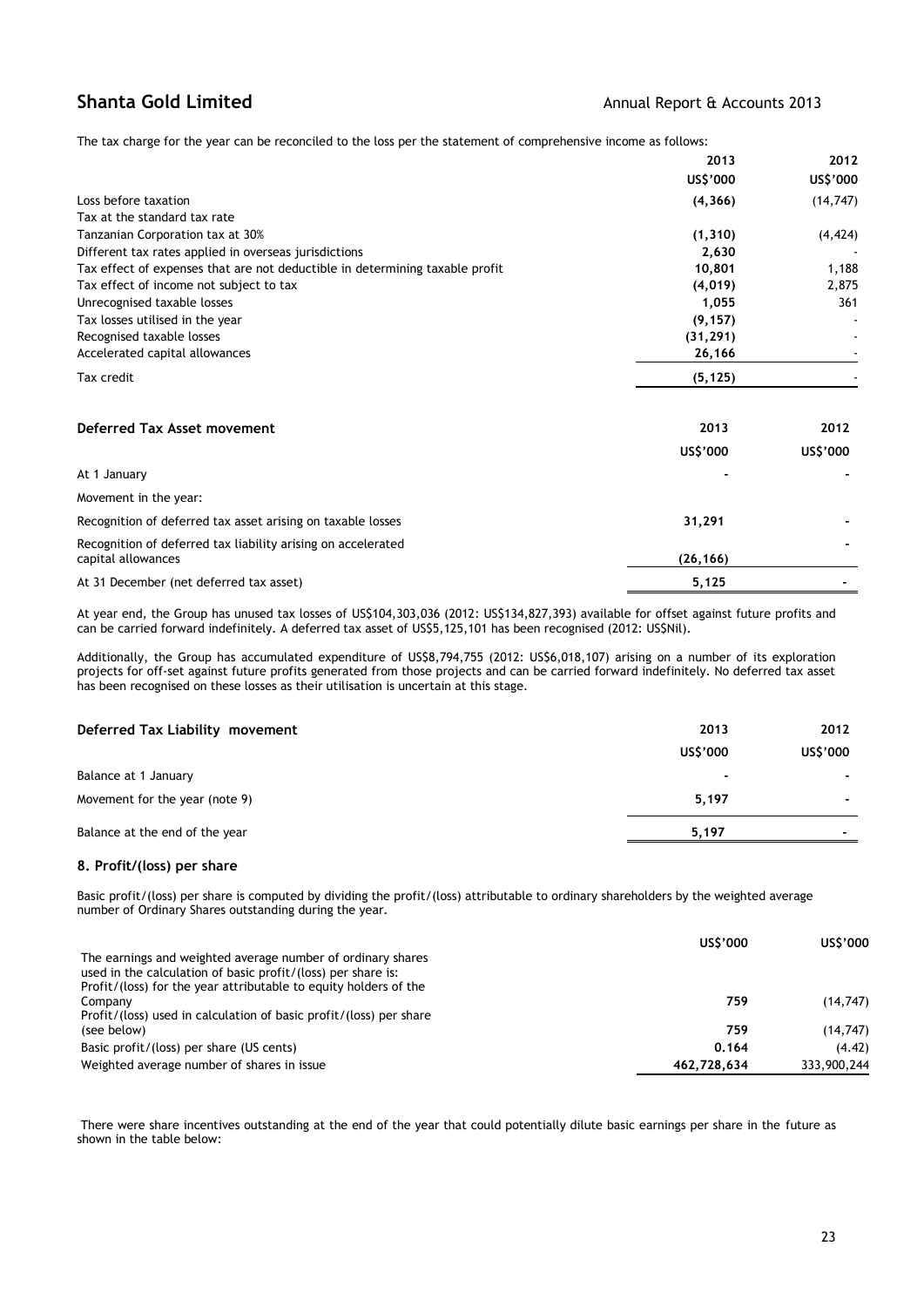### **Shanta Gold Limited Constanting Collection Annual Report & Accounts 2013**

|                                                                        | 2013      | 2012          |
|------------------------------------------------------------------------|-----------|---------------|
|                                                                        | Number    | <b>Number</b> |
| The Group has the following instruments which could potentially dilute |           |               |
| basic earnings per share in the future:                                |           |               |
| Share options                                                          | 2,140,722 | 3,049,110     |
| Warrants                                                               |           | 1,986,355     |

\*In 2013 the warrants were anti-dilutive as their price exceeded the average market price of the Company's ordinary shares.

| The earnings and weighted average number of ordinary<br>shares used in the calculation of diluted profit/(loss)                                                | 2013<br>US\$'000 | 2012<br>US\$'000 |
|----------------------------------------------------------------------------------------------------------------------------------------------------------------|------------------|------------------|
| per share is:<br>Profit/(loss) for the year attributable to equity holders of<br>the Company<br>Profit/(loss) used in the calculation of diluted profit/(loss) | 759              | (14, 747)        |
| per share as shown below:                                                                                                                                      | 759              | (14, 747)        |
| Diluted profit/(loss) per share (US cents)                                                                                                                     | 0.163            | (4.42)           |
| Weighted average number of shares                                                                                                                              | 464,869,355      | 333,900,244      |

#### **9. Intangible assets**

The Group has capitalised exploration and evaluation assets relating to amounts spent on the purchase of licences and to acquire rights to explore and evaluate mineral deposits. These assets have been classified as intangible assets.

All of the licences are held by the subsidiary companies.

All of the intangible assets have a finite life and have been externally generated. These licences will be amortised when mineral development commences, over the life of the mine or unit of production method.

|                     | Owned<br>prospecting<br>licences<br>US\$'000 | Third party<br>primary<br>mining<br>licences<br>US\$'000 | Third party<br>prospecting<br>licences<br>US\$'000 | Owned<br>Mining<br>Licence<br>US\$'000 | Third party<br>mining<br>licence<br>US\$'000 | Acquired<br>exploration<br>and evaluation<br><b>Assets</b><br>US\$'000 | <b>Total</b><br>US\$'000 |
|---------------------|----------------------------------------------|----------------------------------------------------------|----------------------------------------------------|----------------------------------------|----------------------------------------------|------------------------------------------------------------------------|--------------------------|
| At 31 December 2011 | 201                                          | 316                                                      | 330                                                |                                        | 29                                           |                                                                        | 876                      |
| Additions           |                                              | 240                                                      |                                                    | $\overline{\phantom{a}}$               |                                              | 9,461                                                                  | 9,701                    |
| <b>Impairments</b>  | (58)                                         | ٠                                                        | (110)                                              | $\overline{\phantom{a}}$               | (21)                                         |                                                                        | (189)                    |
| Reallocation        | (22)                                         | (58)                                                     | (118)                                              | 22                                     | 168                                          |                                                                        | (8)                      |
| At 31 December 2012 | 121                                          | 498                                                      | 102                                                | 22                                     | 176                                          | 9,461                                                                  | 10,380                   |
| Additions           | $\overline{\phantom{a}}$                     | ٠                                                        | 62                                                 | ٠                                      |                                              | 13,058                                                                 | 13,120                   |
| Amortisation        | (5)                                          |                                                          |                                                    | ٠                                      |                                              |                                                                        | (5)                      |
| At 31 December 2013 | 116                                          | 498                                                      | 164                                                | 22                                     | 176                                          | 22,519                                                                 | 23,495                   |

#### **Impairment of licences**

Impairments relate to projects which have been assessed for impairment and found to be no longer viable or where licences have expired with no intention of renewal. Licences currently under renewal but viable are not considered impaired. The Directors have no reason to believe that renewal will not be granted. The recoverable amounts are determined based on an assessment of economically recoverable mineral resources.

The government of Tanzania has enacted a new Mining Act 2011, which has replaced the previous Mining Act 1998; the new Act became effective from1 November 2011. The Act has introduced new procedures on renewal of Prospecting Licences (PL's) that now involves a tender process. The changes increase the risk of the Group not being able to retain PL's that have or are due to expire.

#### **Owned prospecting licences**

These licences are acquired from the Ministry of Minerals and are held in the subsidiary Company's name.

#### **Third party primary mining licences**

These licences relate to primary mining licences held by an unrelated party, but in terms of which the subsidiary Company holds rights to explore and evaluate with the option to purchase mining rights at a later stage. Under the agreement the subsidiary company pays the licence acquisition and subsequent maintenance costs.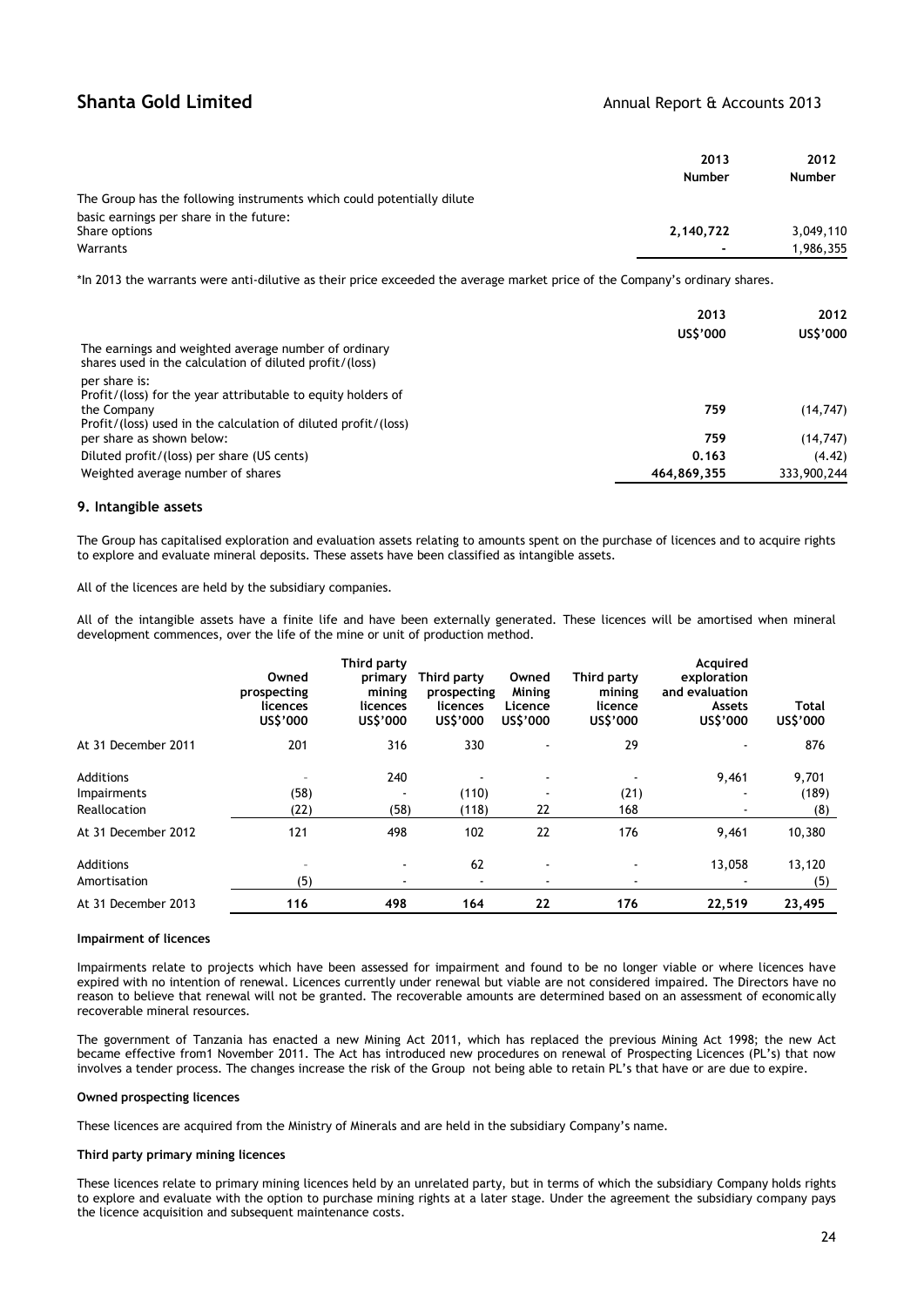#### **Third party prospecting licences**

These are prospecting licences held by an unrelated party, but in terms of which the subsidiary Company holds the right to explore and evaluate the site. Under the agreement the subsidiary company pays the third party for this right. In addition, the agreement provides for additional payments to be made which will be linked to certain events, for example establishment of proven and probable reserves or future sales.

#### **Third party mining licences**

This licence relates to a mining licence held by an unrelated party but in terms of which the subsidiary Company holds the right to prospect on the licensed area and confers upon the subsidiary an exclusive option to purchase the licence if the Company in its sole discretion requires it for mining.

#### **Owned mining licences**

These licences are acquired from the Ministry of Minerals and are held in the subsidiary Company's name.

#### **Acquired exploration and evaluation assets**

On 15 April 2013, the Group acquired 100% of the share capital of Boulder Investments (Private) Limited ("Boulder"), which owns 100% of Shield Resources Limited and the prospective Lupa Licences, from RK Mine Finance 1. The licences cover a significant portion of the exploration ground surrounding the Company's New Luika Gold Mine including active licences of 1,313 sq km and a further 1,237 sq km of licences under application. This is a large area of prospective exploration ground with a number of priority targets for further investigation by the Company.

The Company paid US\$2.4 million on 12 April 2013, with an additional US\$2.4 million deferred over 24 months and US\$3.1 million issued as a promissory note due on 12 April 2017, both bearing interest at 2.6%. The consolidation of the prospective exploration ground secures 100% control and ownership over the prospective Lupa licences.

Consequent upon the acquisition, the previous exploration joint venture with Great Basin Gold entered into in June 2011, which included a conditional payment obligation on Shanta Gold subject to exploration results, was terminated. The termination of the joint venture eliminated all potential dilution to Shanta Gold whereby it would have been obliged to issue shares in the Company to the value of US\$70 per oz for Measured & Indicated ounces and US\$20 per oz for Inferred ounces for any gold resource defined above 500,000 oz and all mined gold ounces. This transaction also eliminated the Company's remaining minimum exploration spend of over US\$10 million to earn its 80% interest in Shield Resources, resulting in a loss of US\$1.5 million on settlement of a pre-existing relationship.

Details of the fair value of the identifiable assets and liabilities acquired, purchase consideration and goodwill are as follows:

|                                                          | <b>Book Value</b> | FV of assets<br>acquired | Deferred tax | Fair value |
|----------------------------------------------------------|-------------------|--------------------------|--------------|------------|
|                                                          | US\$'000          | US\$'000                 | US\$'000     | US\$'000   |
| Non-current assets                                       |                   | 17,322                   | 5,197        | 22,519     |
| Current assets                                           | 64                |                          |              | 64         |
| Current liabilities                                      | (2, 411)          | ٠                        |              | (2, 411)   |
| Provision for deferred taxation                          |                   |                          | (5, 197)     | (5, 197)   |
| Total net assets                                         | (2, 347)          | 17,322                   |              | 14,975     |
| Fair value of consideration paid                         |                   |                          |              | US\$'000   |
| Net total cash paid                                      |                   |                          |              | 2,400      |
| Fair value of deferred consideration (note 19 (1))       |                   |                          |              | 4,614      |
| Fair value of shares and warrants issued (a)             |                   |                          |              | 9,461      |
| Total consideration payable                              |                   |                          |              | 16,474     |
| Less fair value of net assets acquired                   |                   |                          |              | (14, 975)  |
| Less loss on settlement of pre-existing relationship (b) |                   |                          |              | (1,500)    |
| Goodwill arising on acquisition                          |                   |                          |              |            |

- (a) In 2012, the Group recognised the initial costs of the transaction (US\$9.5m) as incurred by the creation of the JV, by issuing 12.4 m shares at 21.19p each (US\$4.2m) and 21.6m warrants (US\$5.2m).
- (b) The loss of US\$1.5m arises on the settlement of the JV agreement with Great Basin Gold which represents the provision within the JV agreement to transfer the Group's loan receivable balance of US\$2m at a 25% discount to other parties in the JV.
- If the entity had been part of the Group for the whole year, the impact on the income statement would have been a further expenditure of US\$452,000.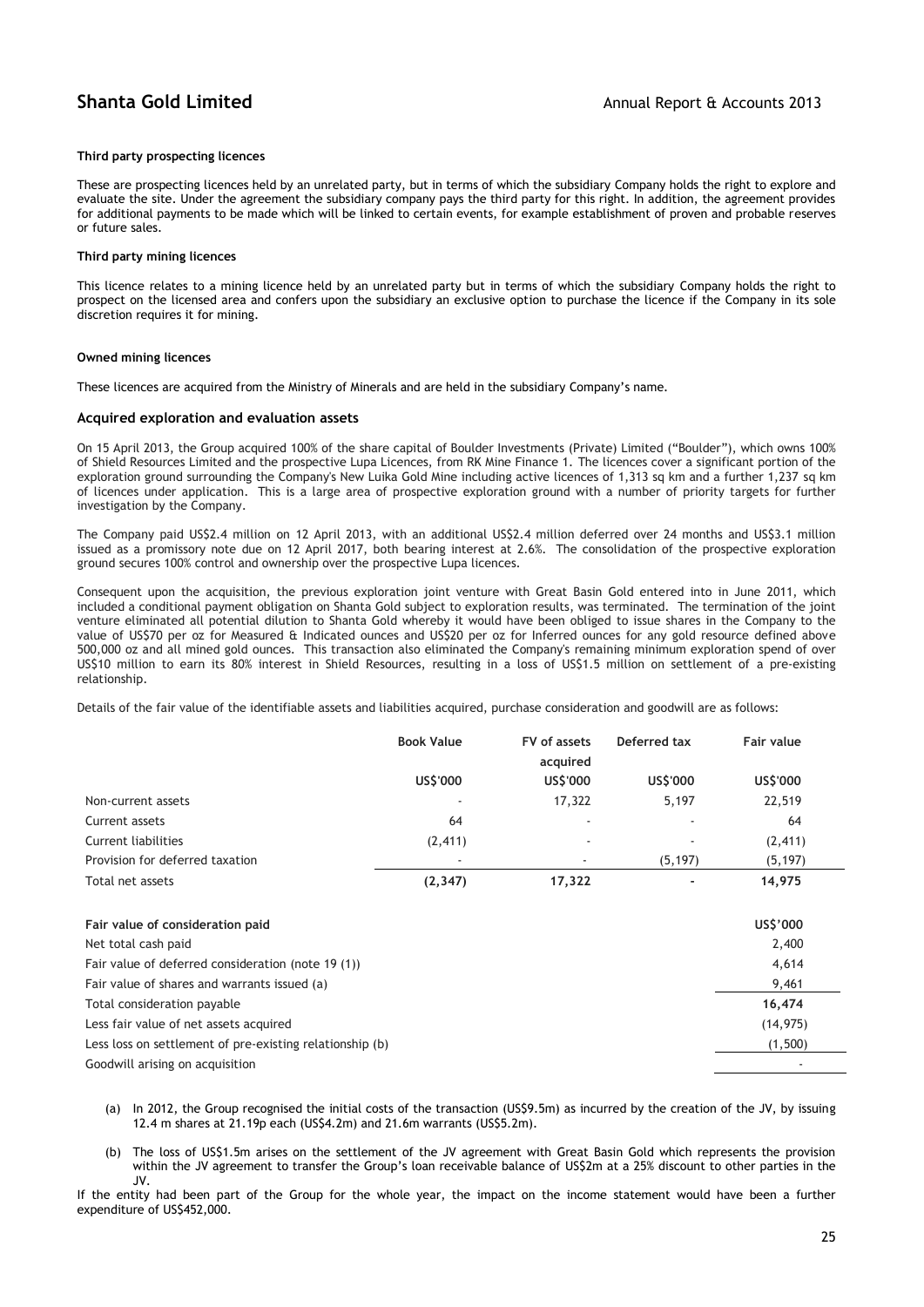## **Shanta Gold Limited Collection 2013 Annual Report & Accounts 2013**

### **10. Mining properties, and other equipment**

|                                 | Gold                     | Mining   | Assets       | Mining and   | <b>TOTAL</b> |
|---------------------------------|--------------------------|----------|--------------|--------------|--------------|
|                                 | processing               | assets   | Under        | <b>Other</b> |              |
|                                 | plant                    |          | Construction | equipment    |              |
|                                 | US\$'000                 | US\$'000 | US\$'000     | US\$'000     | US\$'000     |
| Cost                            |                          |          |              |              |              |
| At 1 January 2012               |                          |          | 39,444       | 1,799        | 41,243       |
| Additions                       |                          |          | 71,977       | 1,049        | 73,026       |
| Asset transfers                 |                          | 56,873   | (56, 873)    |              |              |
| Disposals/write off             |                          |          |              | (17)         | (17)         |
| At 31 December 2012             | $\overline{\phantom{a}}$ | 56,873   | 54,548       | 2,831        | 114,252      |
| <b>Accumulated Depreciation</b> |                          |          |              |              |              |
| At 1 January 2012               |                          |          |              | 937          | 937          |
| Charge for the year             |                          |          |              | 401          | 401          |
| Disposals/written off           |                          |          |              | (15)         | (15)         |
| At 31 December 2012             |                          |          |              | 1,323        | 1,323        |
| Cost                            |                          |          |              |              |              |
| At 1 January 2013               |                          | 56,873   | 54,548       | 2,831        | 114,252      |
| Asset transfers                 | 26,886                   |          | (26, 886)    |              |              |
| Additions                       | 449                      | 9,124    | 9,452        | 612          | 19,637       |
| Sales from test production      |                          |          | (21, 687)    |              | (21, 687)    |
| Reclassification to inventories |                          | (9, 544) | (6,094)      |              | (15, 638)    |
| Disposals/write off             |                          |          |              | (36)         | (36)         |
| At 31 December 2013             | 27,335                   | 56,453   | 9,333        | 3,407        | 96,528       |
| <b>Accumulated Depreciation</b> |                          |          |              |              |              |
| At 1 January 2013               |                          |          |              | 1,323        | 1,323        |
| Charge for the year             | 1,333                    | 2,571    | 268          | 606          | 4,778        |
| Disposals/written off           |                          |          |              | (10)         | (10)         |
| At 31 December 2013             | 1,333                    | 2,571    | 268          | 1,919        | 6,091        |
| Net book value                  |                          |          |              |              |              |
| At 31 December 2013             | 26,002                   | 53,882   | 9,065        | 1,487        | 90,437       |
| At 31 December 2012             |                          | 56,873   | 54,548       | 1,508        | 112,929      |
| At 31 December 2011             |                          |          | 39,444       | 862          | 40,306       |

### **11. Subsidiary companies**

At 31 December 2013, the Group had the following subsidiary undertakings:

|      | Country of     |                               |
|------|----------------|-------------------------------|
|      |                | Principal activity            |
| 100% | Guernsey       | <b>Holding Company</b>        |
| 100% | Guernsey       | <b>Holding Company</b>        |
| 100% | Tanzania       | <b>Exploration and mining</b> |
| 100% | Cyprus         | <b>Investment Company</b>     |
| 100% | Tanzania       | Exploration and mining        |
| 100% | Tanzania       | <b>Exploration and mining</b> |
| 100% | Tanzania       | <b>Exploration and mining</b> |
| 100% | Tanzania       | Dormant                       |
| 100% | Tanzania       | Dormant                       |
|      | <b>Holding</b> | Incorporation                 |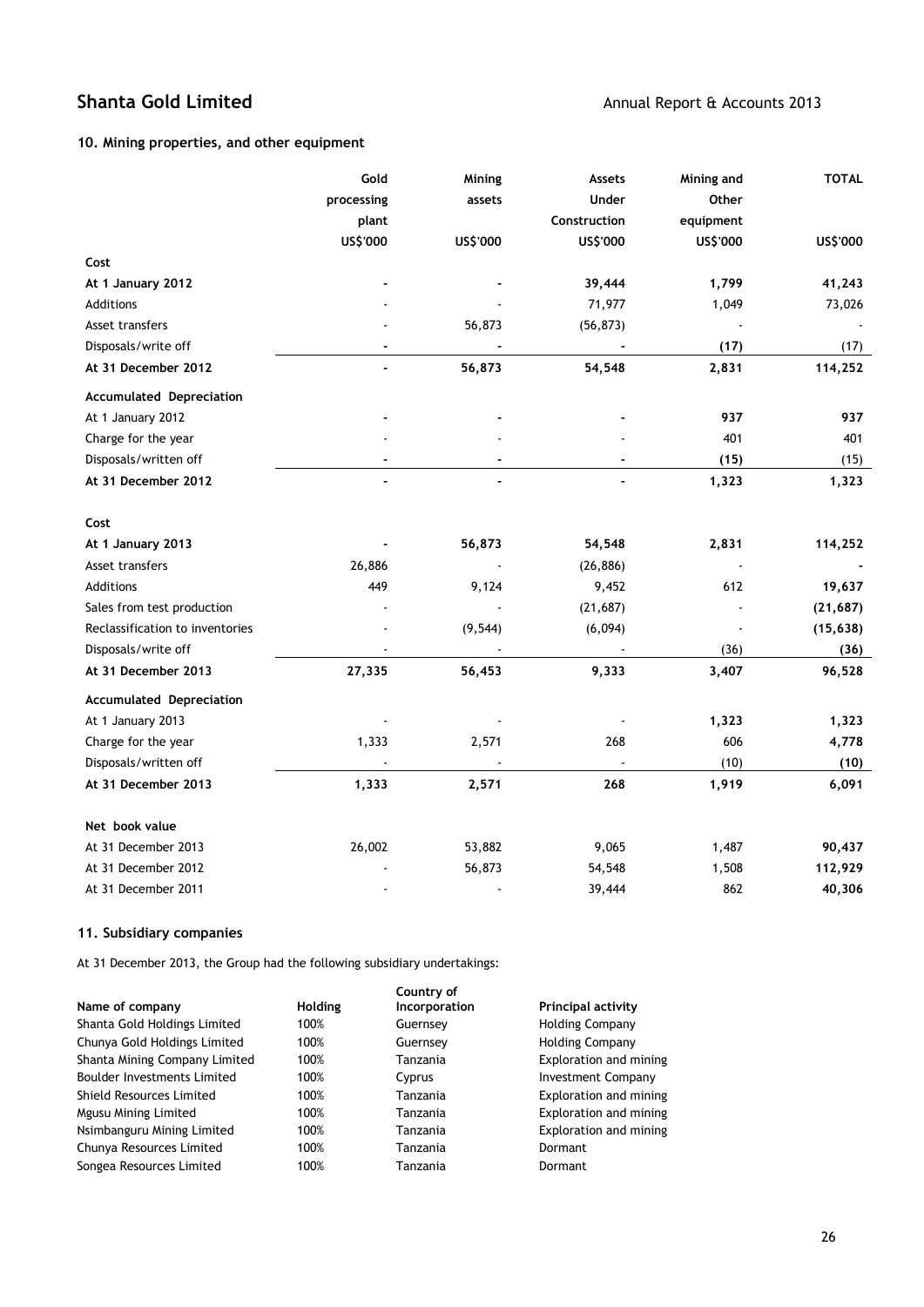### **12. Categories of financial assets and liabilities**

|                                                             | 31 December | 31 December |
|-------------------------------------------------------------|-------------|-------------|
|                                                             | 2013        | 2012        |
| Loans and receivables                                       | US\$'000    | US\$'000    |
| Trade and other receivables excluding prepayments           | 7,246       | 8,244       |
| Restricted cash                                             | 600         |             |
| Cash and cash equivalents                                   | 14,638      | 4,277       |
| <b>Total financial assets</b>                               | 22,484      | 12,521      |
| Financial liabilities measured at amortised cost            |             |             |
| Current financial liabilities                               |             |             |
| Loans and other borrowings (note 19)                        | 10,946      | 15,322      |
| Trade and other payables excluding warrants                 | 6,006       | 10,792      |
| Loans payable to related parties (note 17)                  | 337         | 337         |
|                                                             | 17,289      | 26,451      |
| Non-current financial liabilities                           |             |             |
| Convertible Loan (note 20)                                  | 20,240      | 18,637      |
| Loans and other borrowings (note 19)                        | 27,342      |             |
|                                                             | 47,582      | 18,637      |
| Total financial liabilities measured at amortised cost      | 64,871      | 45,088      |
| Financial liabilities at fair value through profit or loss  |             |             |
| Current financial liabilities                               |             |             |
| Derivative financial liability - warrants (note 23)         | 537         | 6,516       |
| Total financial liabilities at fair value through profit or |             |             |
| loss                                                        | 537         | 6,516       |

#### **Fair values**

The fair values of the Group's cash trade and other receivables and trade and other payables are considered equal to the book value as they are all short term.

Loans payable to related parties are repayable on demand and their fair value is considered to approximate their book value (note 17).

Loans and other borrowings and convertible loans are initially measured at fair value and subsequently at amortised costs.

Warrants instruments measured at fair value through profit or loss have been deemed to be level 3 liabilities under the fair value hierarchy as the fair value measured of these liabilities are not based on observable market data (unobservable input).

The reconciliation of the opening and closing fair value balance of level 3 financial instruments is provided below:

|                                 | 2013           | 2012     |
|---------------------------------|----------------|----------|
| Level 3                         | US\$'000       | US\$'000 |
| At 1 January                    | 6.516          |          |
| Additions in the year           | $\blacksquare$ | 6.516    |
| Movement in fair value (note 4) | (5,979)        | $\,$     |
| At 31 December 2013             | 537            | 6,516    |

The sensitivity analysis of a reasonable change in one significant unobservable input, holding other inputs constant, of level 3 financial instruments is provided below:

|                                                          | Income Statement     |                             |
|----------------------------------------------------------|----------------------|-----------------------------|
|                                                          | Increase<br>US\$'000 | <b>Decrease</b><br>US\$'000 |
| 10% change in volatility<br>10% change in risk free rate | 277<br>229           | (237)<br>(184)              |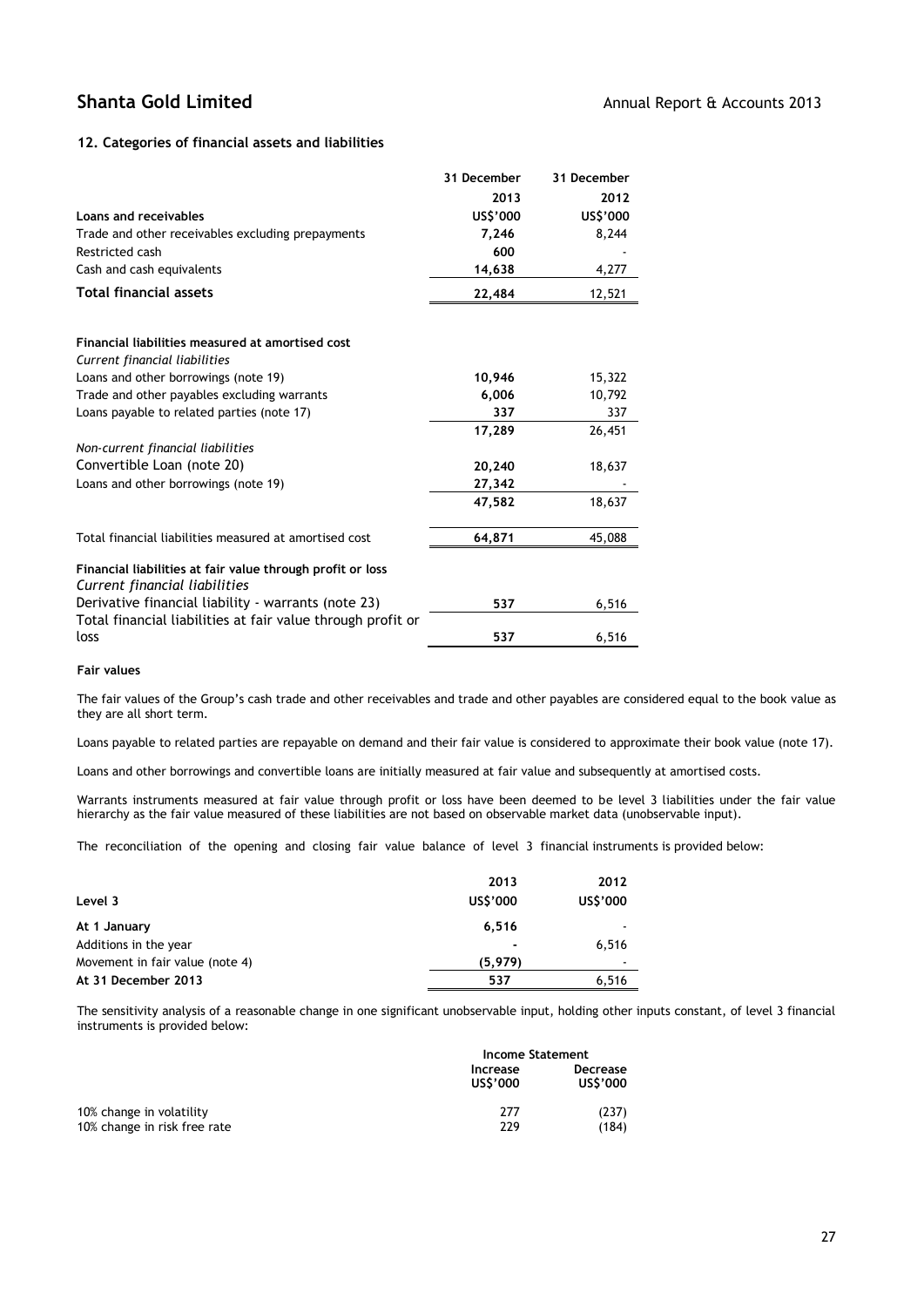### **13. Trade and other receivables**

|                   | 31 December | 31 December |
|-------------------|-------------|-------------|
|                   | 2013        | 2012        |
|                   | US\$'000    | US\$'000    |
| Trade receivables | 2,999       | ۰           |
| Prepayment        | 1,088       | 399         |
| Other receivables | 4,247       | 8,244       |
|                   | 8,334       | 8,643       |

During the year no impairments were recognised (2012: US\$Nil). The Directors consider that the carrying amount of trade and other receivables approximates their fair value.

#### **14. Reversal of bad debt**

In 2012, Shanta Mining Company Limited, a group subsidiary provided US\$1,668 million for an irrecoverable debt that it had incurred on behalf of its then joint venture partner Shield Resources Limited. In 2013, after conclusion of the 100% acquisition of Boulder Investments, this provision was reversed.

#### **15. Inventories**

|                                          | 2013     | 2012                     |
|------------------------------------------|----------|--------------------------|
|                                          | US\$'000 | US\$'000                 |
| Plant spares and consumables             | 3,118    | $\sim$                   |
| Gold in ore stockpile, gold room and CIL | 13,831   |                          |
| <b>TOTAL</b>                             | 16,949   | $\overline{\phantom{0}}$ |

The amount of inventory which has been recognised as an expense in the year is US\$53,815,506 (2012: US\$Nil).

#### **16. Restricted cash**

As per IAS 7 (Classification of Restricted Cash), an amount of US\$600,000 has been shown separately as it has an external restriction placed upon it. The amount is being held by Auramet Trading LLP as collateral fees for the hedging that is in place with the Company. This amount is not for use by Auramet.

#### **17. Loans payable to related parties**

|                         | 2013     | 2012     |
|-------------------------|----------|----------|
|                         | US\$'000 | US\$'000 |
| Loans from shareholders | 337      | 337      |
|                         |          |          |

The loans payable to related parties are interest free, unsecured and repayable on demand. During the period, there were no changes to the fair value of the loans. The fair value is determined, based on amounts expected by the counter party in settlement of the loan, which is considered to be its face value as the loans are repayable on demand.

#### **18. Trade and other payables**

|                                                     | 31 December | 31 December |
|-----------------------------------------------------|-------------|-------------|
|                                                     | 2013        | 2012        |
|                                                     | US\$'000    | US\$'000    |
| Trade payables                                      | 2,169       | 7,009       |
| Accruals and other payables                         | 3,837       | 3,783       |
| Derivative financial liability - warrants (note 23) | 537         | 6,516       |
|                                                     | 6.543       | 17,308      |

Trade payables and accruals primarily comprise amounts outstanding for trade purchases and ongoing costs. The Group has financial risk management policies in place to ensure that the payables are paid within the credit time frame. The Directors consider that the carrying amounts of trade payables approximate their fair value.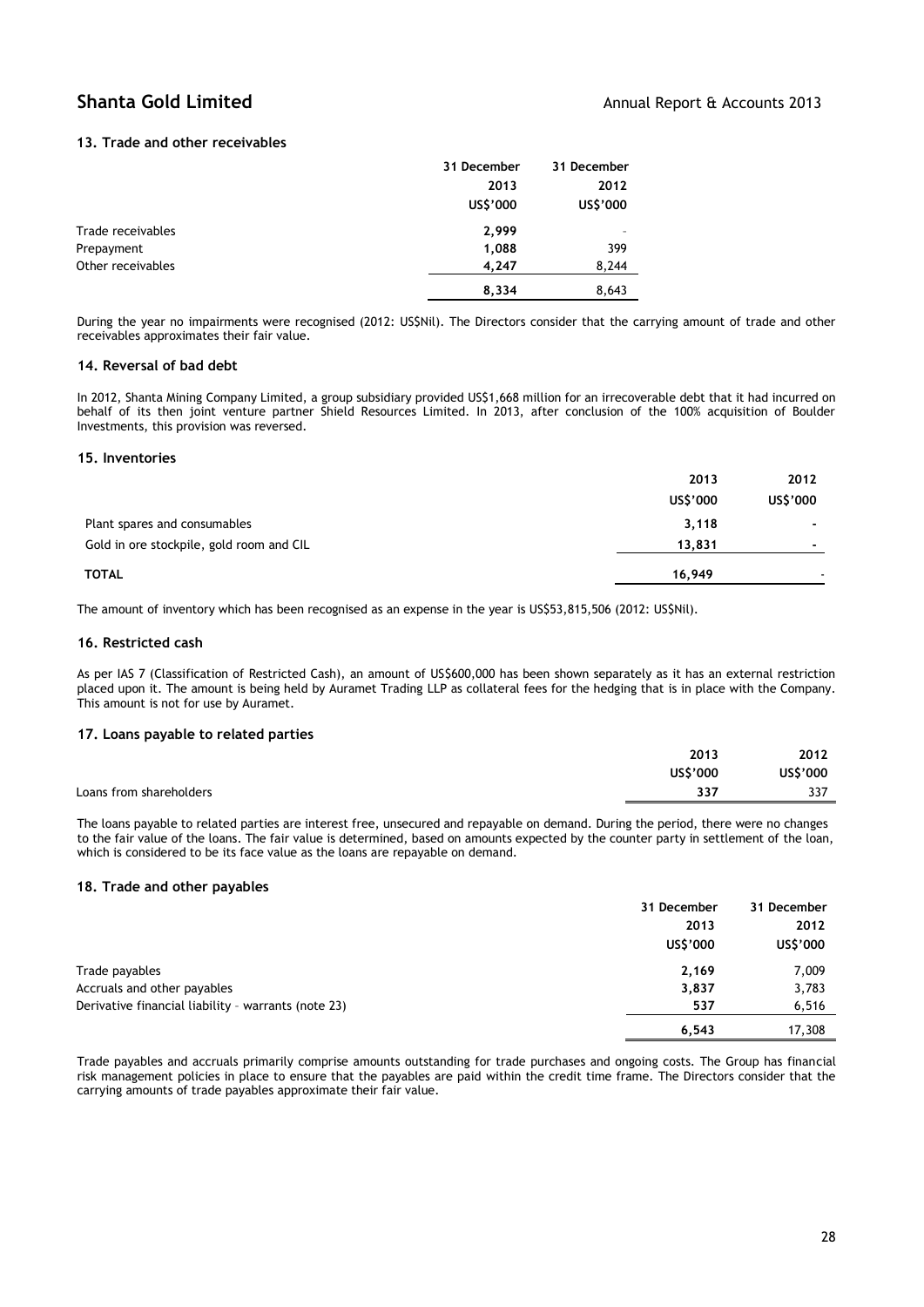### **19. Loans and other borrowings**

|                                                      | 31 December | 31 December |
|------------------------------------------------------|-------------|-------------|
|                                                      | 2013        | 2012        |
|                                                      | US\$'000    | US\$'000    |
| Current liabilities                                  |             |             |
| Loans payable to FBN Bank less than 1 year (2)       | 10,946      | 15,322      |
|                                                      | 10,946      | 15,322      |
| Non-current liabilities                              |             |             |
| Promissory notes (1)                                 | 4,842       |             |
| Loans payable to FBN Bank after more than 1 year (2) | 22,500      |             |
|                                                      | 27,342      |             |
| Total loans and other borrowings                     | 38,288      | 15,322      |

#### (1) Promissory Notes

Promissory notes relate to Promissory Note 1 of US\$2.4 million and Promissory Note 2 of US\$3.1 million issued in consideration for the acquisition of Boulder (note 9) and are repayable on 15 April 2015 and 15 April 2017 respectively. The notes bear an annual interest of 2.6% and are payable semi-annually in arrears. The promissory notes are recognised at fair value and subsequently accounted at amortised cost. The fair value of the notes has been determined by discounting the cash flows using a market rate of interest which would be payable on a similar debt instrument obtained from an unconnected third party. Using a market interest rate of 9% and a contractual rate of 2.6%, the fair value of the two promissory notes of US\$2.4 million and US\$3.134 million was calculated to be US\$ 4.82 million.

#### (2) Loan from FBN Bank

Loan from FBN Bank UK Ltd relates to a US\$ 15 million working capital loan facility obtained in 2012 from FBN Bank UK Ltd, which bears an annual interest rate of LIBOR +7%. The loan is secured on the bank account which is credited with gold sales, the shares in Shanta Mining Company Limited (SMCL) and a charge over the assets of SMCL. At 31 December 2012, US\$10 million was outstanding on this loan. Capital repayments of US\$1.25 million were made per month from January 2013 to August 2013 to clear this loan. In January 2013, a further working capital loan facility of US\$30 million was obtained, and it was secured similarly to the US\$15 million loan. In August 2013, the Group's loan facilities were restructured. Repayments amounting to US\$3.75m on the US\$15 million loan together with the US\$ 30 million loan were made available to the Group as one loan of US\$33.75 million. This loan bears interest at an annual rate of LIBOR + 6.5%, and is repayable over 36 months from January 2014 at US\$937,500 per month.

In summary, the Group had a new loan facility in January 2013 of US\$30 million to which a further US\$3.75 million was taken in August making the total amount borrowed from the bank of US\$33.75 million. Capital repayments of US\$937,500 per month are being made from January 2014.

#### **20. Convertible Debt**

|                               | 31 December | 31 December |
|-------------------------------|-------------|-------------|
|                               | 2013        | 2012        |
|                               | US\$'000    | US\$'000    |
| Balance at 1 January          | 18,637      |             |
| Issued convertible notes      |             | 25,000      |
| Cash paid interest            | (2, 125)    | (1, 517)    |
| Equity element                |             | (5, 875)    |
| Coupon interest               | 2,125       | 1,418       |
| Accreted Interest (note 5)    | 1,502       | 751         |
| Debt issue costs              |             | (1, 140)    |
| Amortisation of warrant costs | 101         |             |
| At 31 December                | 20.240      | 18.637      |

The convertible loan notes relate to US\$25 million fixed coupon convertible loan notes which are due for repayment on 13 April 2017 and contain a conversion option at a price of US\$0.4686 per 1 Company share. The notes incur an interest charge of 8.5% per annum and interest is payable half yearly in April and October. They are not secured against any assets of any Group Company. The Group has determined them to be a compound financial instrument requiring a proportion of the loan to be classified as equity. The equity element represents the difference between the fair value of a similar liability with no equity conversion option and the fair value of the existing convertible notes in issue. Accreted interest is charged to the statement of comprehensive income over the life of the notes.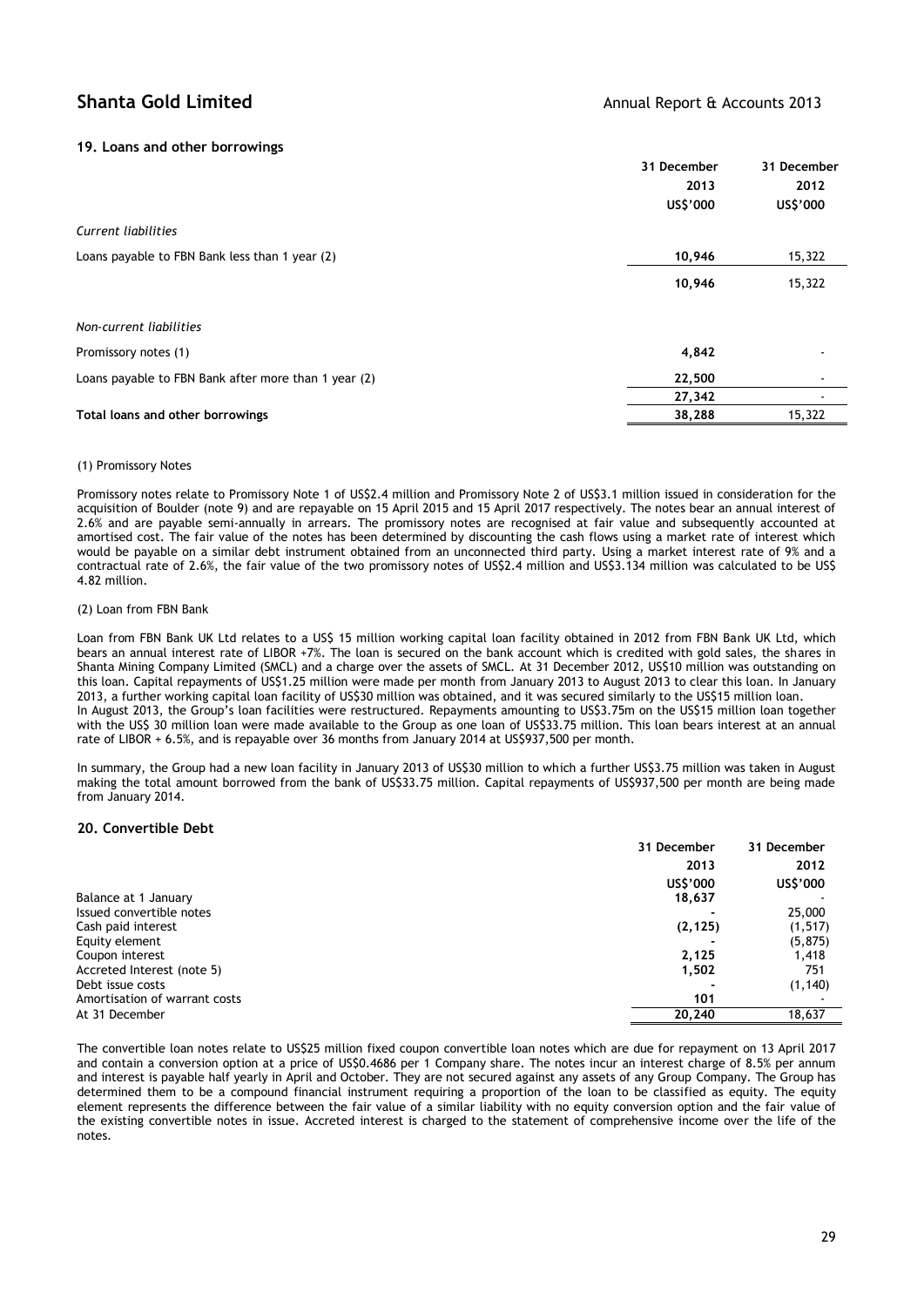#### **21. Provision for Decommissioning**

|                                | 31 December | 31 December |
|--------------------------------|-------------|-------------|
|                                | 2013        | 2012        |
|                                | US\$'000    | US\$'000    |
| Balance at 1 January           | 4,129       | 1,014       |
| Increase in provision          | 1,372       | 3,035       |
| Unwinding of discount (note 5) | 324         | 80          |
| At 31 December                 | 5,825       | 4,129       |

The above provision relates to site restoration at the New Luika project, which is expected to be utilised by 2022 based on the current mineable resource. The amount of US\$5,824,658 (2012: US\$4,129,833) is included in mining properties within property, plant and equipment. The provision represents the net present value of the best estimate of the expenditure required to settle the obligation to rehabilitate environmental disturbances caused by mining operations.

#### **22. Share capital**

| Authorised                                     | 2013          | 2012    |          |
|------------------------------------------------|---------------|---------|----------|
| 665,000,000 ordinary shares of 0.01 pence each | £66,500       | £66,500 |          |
| Issued and fully paid                          | <b>Number</b> | £       | US\$'000 |
| At 1 January 2012                              | 271,560,546   | 27,155  | 45       |
| Issued in year                                 | 190,266,921   | 19,027  | 30       |
| As at 31 December 2012                         | 461,827,467   | 46,182  | 75       |
| Issued in year                                 | 2,335,606     | 233     |          |
| As at 31 December 2013                         | 464, 163, 073 | 46,415  | 76       |

All shares issued rank *pari passu* in all respects with the existing shares in issue. The Company has one class of ordinary shares which carry no right to fixed income.

#### **23. Warrants issued**

During the year no warrants were issued. As at 31 December 2013, the total number of warrants deemed to be issued amounted to 31,388,089 (2012: 31,388,089) at a weighted average fair value at the grant date of GBP0.14. The fair value of these warrants was calculated using the Black-Scholes model. The warrants have decreased in value due to the fall in the share price. The exercise price of the warrants was 35 pence, and the share price at 31 December 2013 was 11.38 pence.

#### **24. Share-based payments**

*Equity-settled share option scheme* Options in issue at the year-end are as follows:

| Number of options | <b>Grant date</b> | <b>Exercise price</b> | Final exercise date |
|-------------------|-------------------|-----------------------|---------------------|
| 1,146,697         | 29 July 2005      | 25p                   | 29 July 2015        |
| 407,367           | 10 August 2006    | 59 <sub>p</sub>       | 10 August 2016      |
| 550,000           | 25 April 2008     | 8.5p                  | 25 April 2018       |
| 1,495,000         | 8 September 2009  | 6p                    | 8 September 2019    |
| 1,345,000         | 27 July 2010      | 18.2p                 | 27 July 2020        |
| 875,000           | 17 November 2010  | 28.3p                 | 17 November 2020    |
| 100,000           | 16 February 2011  | 35.13 <sub>p</sub>    | 16 February 2021    |
| 2,750,000         | 26 September 2011 | 25p                   | 26 September 2021   |
| 1,500,000         | 26 September 2011 | 30 <sub>p</sub>       | 26 September 2021   |
| 2,000,000         | 26 September 2011 | 35p                   | 26 September 2021   |
| 2,955,000         | 6 January 2012    | 23.13 <sub>p</sub>    | 6 January 2022      |
| 250,000           | 23 August 2012    | 25p                   | 23 August 2022      |
| 500,000           | 23 August 2012    | 30 <sub>p</sub>       | 23 August 2022      |
| 500,000           | 23 August 2012    | 35p                   | 23 August 2022      |
|                   |                   |                       |                     |

There were no market conditions within the terms of the grant of the options. The main vesting condition for all the options awarded was that the employee or Director remained contracted to the Company at the date of exercise. All such options, subject to the remuneration committee discretion, lapse 12 months after an employee or Director leaves the Group before the options vest. All options vest over a three-year period in tranches of 25%, 25% and 50% respectively.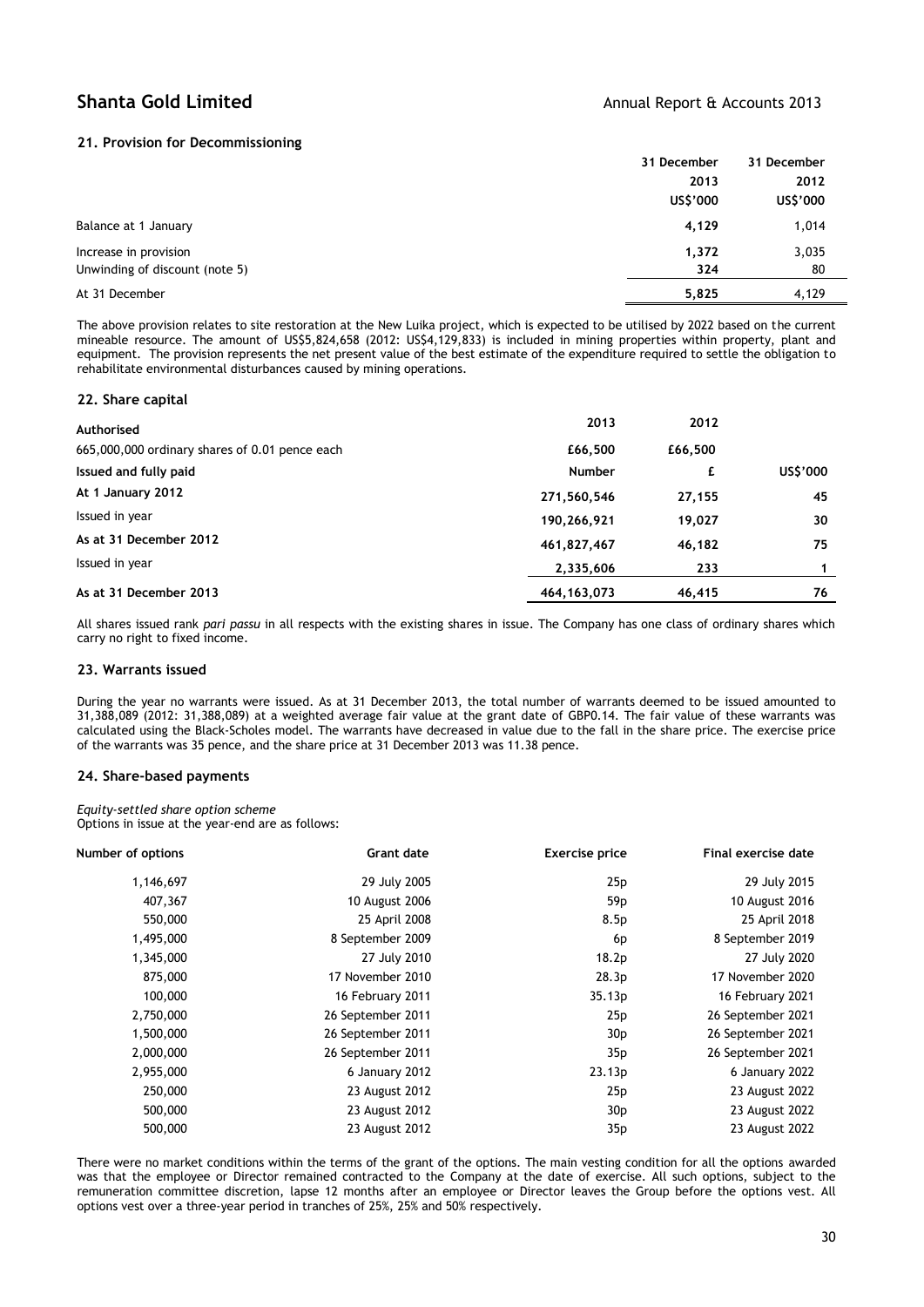### **Shanta Gold Limited Constanting Shanta Gold Limited Constanting Constanting Annual Report & Accounts 2013**

|                                                               | 31 December 2013<br>Weighted<br>average<br>exercise |        | 31 December 2012<br>Weighted<br>average<br>exercise |        |
|---------------------------------------------------------------|-----------------------------------------------------|--------|-----------------------------------------------------|--------|
|                                                               | <b>Number</b>                                       | price  | Number                                              | price  |
| Details of the share options outstanding during the year are: |                                                     |        |                                                     |        |
| Outstanding at 1 January                                      | 16,909,064                                          | 0.251  | 12,866,564                                          | 0.25   |
| Adjustment - Shares lapsed                                    |                                                     |        | 40,000                                              |        |
| Options voided during the year                                |                                                     |        | (150,000)                                           |        |
| Granted in the year                                           |                                                     |        | 2,990,000                                           | 0.2313 |
| Granted in the year                                           |                                                     |        | 250,000                                             | 0.25   |
| Granted in the year                                           |                                                     |        | 500,000                                             | 0.30   |
| Granted in the year                                           |                                                     |        | 500,000                                             | 0.35   |
| Share options cancelled during the year                       | (500,000)                                           | 0.31   |                                                     |        |
| Share options cancelled during the year                       | (35,000)                                            | 0.2313 | (87, 500)                                           | ٠      |
| Outstanding at end of year                                    | 16,374,064                                          | 0.249  | 16,909,064                                          | 0.251  |
| Exercisable share options at the end of year                  | 9,394,064                                           | 0.191  | 7,480,000                                           | 0.191  |

The Binomial formula is the option pricing model applied to the grant of all options in respect of calculating the fair value of the options. The following inputs to the Binomial formula have been used in calculating the fair value of options granted in 2012:

|                                      | 31 December 2012 |           |           |              |
|--------------------------------------|------------------|-----------|-----------|--------------|
| Share price at grant                 | £0.34            | £0.34     | £0.34     | £0.23        |
| Option exercise price                | £0.25            | £0.30     | £0.35     | £0.231       |
| Expected life of options             | 10 years         | 10 years  | 10 years  | 10 years     |
| Expected volatility                  | 55%              | 55%       | 55%       | 55%          |
| Expected dividend yield              | 0%               | 0%        | 0%        | 0%           |
| Risk free rate                       | 1.70%            | 1.70%     | 1.70%     | 1.70%        |
| Grant date                           | 23-Aug-12        | 23-Aug-12 | 23-Aug-12 | $6 - Jan-12$ |
| Fair value per share option          | £0.240           | £0.229    | £0.219    | £0.148       |
| Exchange rate used                   | 1.585            | 1.585     | 1.585     | 1.56         |
| Total charge over the vesting period | \$94,989         | \$181,336 | \$173,645 | \$700,984    |

Volatility has been based on the Company's trading performance to 31 December 2012. The risk free rate has been determined from government zero coupon stock of equivalent maturity.

#### **Share based payments**

#### *Long-term incentive plan (LTIP)*

Share awards are granted to employees and Directors on a discretionary basis, and the remuneration committee decides whether to make share awards under the LTIP at any time. During the year, the following shares were awarded:

| Number of shares | Grant date     | <b>Exercise price</b> | Final exercise date |
|------------------|----------------|-----------------------|---------------------|
| 1,110,000        | 01 April 2013  | 0p                    | 01 April 2017       |
| 2,310,000        | 01 April 2013  | 0p                    | 01 April 2017       |
| 1,010,000        | 01 April 2013  | 0p                    | 01 April 2017       |
| 2,250,000        | 1 January 2013 | 0p                    | 1 October 2022      |

The Company's mid-market closing share price at 31 December 2013 was 11.38 pence (2012: 18 pence). The lowest and highest midmarket closing price during the year was 8.88 pence (2012: 17.1 pence) and 23.75 pence (2012: 31.96 pence) respectively.

The 1,110,000 shares awarded on 1 April 2013, were vested on the date of grant. The full fair value on the date of grant has been charged to the Income Statement.

The vesting conditions of the 2,310,000 shares awarded on 1 April 2013 are dependent on meeting certain market conditions. The fair value at the date of grant was determined using a probability of meeting the market conditions using the Monte Carlo method.

| Share price $(f)$ | Share price $(f)$ |
|-------------------|-------------------|
| 20 <sub>D</sub>   | 30 <sub>p</sub>   |
| 0.1255            | 0.089             |
| 1,155,000         | 1,155,000         |
| 144,953           | 102,795           |
| 1.51820           | 1.51820           |
|                   |                   |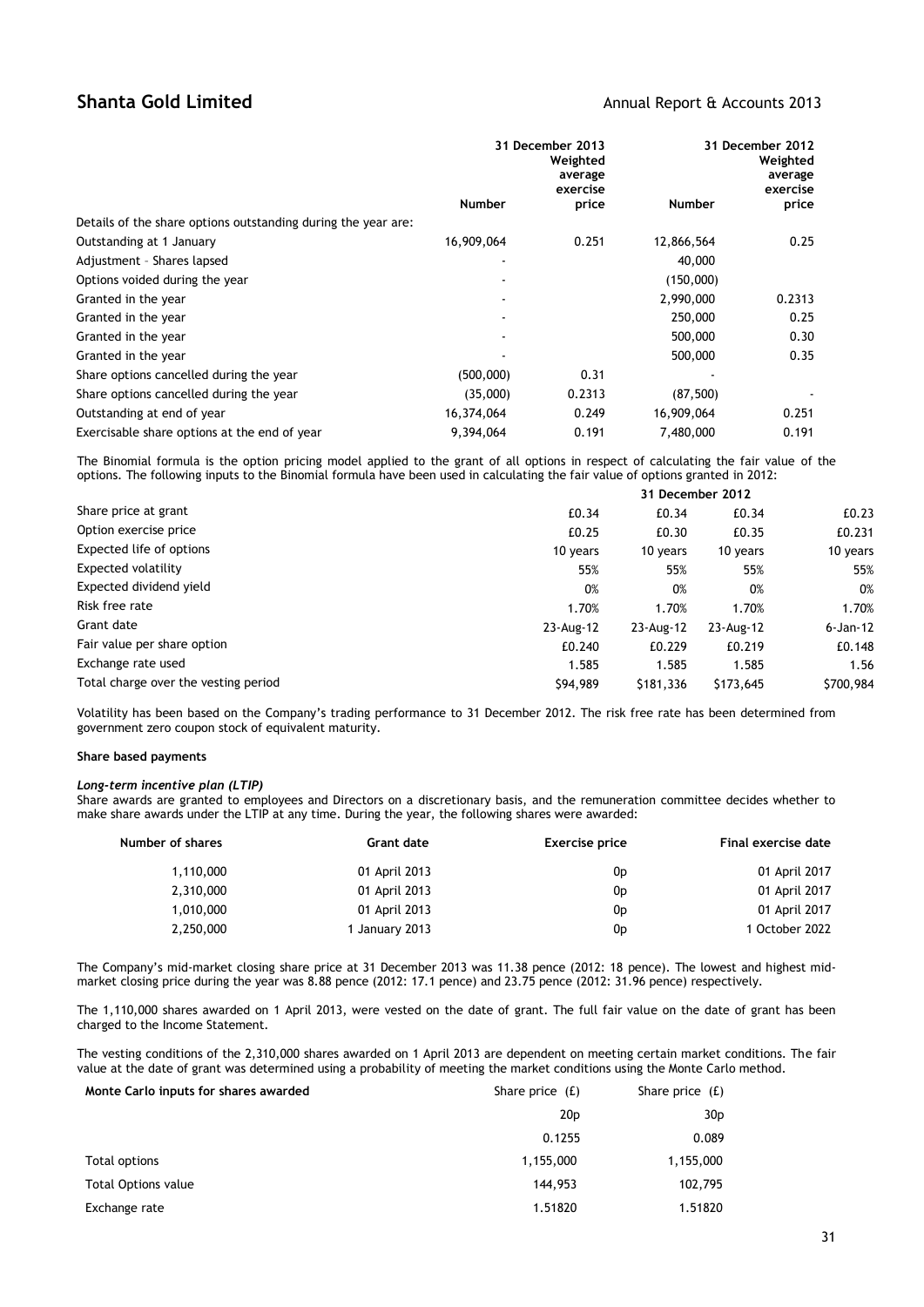### **Shanta Gold Limited Constanting Shanta Gold Limited Constanting Constanting Annual Report & Accounts 2013**

The vesting periods for the 1,010,000 shares awarded on 1 April were that 25% would vest on 31 March 2015, another 25% would vest on 31 March 2016, and then 50% would vest on 31 March 2017, subject to the recipients being in the Group's employment on these dates.

The vesting periods for the 2,250,000 shares awarded to Rock Investments Trading Limited (a Company in which Michael Houston has an interest) were that half will vest when the average market capitalisation of Shanta Gold Limited equals or exceeds US\$250 million during five consecutive working days, and the other half will vest when the average market capitalisation of Shanta Gold Limited equals or exceeds US\$350 million during five consecutive working days, as shown on the London Stock Exchange website and converted from Pounds Sterling to US Dollars using such rate as the Board determines to be the prevailing rate or rates for that period, and that on the date when this performance condition is satisfied, that he is still an employee of Rock Investments Trading Limited, or that Rock Investments Trading Limited continues to provide services to Shanta Gold Limited or a Group Company.

The fair value at the date of grant was determined using a probability of meeting the market conditions using the Monte Carlo method.

#### **Monte Carlo Model inputs for Rock Investments shares**

|                                                                          | Market capitalisation | Market capitalisation |
|--------------------------------------------------------------------------|-----------------------|-----------------------|
| Per Simulation model provided by Valuations department : Option<br>value | 0.1699                | 0.1559                |
| Total options                                                            | 1,125,000             | 1,125,000             |
| <b>Total Options value</b>                                               | 191,138               | 175,388               |
| Exchange rate                                                            | 1.61620               | 1.61620               |
|                                                                          |                       |                       |

#### **25. Net cash flows from operating activities**

|                                                        |                     | Restated<br>31 December |
|--------------------------------------------------------|---------------------|-------------------------|
|                                                        | 31 December<br>2013 | 2012                    |
|                                                        | US\$'000            | US\$'000                |
| Profit / (Loss) for the year                           | 759                 | (14, 747)               |
| Adjustments for:                                       |                     |                         |
| Taxation                                               | (5, 125)            |                         |
| Depreciation / amortisation                            | 4,783               | 401                     |
| Gain on disposal of assets                             | (5)                 |                         |
| Impairment of prospecting licences                     |                     | 189                     |
| Share option costs                                     | 1,426               | 1.368                   |
| Reversal of provision for bad debt                     | (1,668)             | 1,668                   |
| Loss on settlement of pre-existing relationship        | 1,500               |                         |
| Capitalised sales from test production                 | 21,687              |                         |
| Costs transferred from mining properties               | 15,638              |                         |
| Exchange loss                                          | 726                 |                         |
| Finance income (note 4)                                | (6, 019)            | (263)                   |
| Finance expense (note 5)                               | 7,213               | 4,366                   |
| Operating cash flow before movement in working capital | 40,915              | (7,018)                 |
| Increase in inventories                                | (16, 949)           |                         |
| Decrease/(Increase) in receivables                     | 309                 | (8, 330)                |
| (Decrease)/increase in payables                        | (4, 786)            | 10,755                  |
|                                                        | 19,489              | (4, 593)                |
| Interest received                                      | 40                  | 263                     |
| Net cash flow from operating activities                | 19,529              | (4, 330)                |

#### **26. Financial risk management**

In common with other businesses, the Group is exposed to risks that arise from its use of financial instruments. This note describes the Group's objectives, policies and processes for managing those risks and the methods used to measure them. Further quantitative information in respect of these risks is presented throughout these financial statements.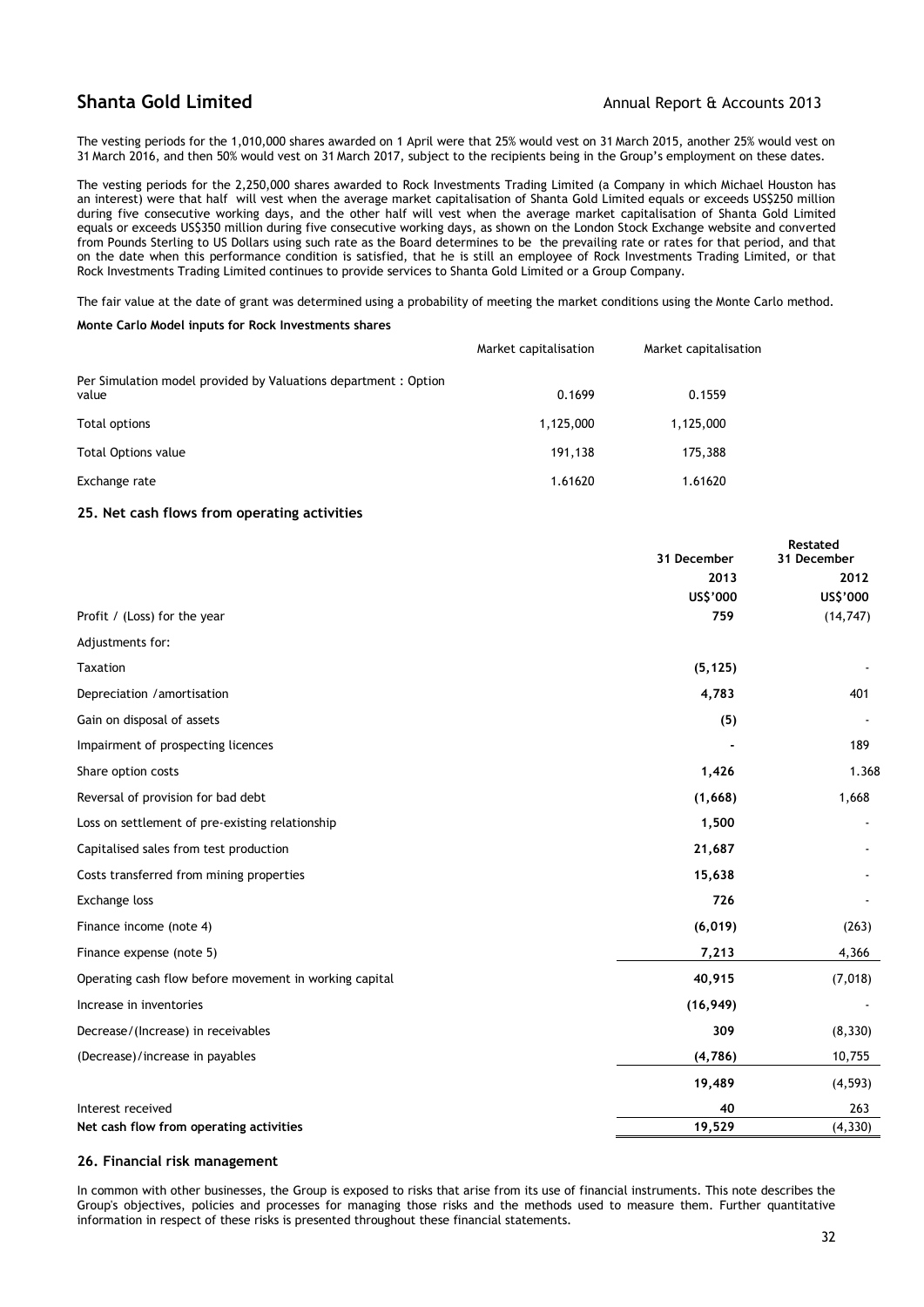There have been no substantive changes in the Group's exposure to financial instrument risk nor its objectives, policies and processes for managing those risks or the method used to measure them from the previous period unless otherwise stated in this note.

#### **Principal financial instruments**

The principal financial instruments used by the Group, from which financial Instrument risk arises are as follows:

- Loans and receivable
- Cash and cash equivalents
- Restricted cash
- Trade and other payable
- Loans
- Convertible Loan Notes
- Loans to related parties

The Group held no derivative financial instruments during the years ended 31 December 2012 and 31 December 2013.

#### **General objectives, policies and processes**

The Board has overall responsibility for the determination of the Group's risk management objectives and policies and, whilst retaining ultimate responsibility for them, it has delegated the authority for designing and operating processes that ensure the effective implementation of the objectives and policies to the Group's finance function. The Board receives quarterly information from the Group's management through which it reviews the effectiveness of the processes put in place and the appropriateness of the objectives and policies it sets. The overall objective of the Board is to set policies that seek to reduce risk as far as possible without unduly affecting the Group's competitiveness and flexibility.

The Group is exposed to interest rate risks, credit risks, liquidity risks and currency risks arising from the financial instruments it holds.

The risk management policies employed by the Group to manage these risks are set out below.

#### **26.1 Interest rate risk**

The Group's exposure to interest rate risk relates to the Group's cash and cash equivalents and FBN loans. Interest rate risk is the risk that the value of financial instruments will fluctuate due to the changes in market interest rates. All cash deposits as well as FBN loans are at floating rates and the Group exposes itself to the fluctuation of the interest rate that is inherent in such a market.

The current LIBOR rate for US\$ (1 month) is 0.15%. The FBN loans bear interest at LIBOR + 6.5%. Currently, the interest charge per month is an average of US\$170,000. A 0.1% change in the LIBOR rate will increase or decrease the interest charge by US\$3,000.

The Group's cash and cash equivalents are carried at an effective interest rate of 1% (2012: 1%). The annualised effect of a 1% (2012:1%) decrease in the interest rate at the reporting date on that variable rate deposits carried at that date with all other variables held constant, would have resulted in an increase in a post-tax gain for the year of US\$7,590 (2012: US\$147,470). A 1% (2012:1%) increase in the interest rate would, on the same basis, decrease post tax gain by the same amount.

#### **26.2 Credit risk**

Credit risk arises when a failure by counter-parties to discharge their obligations could reduce the amount of future cash inflows from financial assets on hand at the reporting date.

The Group's exposure to credit risk is explained below:

#### *a) Trade and other receivables*

The Group generates revenue from the sale of gold and silver. In the event of a default by a debtor of amounts due from other receivables, the Group will be able to meet those costs. Sales are made principally to one customer. However, the Group has no significant credit risk exposure as majority of the sale is paid for on the same day or soon after the delivery. The Group did not recognise any impairment during the year and there were no other receivables that were past due. As a condition of the forward sales contracts, an amount of US\$ 600,000 was paid to Auramet Trading LLC as collateral fees.

#### *b) Cash and cash equivalents*

The Group has significant concentration of credit risk arising from its bank holdings of cash and cash equivalents. To manage this exposure, the Group has a policy of maintaining its cash and cash equivalents with counterparties that have a credit listing of at least A from independent rating agencies. Given this high credit rating, the Directors do not expect any counterparty to fail. The Board has reviewed the maximum exposure on the Group financial assets and has concluded that the carrying values as at reporting date are fully recoverable.

#### *c) Restricted cash*

The Group has paid to Auramet Trading LLC, an amount of US\$600,000 as collateral fees for the forward sales contracts that it has set up with Auramet. Although the Group has no control over the money, Auramet cannot use the money.

#### **26.3 Liquidity risk**

Liquidity risk is the risk that arises when the maturity of assets and liabilities does not match. An unmatched position potentially enhances profitability, but can also increase the risk of losses. The Group has procedures with the object of minimising such losses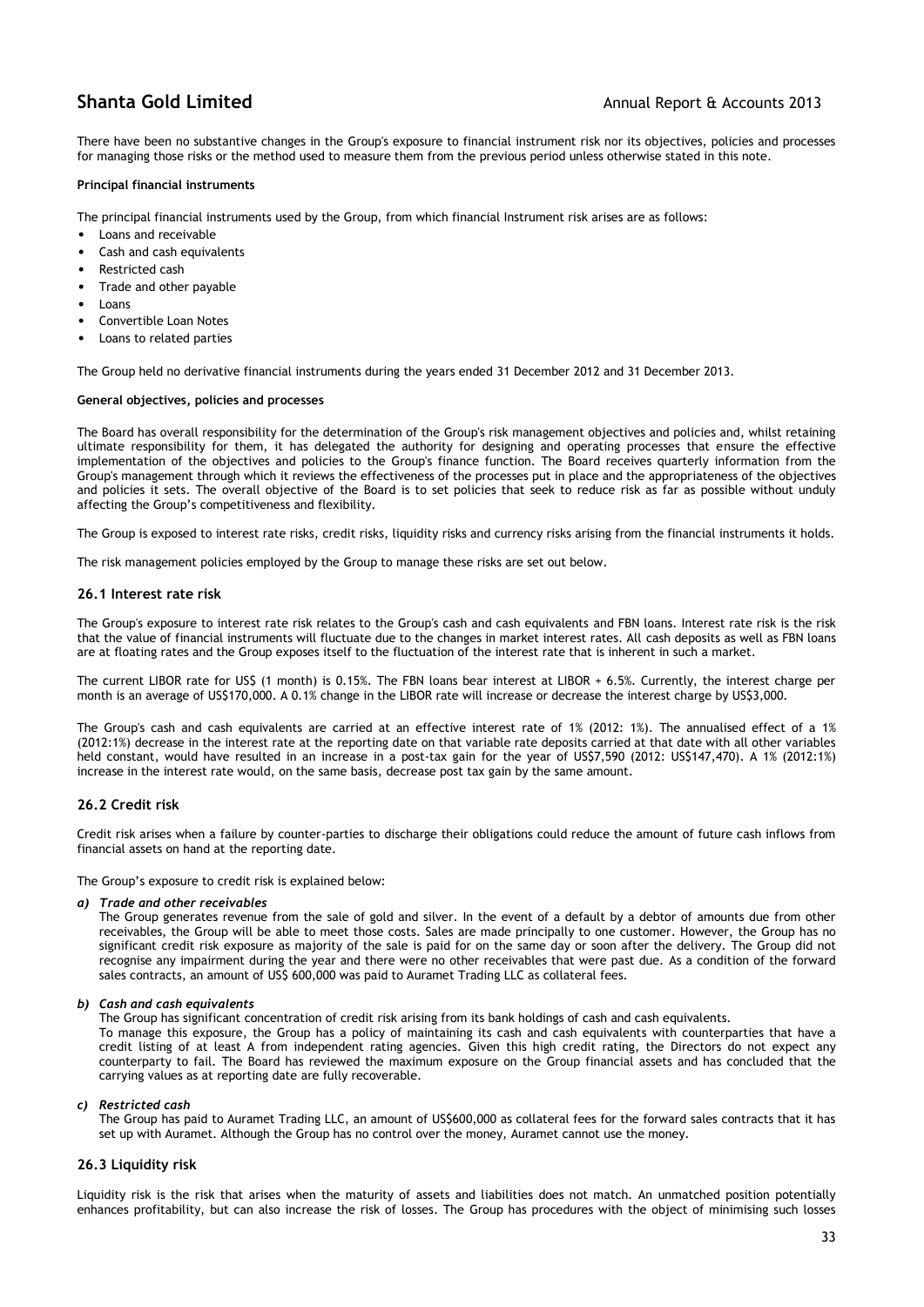### **Shanta Gold Limited Constanting Shanta Gold Limited Constanting Constanting Annual Report & Accounts 2013**

such as maintaining sufficient cash and other highly liquid current assets. Cash and cash equivalents are placed with financial institutions on a short-term basis reflecting the Group's desire to maintain high levels of liquidity in order to enable timely completion of transactions. All financial liabilities have a maturity of less than three years or have no specific repayment dates. The maturity of financial liabilities is as follows:

|                             | 31 December 2013         |                |                |
|-----------------------------|--------------------------|----------------|----------------|
|                             | US\$'000<br>US\$'000     |                |                |
|                             | On demand                | Within 1 year  | After 1 year   |
| Loans to related parties    | (337)                    |                |                |
| Loans and other borrowings  | $\overline{\phantom{a}}$ | (10, 946)      | (22, 500)      |
| Promissory notes            | ۰                        |                | (5, 534)       |
| Other payables and accruals | (6,006)                  | $\blacksquare$ | $\blacksquare$ |
|                             | (6, 343)                 | (10, 946)      | (28, 034)      |

|                             |                          | 31 December 2012 |              |  |
|-----------------------------|--------------------------|------------------|--------------|--|
|                             | US\$'000                 | US\$'000         | US\$'000     |  |
|                             | On demand                | Within 1 year    | After 1 year |  |
| Loans from shareholders     | (337)                    |                  |              |  |
| Loans and other borrowings  | $\overline{\phantom{0}}$ | (15, 323)        | (25,000)     |  |
| Other payables and accruals | (10.792)                 | -                | ۰            |  |
|                             | (11, 129)                | (15, 323)        | (25,000)     |  |

### **26.4 Currency risk**

Currency risk is the risk that the value of financial instruments will fluctuate due to change in foreign exchange rates. Currency risk arises when future commercial transactions and recognised assets and liabilities are denominated in the currency that is not the Group's measurement currency.

The Group is exposed to foreign exchange risk arising from various currency exposures primarily with respect to the Tanzanian Shilling and Sterling, but these are not significant as most of the transactions are in USD. However, the Group's management monitors the exchange rate fluctuations on a continuous basis and acts accordingly.

|                                  | 31 December 2013 |                |            |              |
|----------------------------------|------------------|----------------|------------|--------------|
|                                  | US\$             | <b>TZS</b>     | <b>GBP</b> | <b>Total</b> |
|                                  | US\$'000         | US\$'000       | US\$'000   | US\$'000     |
| Trade and other receivables      | 8,334            | ۰              |            | 8,334        |
| Cash and cash equivalents        | 14,429           | 110            | 99         | 14,638       |
| Trade and other payables         | (5,889)          | (73)           | (581)      | (6, 543)     |
| Loans payable to related parties | (337)            | $\blacksquare$ |            | (337)        |
| Restricted cash                  | 600              | -              |            | 600          |
| Loans and other borrowings       | (38, 288)        | ٠              |            | (38, 288)    |
| Convertible loan notes           | (20, 240)        | ٠              |            | (20, 240)    |
| Net exposure                     | (41, 391)        | 37             | (482)      | (41, 836)    |

|                                                      | 31 December 2012          |                               |                          |                            |
|------------------------------------------------------|---------------------------|-------------------------------|--------------------------|----------------------------|
| Trade and other receivables                          | US\$<br>US\$'000<br>8,244 | <b>TZS</b><br>US\$'000<br>٠   | <b>GBP</b><br>US\$'000   | Total<br>US\$'000<br>8,244 |
| Cash and cash equivalents                            | 4,277                     | $\overline{\phantom{a}}$      | 1,068                    | 5,345                      |
| Trade and other payables                             | (10, 544)                 |                               | (6, 764)                 | (17, 308)                  |
| Loans payable to related parties                     | (337)                     | $\overline{\phantom{a}}$      |                          | (337)                      |
| Loans and other borrowings<br>Convertible loan notes | (15, 322)<br>(18, 637)    | $\overline{\phantom{0}}$<br>٠ | $\overline{\phantom{a}}$ | (15, 322)<br>(18, 637)     |
| Net exposure                                         | (32, 319)                 |                               | (5,696)                  | (38, 015)                  |

The Group's policy is, where possible, to allow Group entities to settle liabilities denominated in their functional currency. In order to monitor the continuing effectiveness of this policy, the Board reviews quarterly the liabilities, analysed by the major currencies held by the Group of liabilities due for settlement and expected cash reserves.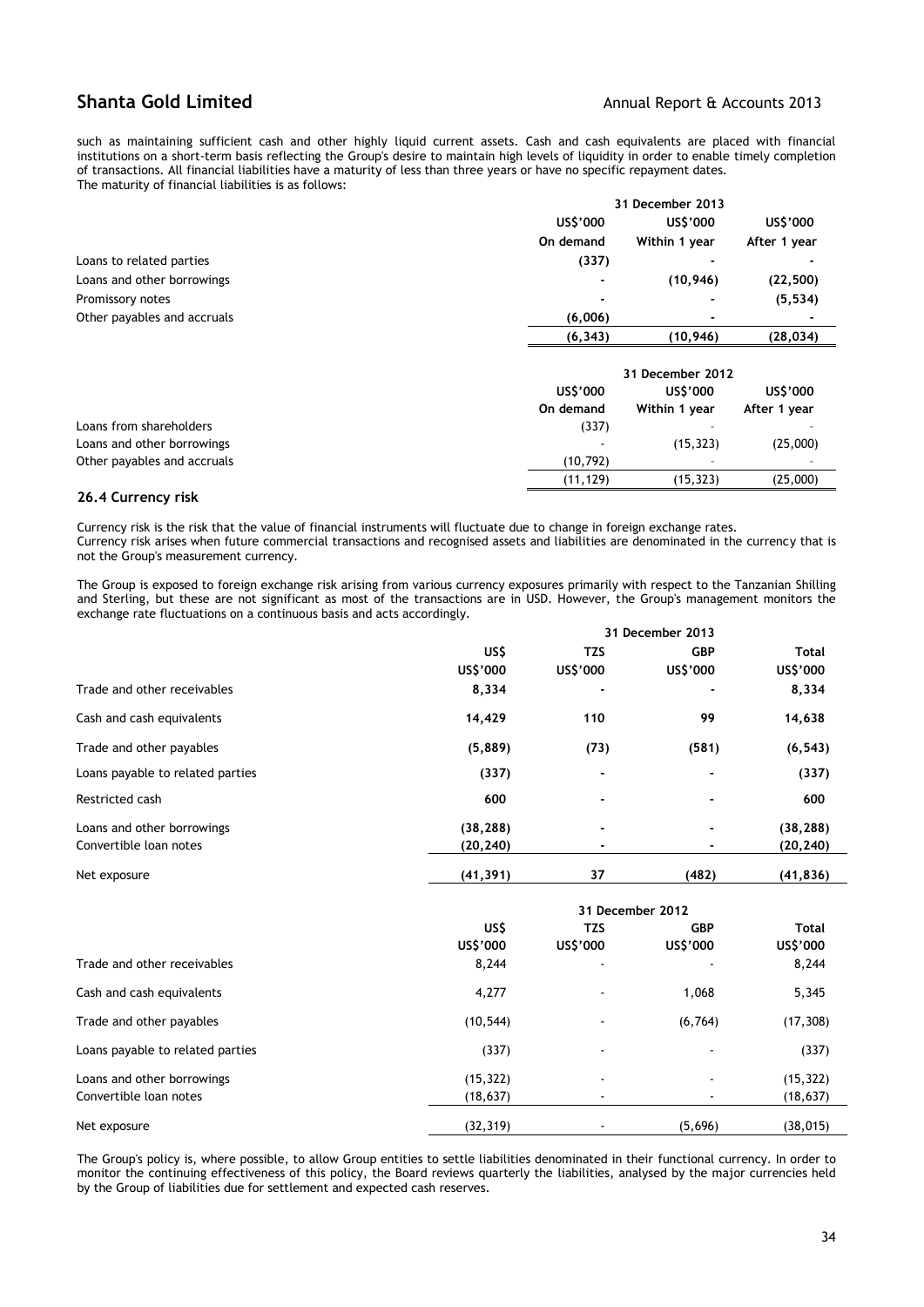The following significant exchange rates applied during the year:

|       | Average rate |       | Spot rate |       |
|-------|--------------|-------|-----------|-------|
|       | 2013         | 2012  | 2013      | 2012  |
| TZS 1 | 0.001        | 0.001 | 0.001     | 0.001 |
| GBP 1 | 1.5643       | 1.588 | 1.6488    | 1.616 |

#### **26.5 Capital risk management**

The Group's objectives when managing capital are to safeguard the Group's ability to continue as a going concern in order to provide returns for shareholders and benefit for other stakeholders and to maintain an optimal capital structure to reduce the costs of capital.

In order to maintain or adjust the capital structure the Company may return capital to shareholders and issue new shares, or when profitable, adjust the amount of dividends paid to shareholders.

The Group has a US\$33.75 million loan facility from FBN Bank in the United Kingdom, all of which has been drawn down. Additional funding could be required if revenue is not as expected.

#### **27. Related party transactions**

Details of the Directors' remuneration, share options and other key management personnel are contained within note 6 and the Directors report. Michael Houston, the CEO, is the only executive Director. Directors are considered key management.

Details of Directors' share based payments are disclosed in the Directors' Report.

The loans from related parties (Note 17) are from those companies in which K Patel, M Patel and W Imrie have an indirect interest namely Export Holdings Limited and Trade Finance Services Limited – each lending US\$168,294 to the Group.

Payments of US\$38,235 for accounting services were made to Annandale Limited, a Company in which E Johnstone (Director) had an interest during the part of the period that he was a Director. There were no balances owed at 31 December 2013 (2012: US\$2,333).

Payments of US\$78,083 as Directors' fees were made to N Davis, a partner of Memery Crystal LLP. This firm also provides legal services to the Group. Fees totalling US\$335,587 were paid to Memery Crystal during the year for both the services of N Davis as a Director of the Group as well as the firm's legal services to the Group. At 31 December 2013, there was US\$23,922 owing to Memery Crystal.

Payments of US\$51,000 were made to J Leslie, Strategic Advisor to the Board, for consultancy work carried out for the Group.

#### **28. Commitments**

The Directors confirm that the Group has a capital commitment of US\$9.87 million (2012: US\$11.4 million) relating to plant equipment, infrastructure projects and feasibility studies at Singida. As at 31 December 2013, the Group had forward sales commitments of 19,500 ounces of gold. Since year end, the Group has entered into additional forward sales contracts for 4,500 ounces of gold to bring the total forward sales commitments to 24,000 ounces.

#### **29. Contingent liabilities**

Shanta Mining Company Limited ("SMCL") has acquired certain prospecting licences and mining licences under agreements which provide for payments to be made in certain circumstances to the party from whom the licence was acquired. Payments under these agreements are unquantified at this time but may cause the Company to have a material cash requirement at some time in the future. Such payments are linked to the proven and probable reserves once established.

The Directors confirm that there are no contingent liabilities against the Group as at 31 December 2013. (2012: US\$Nil)

#### **30. Events after reporting date**

No events have occurred since the balance sheet date.